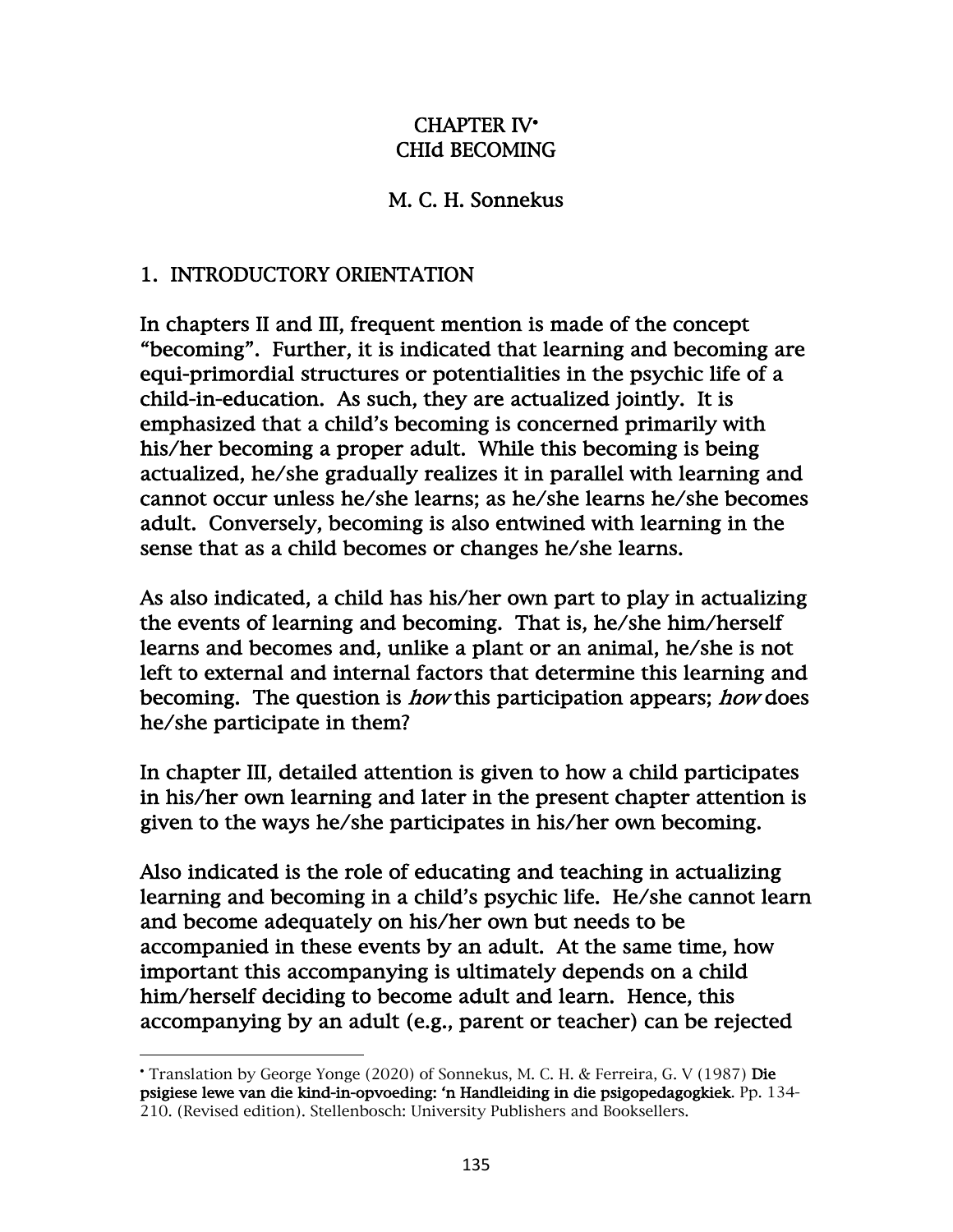by him/her and fail. In other words, it can be distorted and lead to a degenerated or inadequate becoming and learning. Orthopedagogics deals with this and will not be considered.

The aim of this chapter is to more closely penetrate, reflect on and describe the essences of child becoming as a realization of his/her psychic life-in-education. In pursuing this aim it must be kept in mind that the event of becoming is a unitary event that includes learning. Also of importance in this realization of becoming is his/her own part as well as that of adults. Primarily, in actualizing his/her becoming and learning, a child is on his/her way to proper adulthood. Here it is stressed that we are alluding to the aim of educating, i.e., proper adulthood. Thus, educating and [educative] teaching are aimed at *proper adulthood*. This means that in his/her realization of becoming he/she must continually be accompanied by adults in his/her striving for an elevation in the level on which he/she finds him/herself, generally known as *level elevation*. Thus, actualizing becoming includes a *continual changing* in which he/she participates, under the accompaniment of adults, in the direction of a betterment or elevation in the level of living on which he/she finds him/herself at a particular stage. Of the question how such adulthood is attained and what is meant by it, there is reference to various yardsticks or criteria as disclosed by fundamental pedagogics (See the work of Landman and colleagues). Without going into this at this stage, becoming adult is primarily a normative matter. Certain norms are held before him/her by adults to bring him/her up [educate him/her] in a particular direction. Thus, this involves a confrontation with values or value-preferences that are presented and exemplified to a child by the adults. Then these norms must be realized by a child him/herself and gradually his/her becoming adult takes form. Examples of these values or value-preferences that also can be called yardsticks or criteria for becoming adult are: responsibility, moral independence, morality, propriety and, stated generally, a way of living worthy of an adult human being. These criteria will not be considered because they are the concern of the area of fundamental pedagogics.

Rather, in psychopedgogics the question is *how*, i.e., in what way or ways this educative aim [of adulthood] is realized. More particularly, concerning the learning and becoming of a child the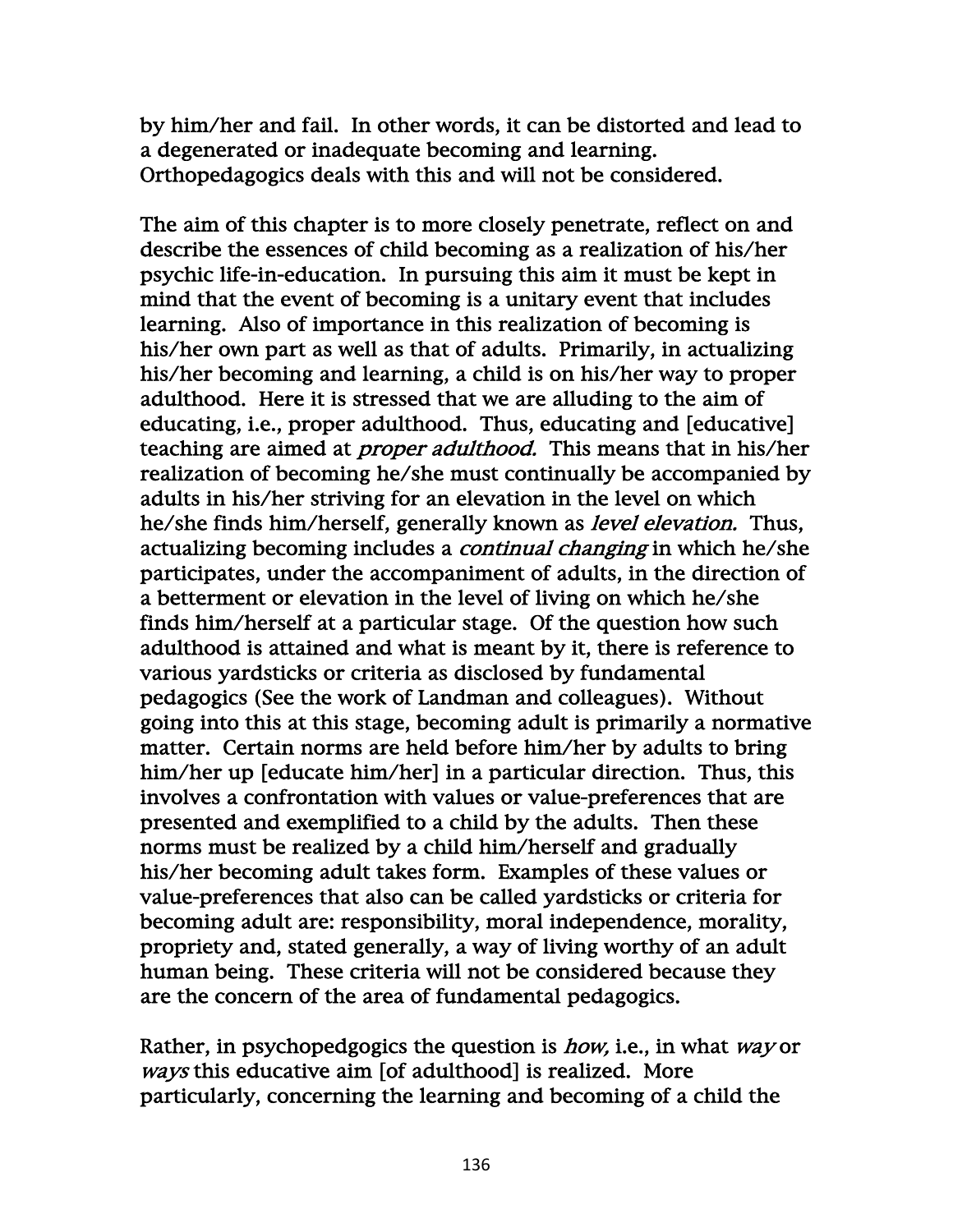question of concern is how a child actualizes his/her own learning and becoming in his/her being-on-the-way-to-adulthood. In other words, what is a child's own part and how is it realized in the event known as becoming adult. It also is asked what a child's part is in making his/her own or appropriating, also known as giving meaning, to an adult's accompanying.

The core question is what becoming means when seen as becoming adult, how the role of a child appears during its course and what the task of educating (which also necessarily includes teaching) ought to be to offer him/her the maximum support to adequately become adult.

In various contributions in psychology, and more specifically in developmental psychology, much is written about the development of a child. There is even mention of the development of a child to adulthood. At the same time there also is consideration of the development of plants and animals and even of adult plants and animals. It is thus obvious that as far as a child's becoming adult is concerned, clarity must be acquired regarding the preference given to the concept becoming instead of development.

Consequently, in what follows, attention first is given to a developmental psychology perspective. Thus, the aim is to investigate examples of the standpoint(s) of developmental psychology regarding a child's development. The acceptability of the concept development, but more specifically the various standpoints of developmental psychology about a child becoming adult, now viewed as a child-in-education, deserve closer attention. The aim is not to give a complete picture of developmental psychology but to present only a few familiar examples and more important exponents with an eye to the implementation-value of these standpoints, now viewed in terms of their usefulness regarding the actualization of the psychic life of a child-ineducation.

In the following sections there are brief,considerations of digressions from child becoming as anticipated thus far and merely are sketched via encyclopedic examples of developmental psychology with the aim of later evaluating them. After this, in the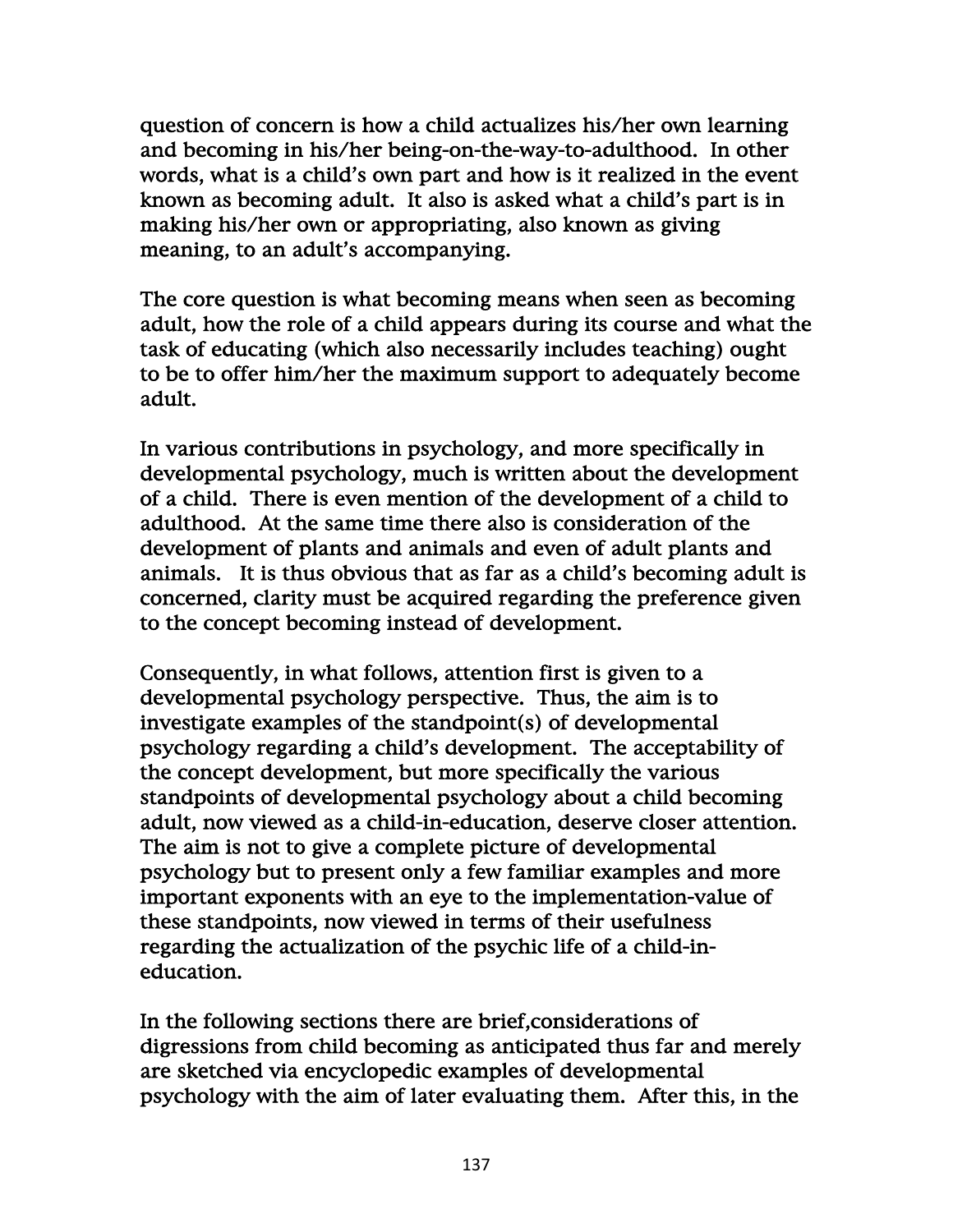third part of this chapter there is a return to child becoming as an actualization event in the psychic life of a child-in-education. Toward the end of the chapter, a summarizing synthesis is arrived at concerning the contrasts between development (and with that developmental psychology) and child becoming as seen from a psychopedagogical perspective.

### 2. A CHILD AS A CHANGING BEING: A DEVELOPMENTAL PSYCHOLOGICAL PERSPECTIVE

# 2.1 The concept "development"

The concept development is very well known in the everyday idiom. Thus, e.g., there is general talk of the physical, psychic, spiritual, intellectual, emotional, social, as well as personality development of a child. This concept of development arises from the natural sciences and, as such, it is a biological concept that is used incorrectly for psychic as well as spiritual events that are actualized in a child. Even so, the concept has been so driven home that one area of psychology is known as developmental or child psychology. The purpose of this branch of psychology is to study and describe the development of a child.

The question is what is meant by development? Essentially, it means growth and, therefore, biological growth. This growth can show itself as a physical or also psychic or spiritual process. Additionally, it can occur quantitatively, i.e., in terms of changes in growing up, in physical growth or the size of a child as a physical being, or it also can be seen in terms of psychic processes such as intellectual development by which it is meant that a child's intelligence, also known as an I.Q., will grow and develop to a certain age after which it can remain constant.

On the other hand, this concept of development also points to maturation which also means a biological growth process. The maturation concept is also fairly well-known in teaching, and more particularly in terms of the familiar notion of school maturity, which means that a child grows biologically until he/she is mature enough to go to school. For example, various functions are differentiated that alone or in combination must undergo a process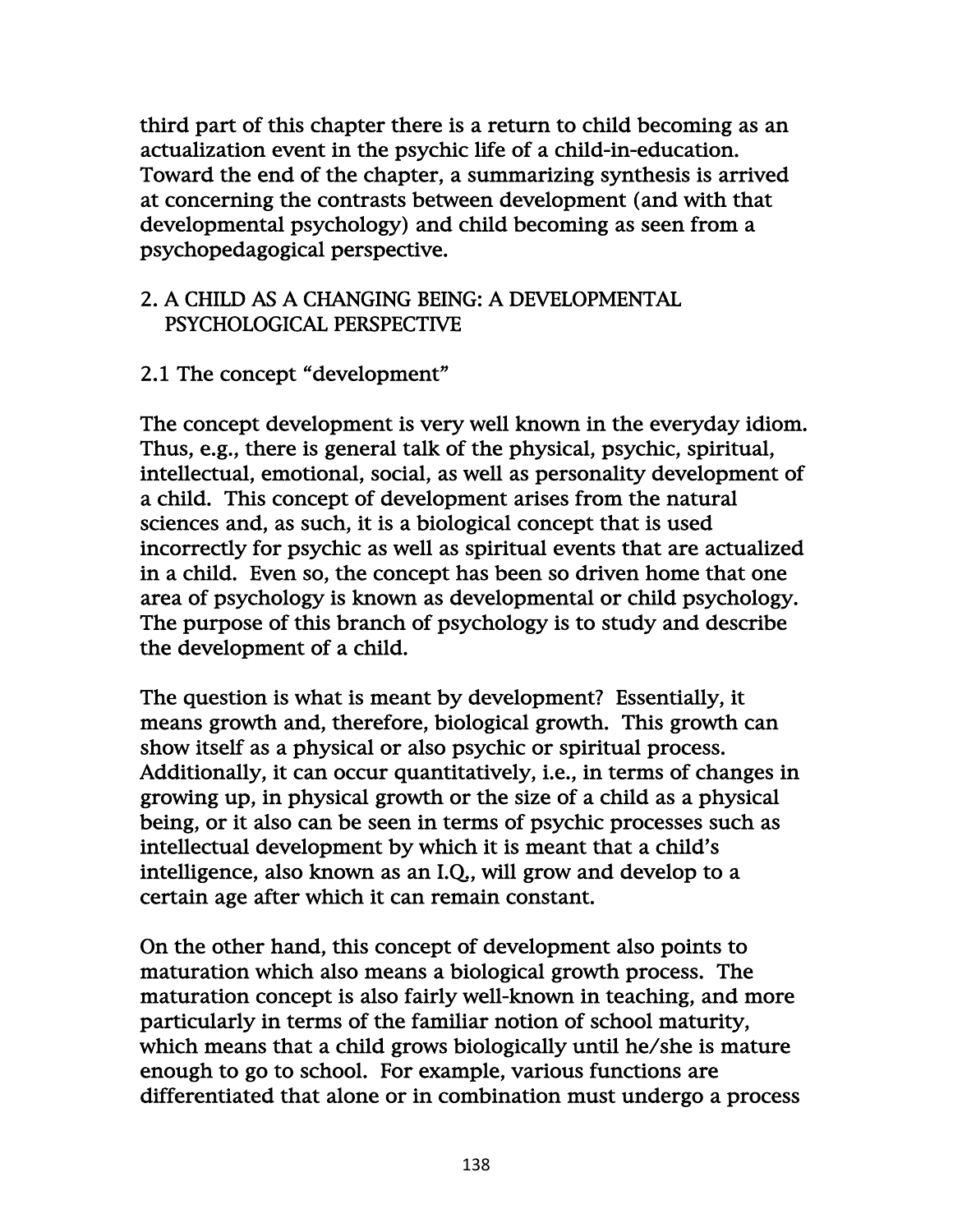of growth in order to reach a level of maturity by which a child then is able to be taught [formally]. Examples are motor or kinesthetic, physical, intellectual, social, visual maturity by which is meant that he/she is physically mature enough to be able to perceive, acoustically mature, which means he/she is able to learn effectively.

Two good examples of exponents who have experimentally studied the quantitative development of a child, now viewed as maturing or growth and development, are Charlotte Buhler and Arnold Gesell, both well-known child psychologists. At the same time it is mentioned that they have mainly viewed a child as consisting of processes of maturation by which they explain the processes of learning, play and development or maturation.

This development or maturation concept dates back to Darwin the famous evolutionist, i.e., it is a product of evolution. This biological approach is expanded further in psychology, specifically in the psychology of learning of E. L. Thorndike, known for his animal studies, Wolfgang Kohler with his ape studies, Karl Buhler as a child psychologist and in the early years by the American animal psychologist Harlow who was highly honored for directly applying monkey behavior to a mother-child relationship, now viewed as social development. For Harlow this [study of] animal behavior is identical to child psychology.

Known in teaching circles, Jean Jacques Rousseau is a great advocate for natural development. In his famous "Emile" he holds the position that the natural development of a child is so important that he/she must even be protected against the influences of the environment or society so that he/she can grow as Nature has meant that he/she grow. Rousseau introduced the well-known standpoint that optimal conditions for growth must be created so that the growth and development of a child are promoted such that his/her natural characteristics unfold optimally. In this framework the name of J. B. Watson can be added; he was the father of behaviorism that has especially emphasized the processes of physical and neurological growth. Also, Pavlov can be mentioned as the advocate and creator of the learning theory of classical conditioning. In terms of biological growth and development, Pavlov, who also is a physiologist, on the basis of his conditioning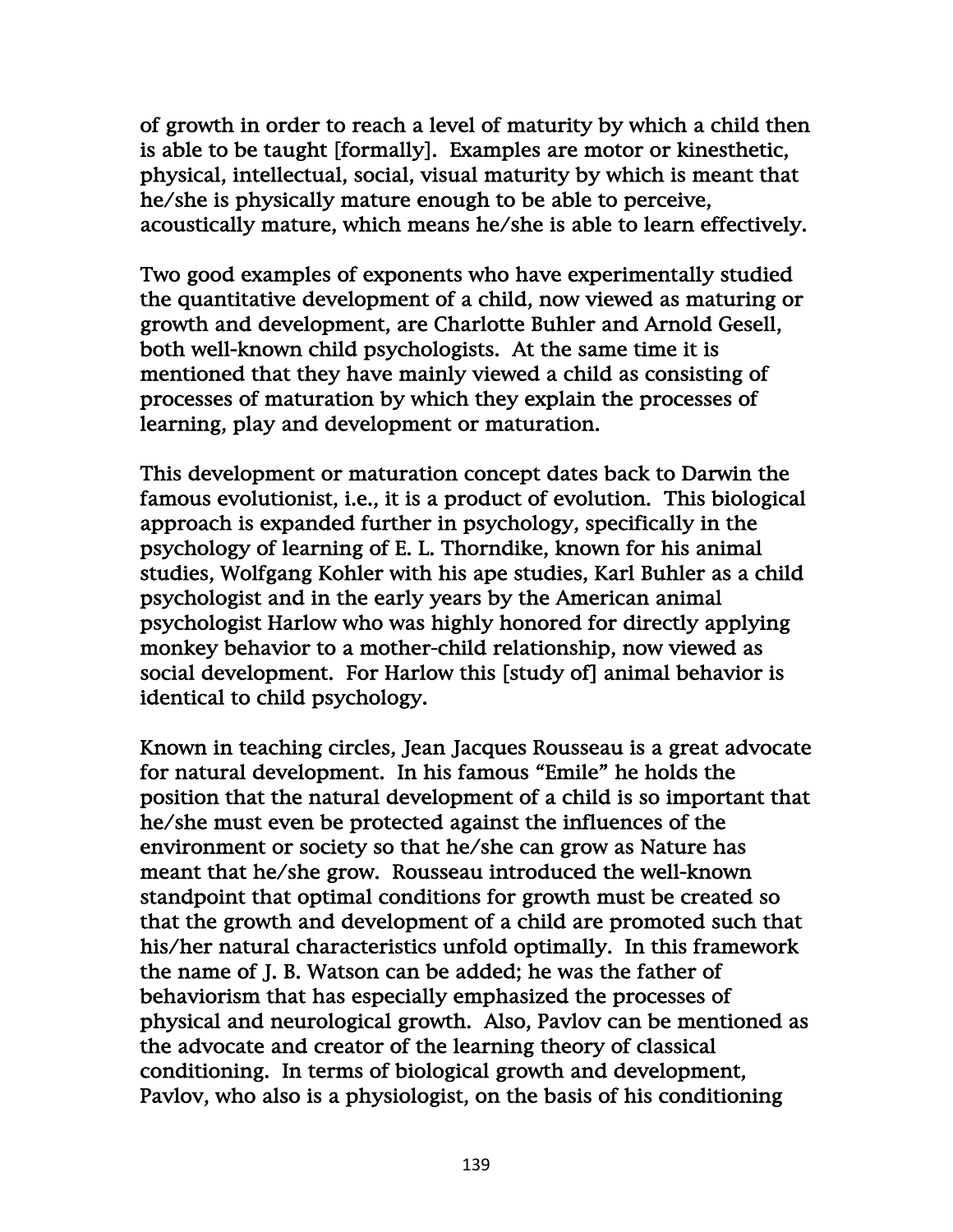experiments with dogs, emphasized that a person's growth and development, as such, can be conditioned by external stimuli, that his development is influenced in this way. In contrast to Rousseau, who believes that Nature is exclusively responsible for the physical growth and development of a child, if optimal conditions for growth are provided, Watson the behaviorist and especially Pavlov believed that this natural development of a child can be stimulated and conditioned to modify it from the outside. Both cases are concerned with a natural process of growth in which the child him/herself as well as educating has had no role.

In closing this section on the concept of development, the name of the famous French-Swiss child psychologist, Jean Piaget must be mentioned whose many books have been published on various aspects of child development. Although Piaget, as will be shown below, worked experimentally with children, he borrowed concepts and ideas especially from biology and, by analogy, he used them to try to explain the development of a child's psychological growth processes. For example, Piaget compares the processes of assimilation and accommodation in his description of the development of intelligence to the evolution of such processes in the amoeba. Piaget's standpoints are returned to later.

For the time being, these few comments on the concept of development in its different dimensions are sufficient. Toward the end of the chapter, this concept will be returned to with reference to its unacceptability as viewed in contrast to the concept of becoming.

## 2.2 Determinants of development

## 2.2.1 The theory of Nativism

This is one of the earliest theories of psychological development and it held the one-sided standpoint that development is determined exclusively by inborn characteristics, thus by hereditary influences.

## 2.2.2 Theory of Empiricism

This theory was in exact opposition of Nativism, claiming that psychological development is determined solely by environmental factors.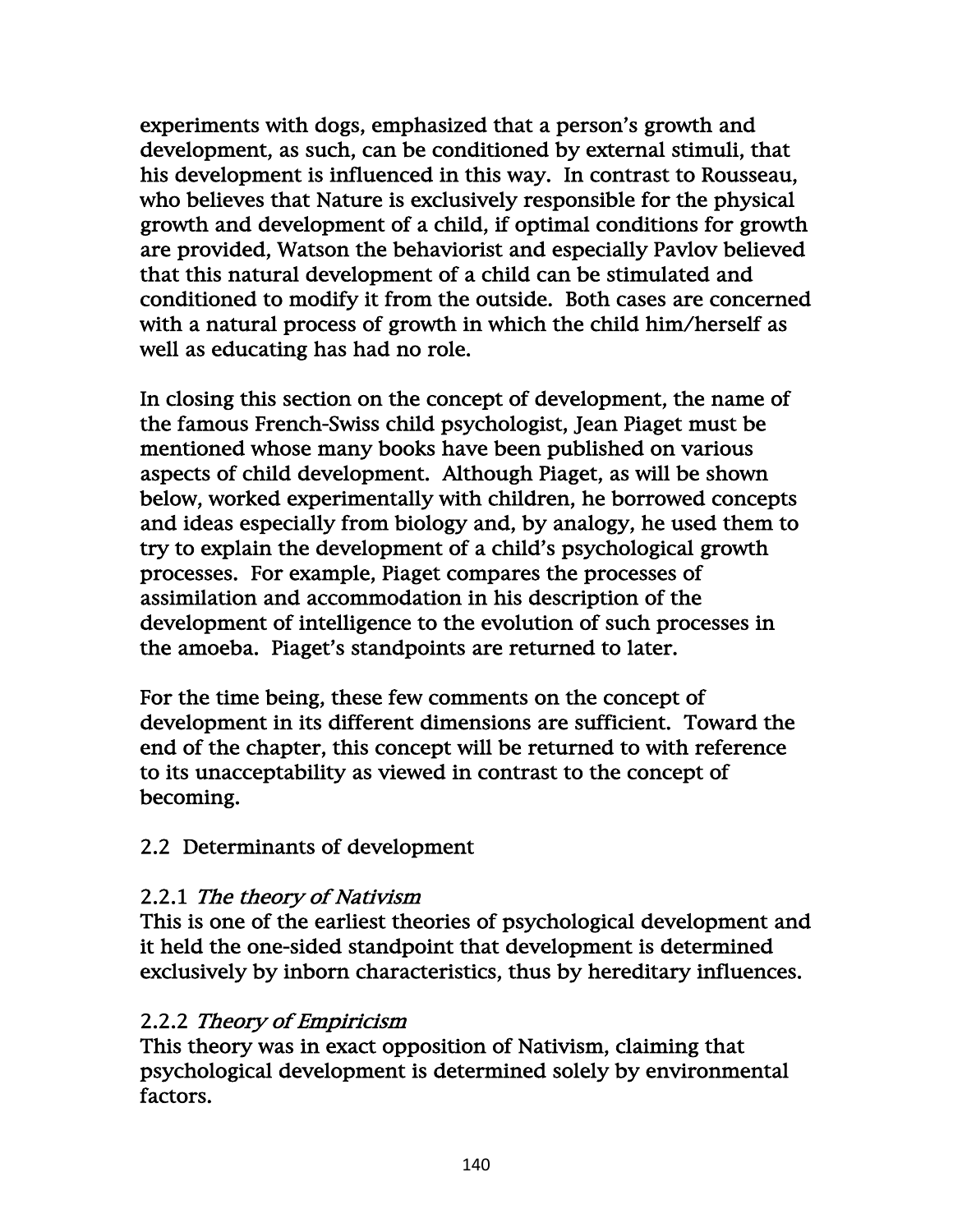## 2.2.3 The convergence theory of W. Stern

As far as is known, Stern's convergence theory is the first modern theory of developmental psychology or psychological development and by 1914 he asserted that it is altogether wrong to try to determine whether it is hereditary or environmental factors that have the greatest influence on psychic development. Thus, Stern held the view (a point of view that today is still accepted in many circles) that both hereditary and environment have an influence on the overall development of a child. The question of which of these factors has the greatest influence was not of importance to Stern.

Also, he asserted it is meaningless to try to determine this. It is important to him that both factors have a joint role in a child's development. It should be emphasized that the influence of hereditary and environmental factors both were seen as defining or determining development. There also is the mention of hereditary and environmental mechanisms that must be seen in a causal context as defining or determining a child's psychological development.

There still is no clarity today as to which of these series of factors has the predominant influence on this development. Furthermore, in section 2.4 we return to some exponents who today express their views on the influence of one or both of these factors.

### 2.2.4 Characteristics of development

Following De Wet and Van Zyl, in their Introduction to Educational Psychology, the following characteristics of development are mentioned:

- Development occurs through the interaction of heredity and environment.
- Development occurs gradually and continuously rather than in leaps.
- Development follows a definite pattern.
- Certain features in the beginning develop faster than others.
- Most characteristics of development correlate with each other.
- The relative tempo of development remains constant.
- Development is a process of differentiation and integration.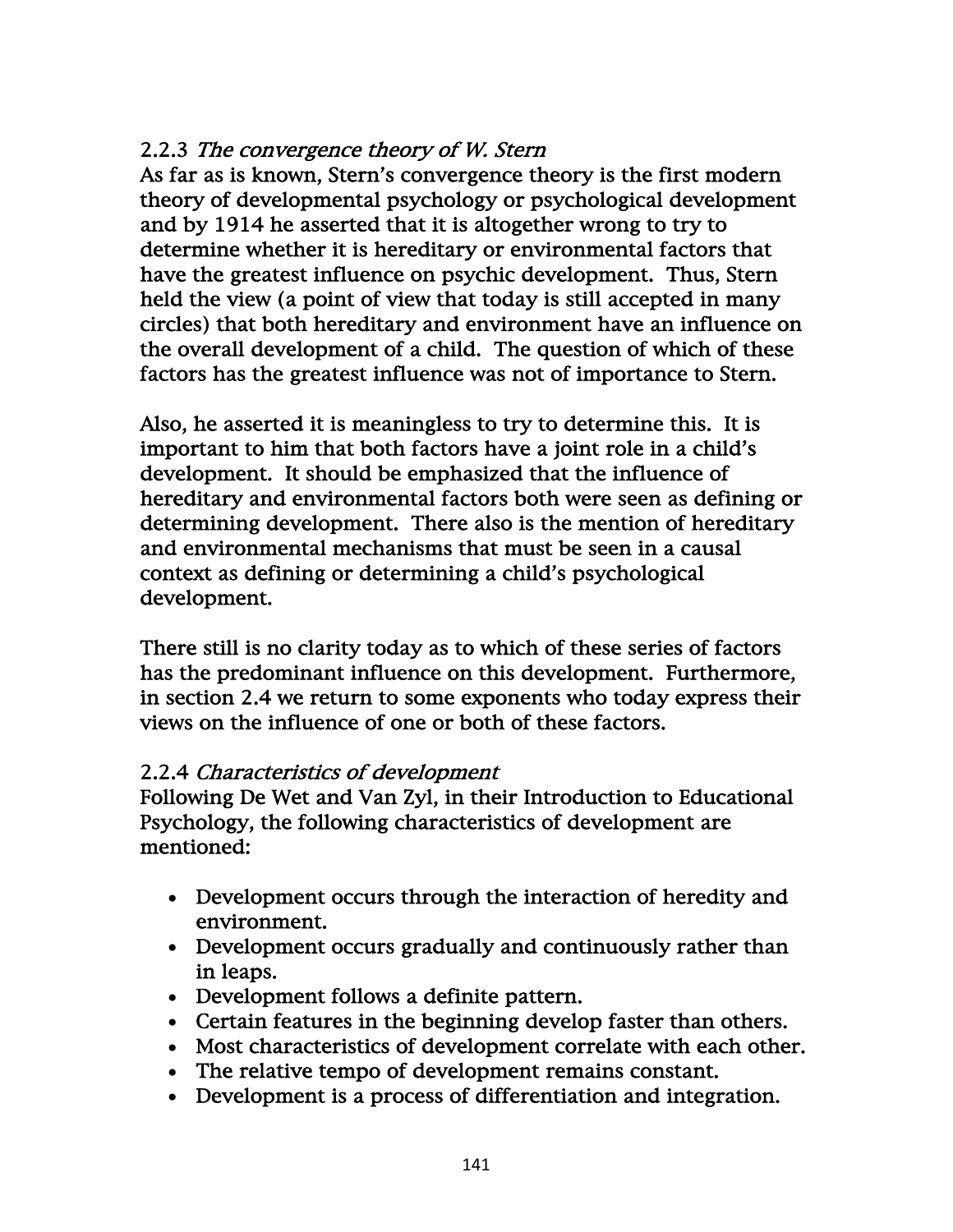- In development there are individual differences among children resulting from hereditary and environmental factors.
- Development and decline occur simultaneously.
- Development follows certain predictable patterns.

These remarks on the determinants of development are sufficient at this stage. Further on in this chapter an evaluation of this point of view will be made when development, as such, is contrasted with the events we call becoming.

## 2.3 Phases of development

Developmental psychology refers to developmental stages or phases. This means that from birth to adulthood, the life of a child is divided into specific life phases or periods. This phase classification differs from author to author, especially with respect to the names and boundaries of such phases. Despite the problems with such classifications, most authors still make use of some sort of phase classification since they have practical value.

The value of such phase classifications is that a child will exhibit certain typical characteristics in each. These characteristics can even be predicted within a particular phase.

Also, the bases for these phase classifications largely arise from a child as a growing biological organism where his/her growth or maturation manifests itself such that a child will exhibit certain typical characteristics in a particular phase, e.g., a toddler will exhibit certain typical characteristics such as certain ways of playing, stubbornness or resistance, etc. Another typical example often referred to is the age of puberty where girls, on the one hand and boys on the other will exhibit certain typical characteristics. These characteristics can be physical, which are related to physical and bodily growth, as well as the sexual development of a pubesent, while there also are developing psychic characteristics such as the critical attitude of a pubescent, unstable emotional feelings where those in puberty sometimes are moody and sometimes more introspective, etc.

For convenience, the following phases can be useful from a practical point of view: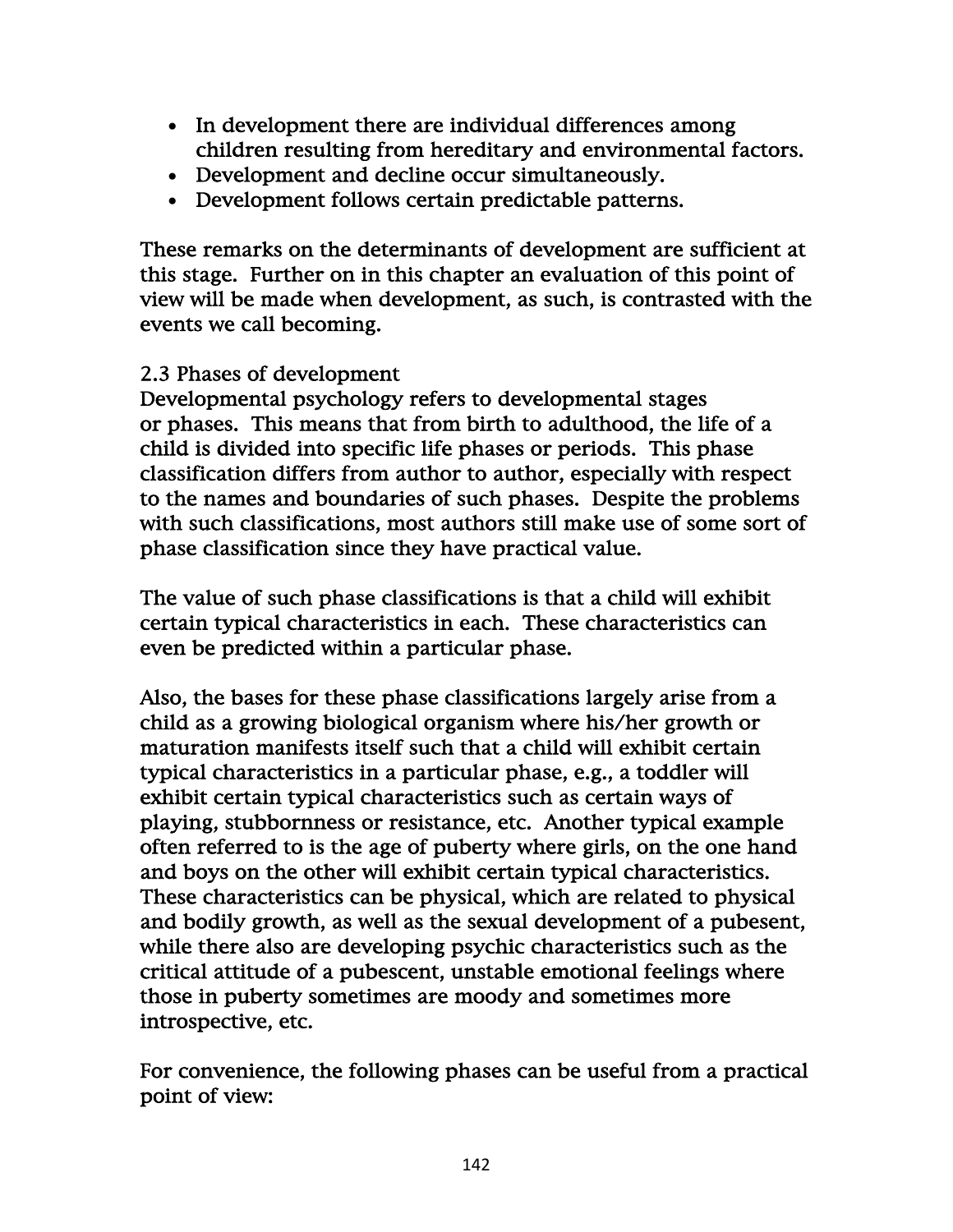2.3.1 *The infant phase*, also known as the suckling phase from birth to the end of the first year.

2.3.2 The toddler phase that includes the period from approximately the beginning of the second year to and with the end of two and a half years.

2.3.3 The Pre-primary school phase, usually considered as beginning from three to approximately five and a half or six years.

2.3.4 *The phase of a Primary school child* from about six or six and a half years to twelve or thirteen years. This phase also can be divided into a junior group, consisting of a school beginner up to and including Standard I, and a senior group consisting of Standard II up to and including Standard V. Today Standard V is also being classified as part of high school for practical purposes.

2.3.5 The Secondary school or puberty phase from thirteen to seventeen years.

2.3.6 *Adolescence*, a period from seventeen to about twenty-one.

(These latter two phases often are classified as adolescence).

These phases and their advantages and disadvantages are not discussed here. In this regard, it only is mentioned that developmental psychology wants to indicate with these phase classifications that at certain ages a child exhibits typical physical as well as psychological characteristics. It is even more important to point out that there is a "causal" relationship between physical and psychic characteristics. By this is meant that when physical characteristics occur in a particular phase on the basis of growth or maturation, also certain psychic characteristics parallel them. Thus, specific physical characteristics do in fact give rise to a child exhibiting a psychic behavioral pattern or patterns. One example is when characteristics of puberty are present: when a child exhibits certain bodily, physical or sexual characteristics resulting from biological growth, a consequence is that he/she also will exhibit a particular behavioral pattern or patterns such as being moody,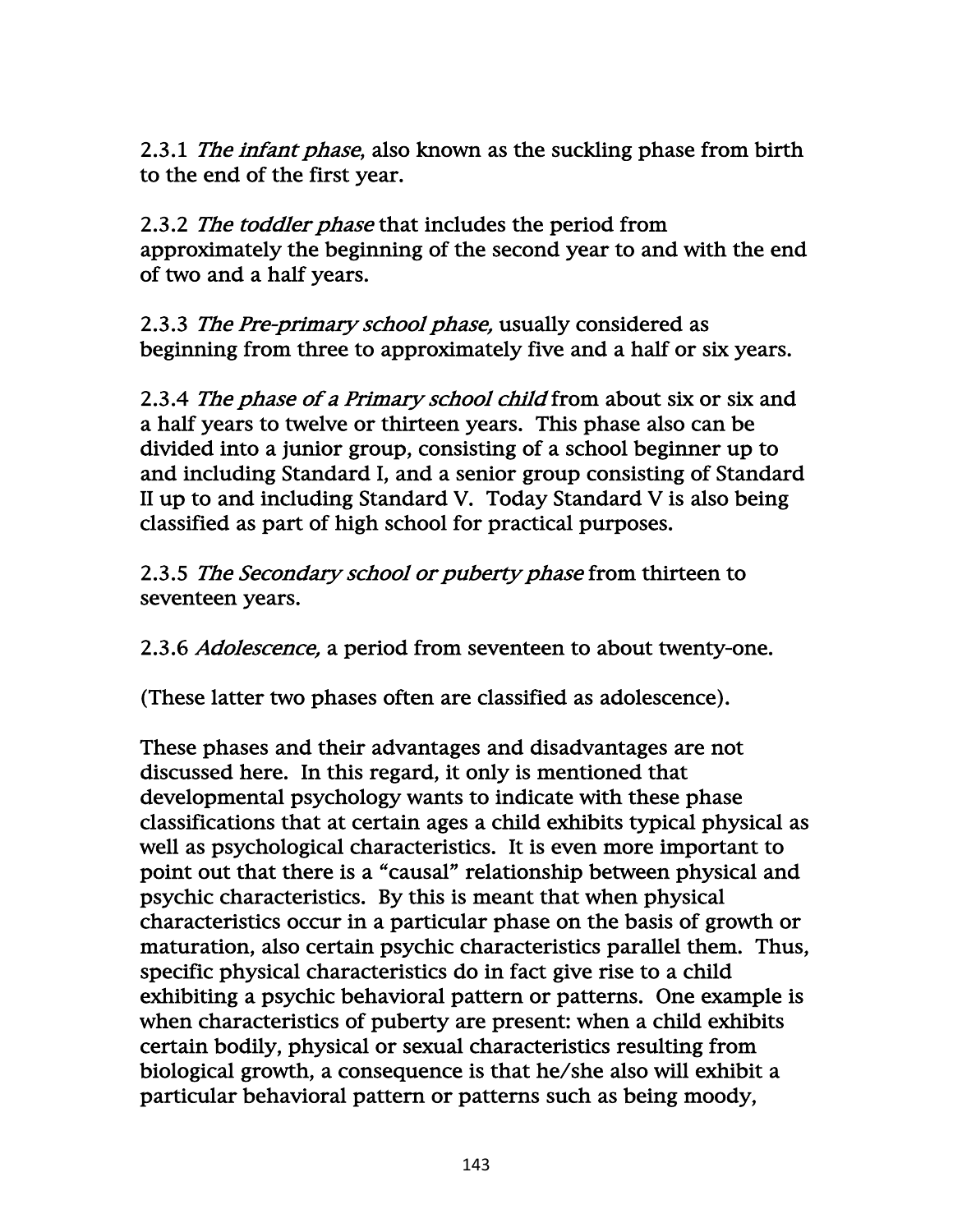critical or in conflict with parental norms, etc. These statements will suffice and later there is a critical analysis of this phase classification and its underlying perspectives.

## 2.4 Developmental psychological views

### 2.4.1 Psychoanalytical views:

The intention is not to discuss the views of psychoanalytics fully. On the contrary, it only is intended to mention the Freudian position with respect to the development of a child. It also is realized that these psychoanalytic views are very particular views that are not widely accepted. Nevertheless, it is important to note what has been expressed about psychic development by a series of leading exponents.

When Freud expresses himself about psychic development he means the development of the organization of the libido which, on the one hand, means the development of energy as crystallized from a child's biological growth and, on the other it means the development of a sensuality, also known as feelings of desire. Freud's well-known pleasure principle is in the foreground and he sees child development, particularly in its early stages, as a development of feelings of lust or sensual pleasures. The intention is not to discuss fully these stages indicated by Freud. He distinguishes the following stages in the development of the organization of a child's libido:

\* The oral phase.

Freud means by this phase that during a suckling's feeding he/she, by means of the sucking instinct with his/her lips and tongue, finds him/herself in a sensual phase of oral or mouth contact. This oral phase occurs during the suckling years and is characterized by a feeling of sensual desire that he/she experiences through exercising the instinct to suck and taste.

 \*\* The phase of erotic skin. This phase progresses in close connection with the oral phase, although Freud says skin contact now comes into the foreground. Here a suckling reveals a need for contact where, in the form of a feeling of desire, he/she wants to have physical contact with his/her mother through skin contact.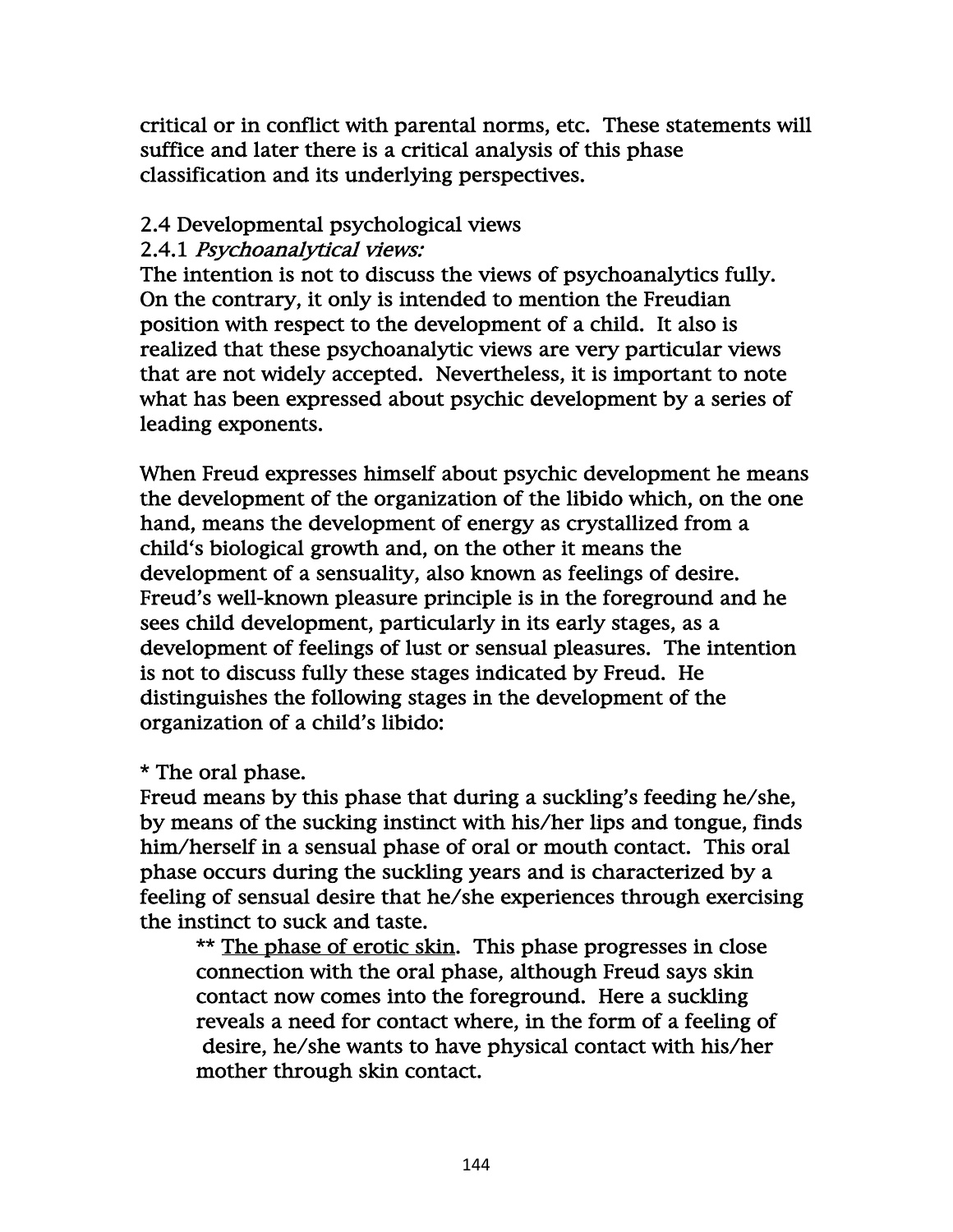#### \* The anal erotic phase.

According to Freud, a child's second year is characterized by an organization of the Libido focused on the mucous membrane of the anus. Thus, this young infant experiences bowel movement as well as holding it in. It is claimed further that while an infant experiences his/her anality as a feeling of desire, and at the same time there also are periods of aggressiveness in which the feeling of desire can take the form of rebellion and stubbornness, as well as destructiveness and aggression.

### \* The genital or gender phase.

According to Freud sensuous-pleaure stimuli are maximized between the fourth and fifth years. This sensuality is directed at parents, caregivers, older siblings, etc. During this phase a toddler discovers his/her genitals and again seeks lustful satisfaction in terms of sexual curiosity. Gender differences now come to the fore and play a major role.

\* The Oedipal phase.

During this phase, which occurs between about four and five years, a son mainly seeks his mother while a daughter seeks her father. Freud also argues that these opposite oedipal tendencies are even characterized by a desire for sexual intercourse. Typically, however, there is jealously where a son is very jealous of his father and conversely a daughter of her mother. It also is possible that an oedipal-complex may occur in this phase as well as in later ones. This means that a sexual bond between son and mother and between daughter and father can appear to such an extent that it can lead to behavioral problems.

\*\* The phase of being affectively bonded.

 According to Freud, this affective bonding is a characteristic that also announces itself as a phase arising from the oedipal phase; i.e., a child's striving for contact, via touching, with father or mother. Here touching means physical as well as psychological or affective touching. Obviously with this contact or touching phase there also is an emphasis on desire.

 With this, Freud means a need to satisfy sensuality as well as satisfaction from contact, and therefore it also is known as a need for contact. In summary, with this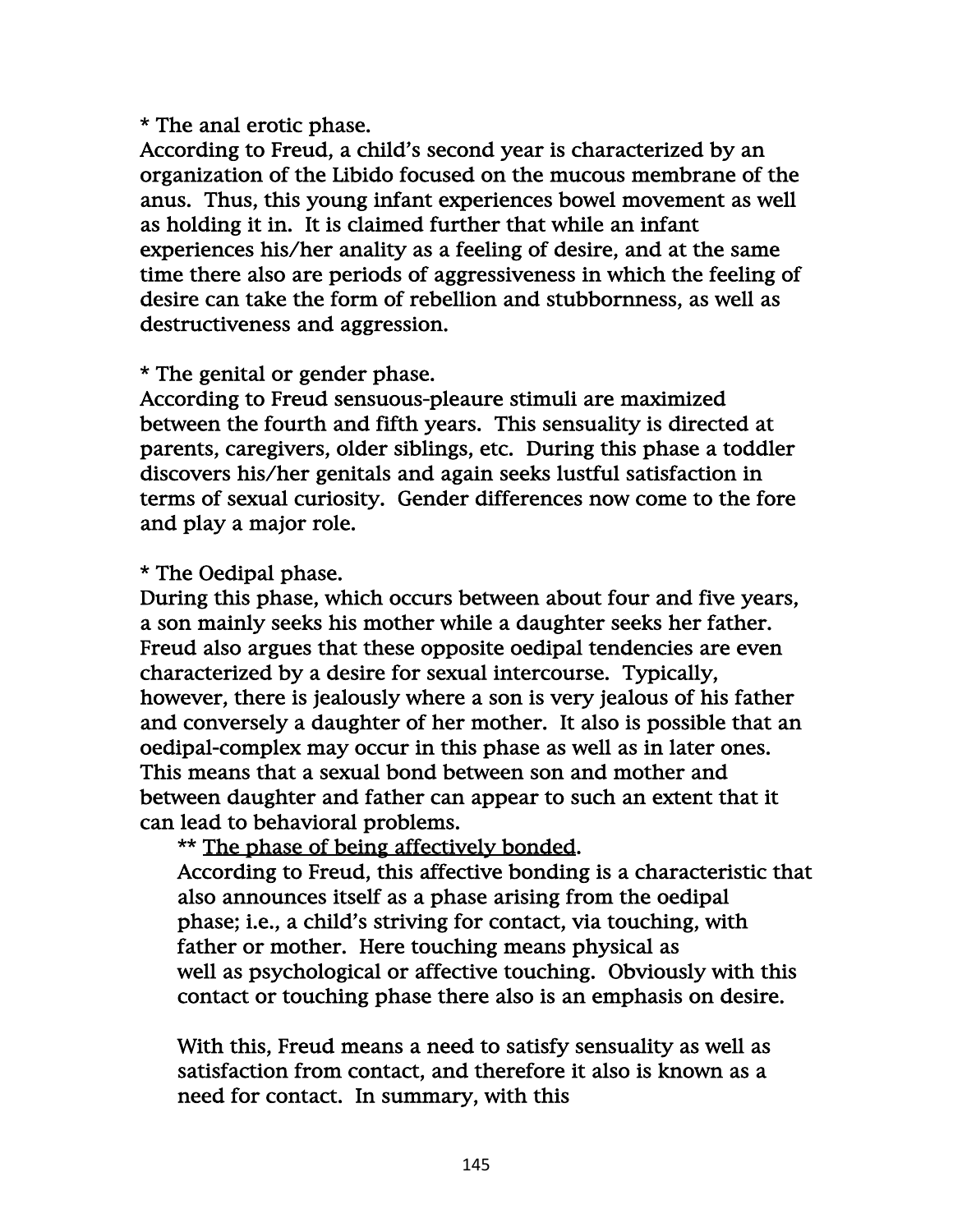development of child sensuality, i.e., with the various cravings to satisfy desires that a child reveals, such as the oral, erotic skin, the anal, the genital as well as the oedipal desire satisfactions of sensuality, these also are accompanied by a need for contact. This means that the satisfaction of sensuality also is related to a striving for contact that is not purely and only a satisfaction of his/her own desires.

## \* The latency period.

Freud shows that above the age of six these libido expressions and feelings infrequently come to the fore, i.e., now a child is in a phase of being closed or turned inward. According to Freud, in this phase different fantasies or imaginations can occur, possibly even fantasies of nakedness in which older boys or girls, and even adults, can play a role. This also would mean a phase of sexual games that occur in a child. Freud says even masturbation or infantile sexuality may occur during this phase. The fantasies also are colored with questions about the secret of birth, e.g., where do babies come from?

It appears that Freud, and thus psychoanalysis, contributed little to the next phase that extends from five to eight, or even to ten years. In the next section it is pointed out that especially Charlotte Buhler had specific views of this phase.

### \* The phase of Ego-discovery.

Freud divided human personality into three structures, i.e., the Id, the Ego and the Super-Ego. Without going into detail, the Id represents the primal organization of energy, the Ego represents the I that must master or control the Id or primitive cravings, lusts or libido-organizations and that the Super-Ego represents the norms and values arising from an identification with the parents. Thus, the Ego or I, in "consultation" with the Super-Ego regarding the normative, must then restrain the Id.

Following Freud, the Ego or the I is discovered beginning with the tenth or eleventh year or even puberty which means that it can occur two or three years later. With respect to its libido- or energyorganization, the Ego needs a surplus of energy because it is caught between the demands of the Id (that presents the cravings or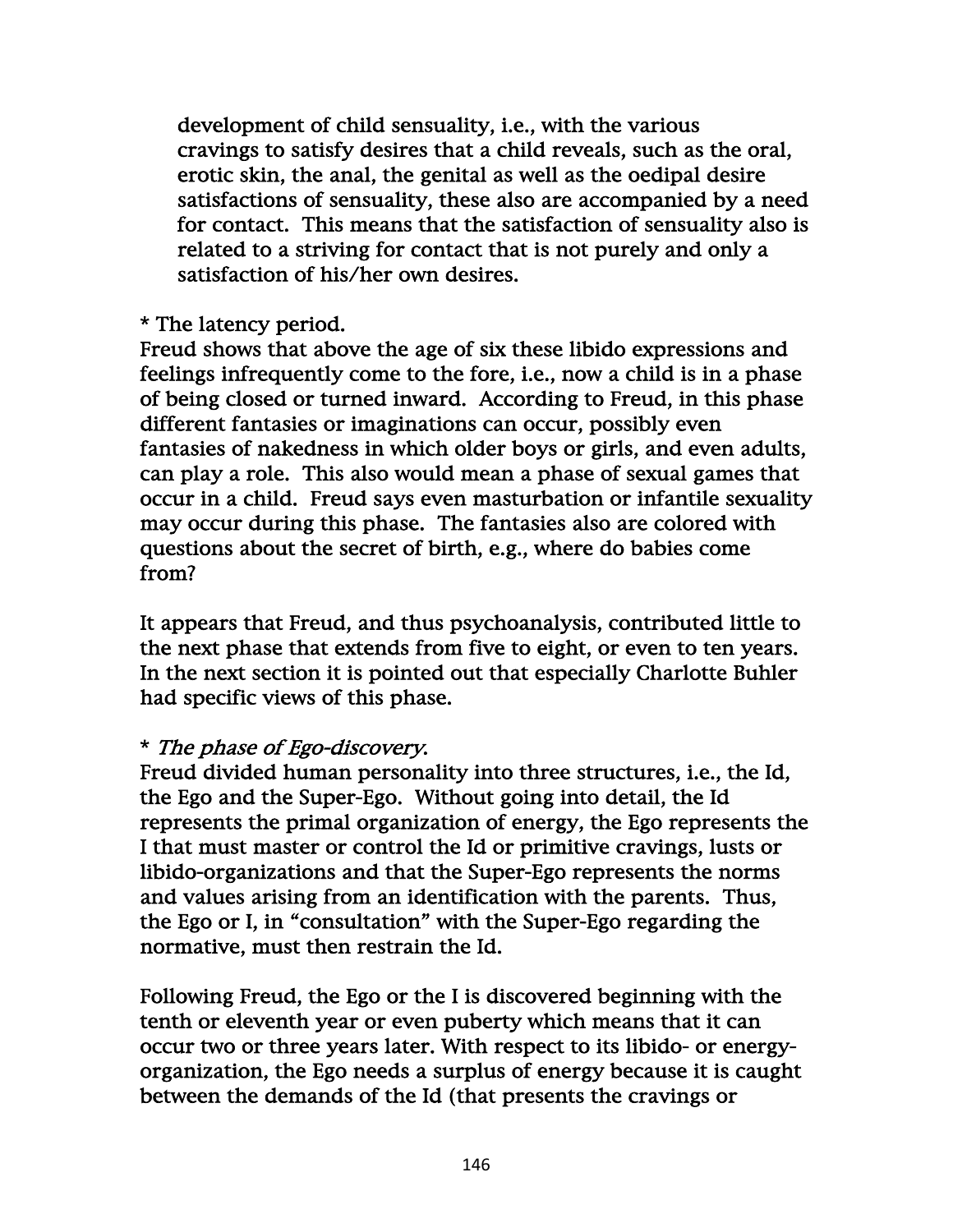primitive desires) and of the Super-Ego with respect to which it must be able to choose and act. The Super-Ego, which in some sense means "educating", can help the Ego exercise control over the Id.

For now, this very brief exposition of the personality structure postulated by Freud will suffice.

It is sufficient to point out that the discovery or development of the Ego (the I) is so important in psychological development that he also spoke of Ego-strength as well as –weakness. This relates to his theory of neurosis that we will not consider. What is mentioned is that with the onset of a neurosis there is a collapse of the Ego because it then succumbs to the demands of the Id when the Super-Ego places these demands too high, or when the Ego is not able to carry them out. In this case, the Ego will collapse and therapeutic efforts must be made to increase the strength of the Ego.

A second reason it is necessary to address this structure of Freud is his reference to *identification* and to *regression*. With respect to identification, as far as is known, Freud deserves the honor of being the first person to use it. This term is widely used today, even in the modern pedagogical literature, where it means a child identifying with the norms of an adult on his/her own initiative, i.e., intentionally.

Even today educating through identification is discussed widely by which is meant that a child, on his/her own initiative, identifies him/herself with educating or exemplifying, also normative exemplifying by an adult. Also, educating takes place or can take place without an adult intending it. That educating, and thus becoming adult, can be realized by way of identification cannot be denied and should be emphasized. At the same time one should be aware that by identification Freud did not mean education. As previously noted, to Freud identification means that the Ego identifies itself with the Super-Ego in so far as the Super-Ego is the provider of the normative, or sometimes it is called the provider of conscience or even representing conscience.

As far as psychic development, but also becoming, is concerned, it is accepted that identification is an important event that must be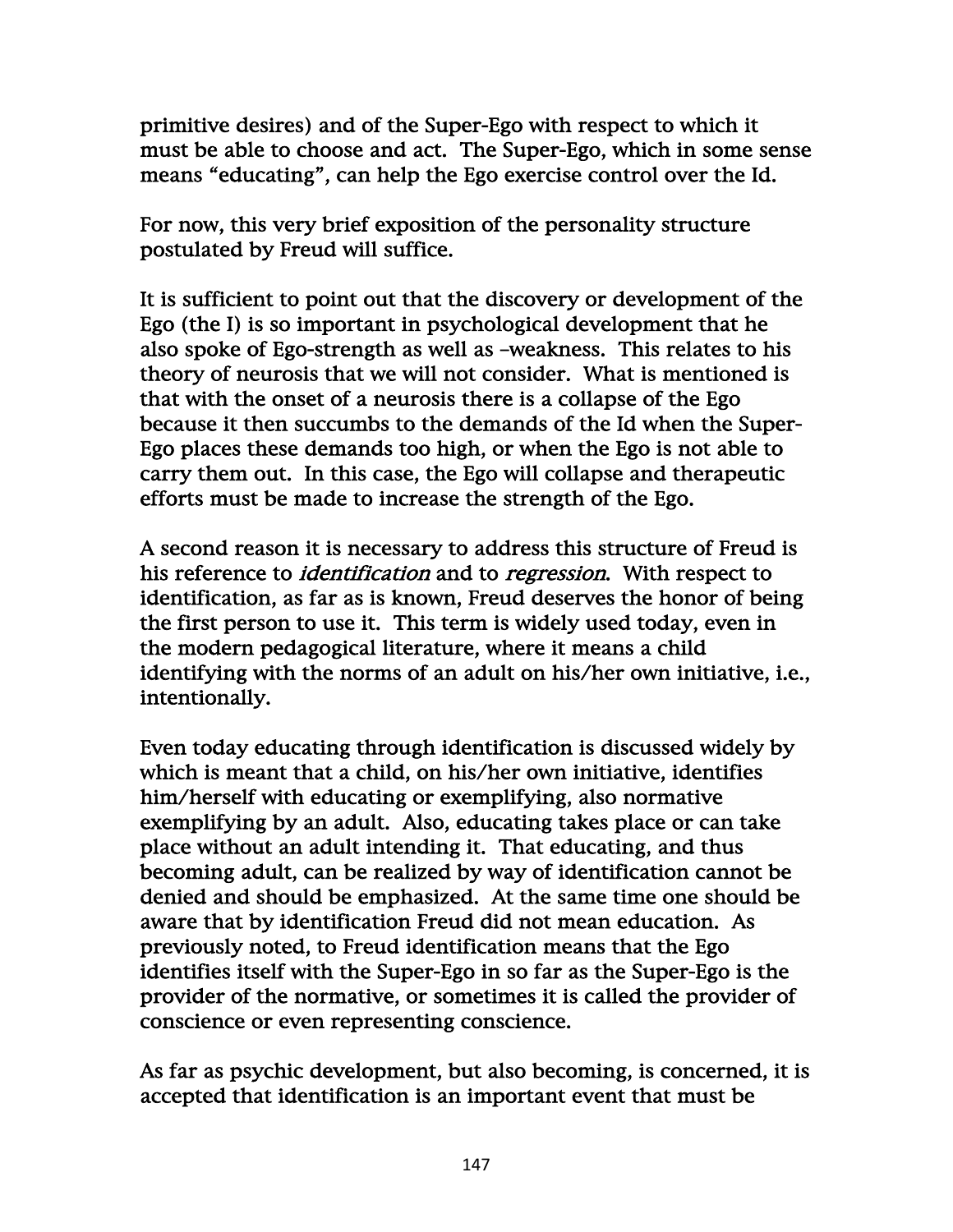actualized to promote a child's becoming adult. However, identification is seen as an event that is realized on a child's own initiative, but now within the reality of educating; i.e., within a parent-child or adult-child relationship. Conversely, if a child identifies with norms of a downward trend, also "negative" norms, educating would not be realized and a child's becoming would be skewed.

Also, the concept *regression* is referred to. By regression, Freud means that a reversal or relapse could occur in a child's psychic development. So. e.g., for whatever reason, a child may relapse from a phase (e.g., the Ego-discovery or even the latency phase) to one of the earlier stages (e,g., the genital or even the anal phase). This means that there can be a temporary relapse such as a return to poor personal hygiene despite age (e.g., eight to ten years). Nor can it be denied that this does occur in practice, but not as mechanistically as Freud interprets it. Also, Freud's well-known oedipal complex can occur in a child's life and may also represent a regression or relapse. Regarding the *period of puberty*, details are not elaborated on here because other experts such as Freud, and including Charlotte Buhler, Stern, Spranger, Langeveld, are recognized as experts of this period of life.

The phases: phases are mentioned only to serve as an example of Freud's psychoanalytic views on the development of a child. Indeed, the period of puberty is discussed in detail elsewhere, especially when viewed as the time for completing high school, and more specifically with reference to a child's learning and becoming.

## 2.4.2 The contribution of Charlotte Buhler:

Charlotte Buhler is known as one of the most famous child psychologists in the history of the field. It also should be recognized that she made an enormous contribution to child psychology. See her world-renowned book, "From birth to maturity", which first appeared in 1935 and has been reprinted many times.

Charlotte Buhler had several co-workers, only two of which are mentioned here, namely, Dr. Lotte Danzinger and Hildegard Hetzer.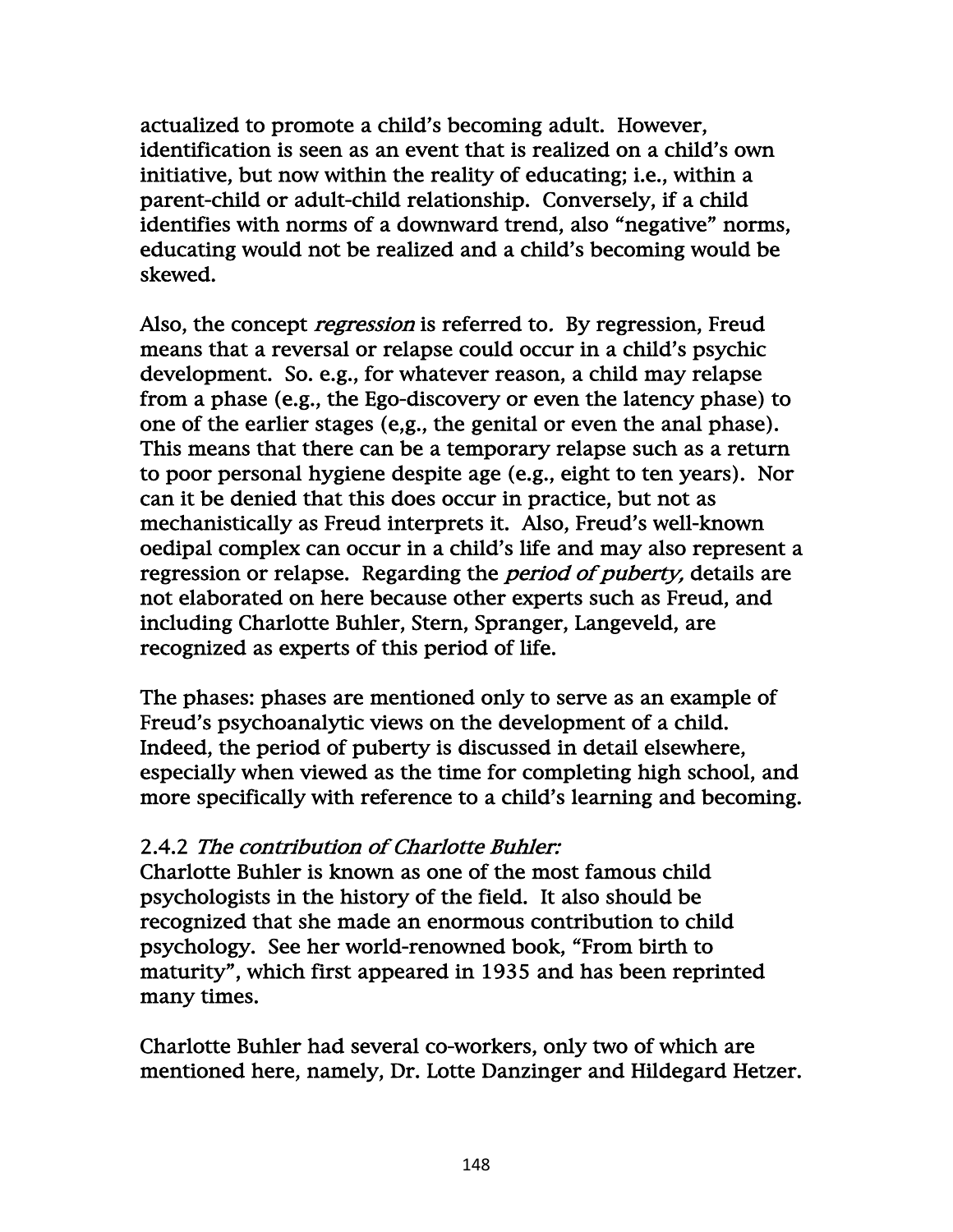She bagan her work in Vienna, Austria, and continued it later at the University of Southern California in the United States of America.

It is not the intention, nor is it possible, to list all of the contributions of her and her co-workers and a few words suffice: she, like Piaget, is someone who is known to have carefully observed children at different ages from birth and has made notes regarding their behavior. Her child psychology is child psychology but does not qualify as pedagogics or even psychopedagogics. At the same time, she made valuable observations that, within an educative relationship, require attention for re-appreciation and re-evaluation. A danger lies, however, in a pure application of the observations by her and by Piaget to an educative relationship.

Charlotte Buhler's observations range from notes regarding a child's grasping movements in the first year of development, where she indicates that in the first year a child already shows a desire to deal with objects. In other words, a relationship between a child and objects already exists in the first year of life. She points out the importance of language and speech in the second year as well as a tendency to make contact, or, as she mentions, a child's social exploration. The important place of language and speech will be returned to when the contributions of M. J. Langeveld are considered. As she expresses it, the years between five and eight occupy a very important place in a child's fantasy development. She emphasizes the value of the effective handling of and involvement with work material. This means developing a workconsciousness that then leads to an entirely new relationship with the world, and she emphasizes the value of materials such as blocks for developing creativity and a feeling of being creative in a young child. Her work with Hildegard Hetzer Is well known in their design of developmental tests based on these work materials, e.g., their tower building tests. Buhler is one of the first to point out that thought already is present in a very young child. She argues that the relationship between objects signifies the beginning of thought. The development of a child's observational abilities means he/she also can detach him/herself from other subjects, i.e., other children, and thus is able to think about the world in which he/she finds him/herself. This is how the world becomes structured and, in a phenomenological sense, he/she begins with designing a world.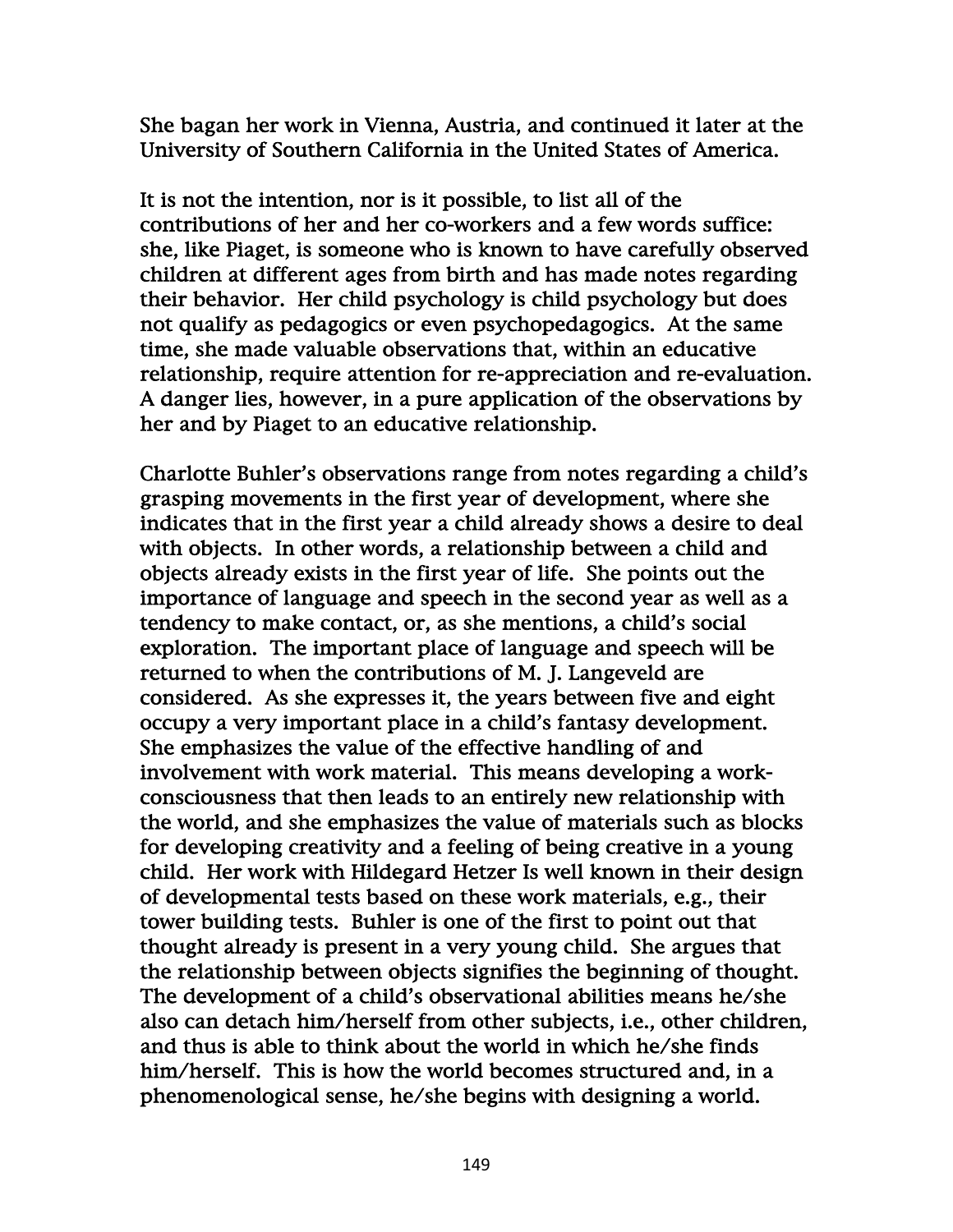Another important contribution is her views on the so-called realistic or reality phase that comes after the sixth year of life. This means that after the age of six, a child has a tendency to want to experience and to know reality or what is real. With this, the fairlytale phase or the period of fantasy and magic is over and thus the fairlytale has served its purpose. Now a child tends toward reality itself and in this she sees the basis for natural scientific objectivity. By about the tenth year, a child tends to move toward scientific objectivity as a highpoint in his/her development. A very important and obvious task arises from this, i.e., to confront a child in his/her development with experiences from reality.

### 2.4.3 The contribution of Jean Piaget:

As in the case of Charlotte Buhler and other child psychologists, Piaget made one of the most extensive studies of child behavior and thus made a major contribution to child psychology. Piaget's views still are accepted as valid in many circles today and are applied as such in educative and teaching situations. At the same time, from a pedagogical point of view, specifically a psychopedagogical one, there are serious objections to directly applying his views. Later in this this section on Piaget, a brief criticism is made based on the views of Langeveld and Schmidt, among others, regarding his method as well as his underlying [philosophical] anthropology as well as his direct application and transfer of his child psychological views to situations of educating and teaching. From a psychopedagogical point of view, more specifically a pedagogicsl view of becoming, there also is serious criticism of his views which will become clearer in the second section of this chapter where attention is given to the actualization of becoming, as actualizing the psychic life, viewed from a psychopedagogical perspective.

In the following overview of Piaget's contributions there is no attempt at completeness. At most there is an attempt to discuss in broad strokes the most important points of departure and contributions of this child psychologist with a view to a later evaluation of them. His contributions are likely to have great value when reassessed and reevaluated from within an educative and teaching situation, as is the case with other child psychologists. In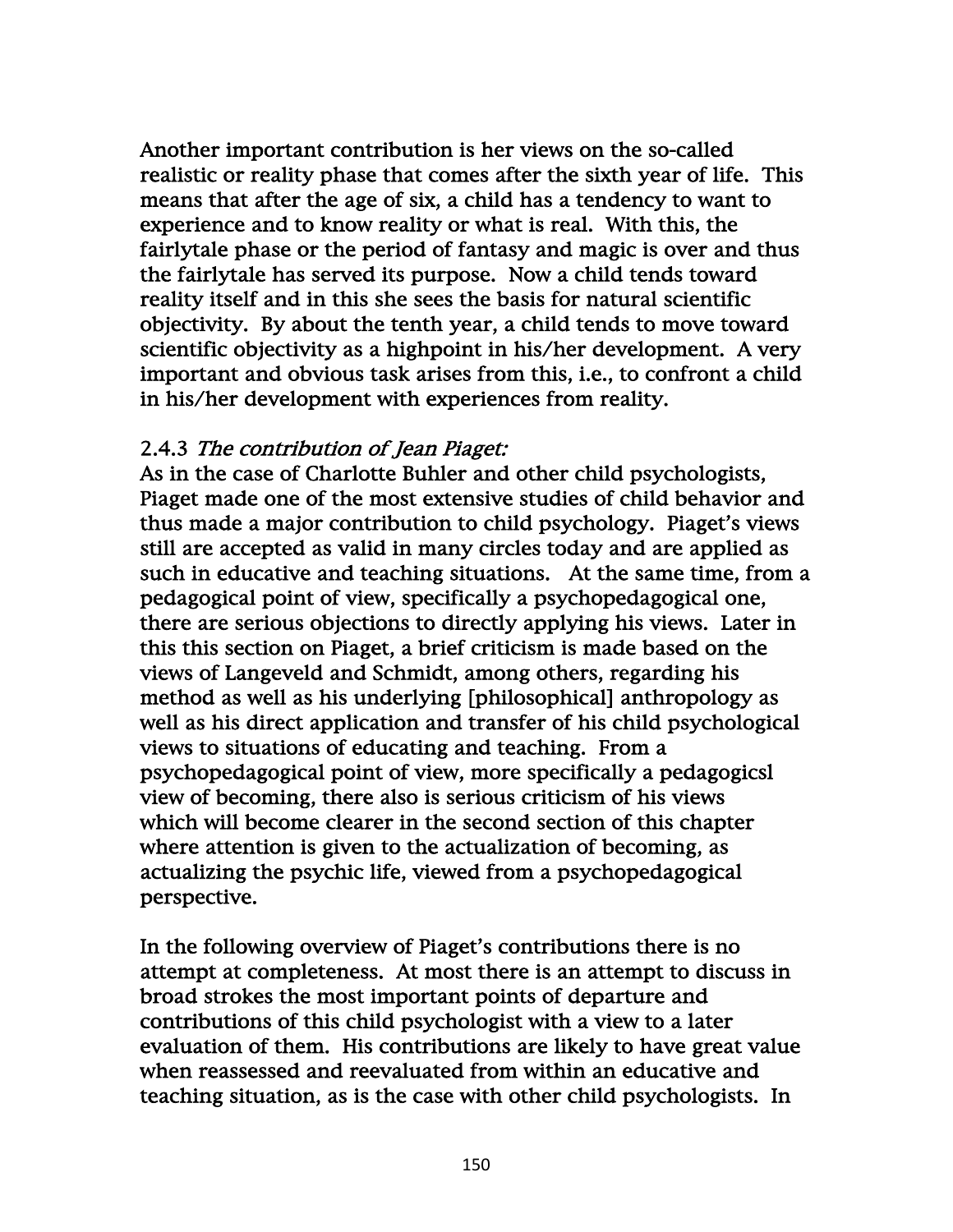no way does this mean a direct transfer or application of these ideas, but rather an evaluation or reevaluation of them by means of pedagogical and especially psychopedagogical criteria.

Piaget's works, and thus his contributions, can be divided in three major ways: first attention is given to his contribution to describing the process of the intellectual development of a child with emphasis on its interaction with the environment as he/she develops through the different phases or periods of life. The second part of his work is based on the underlying developmental processes also referred to as the biological roots of intellectual development. These are factors or most important factors that underlie the developmental processes as Piaget sees them. The third section of his works is directed more to their application or transfer to a child's educative situation. In certain circles, this part of his work is known as the psychology of learning.

The following is a brief consideration of the most important divisions of the views in Piaget's contributions.

## 2.4.3.1 The process of intellectual development

First, the terminology used by Piaget regarding intellectual development indicates that he proceeds from the view that it is a process of intellectual growth as well as that he divides intellectual development into specific chronological phases, although he considers this phase division only as guidelines and should not be seen as exact boundaries:

# \* The development of sensory-motor thinking: from birth to two years.

In his observation of infants from birth to two years, Piaget focuses specifically on an infant's understanding or knowledge of the world around him/her. He assumes that at birth an infant has a number of sensory-motor systems that will undergo sensations based on stimuli (sensations) from the environment that result in certain responses. He is studying an infant as a being in which it is assumed that development is a process of interaction between heredity and environment. This interaction means that certain stimuli emanate from the environment to which a child responds in a sensory-motor way and thus develops. It is emphasized that,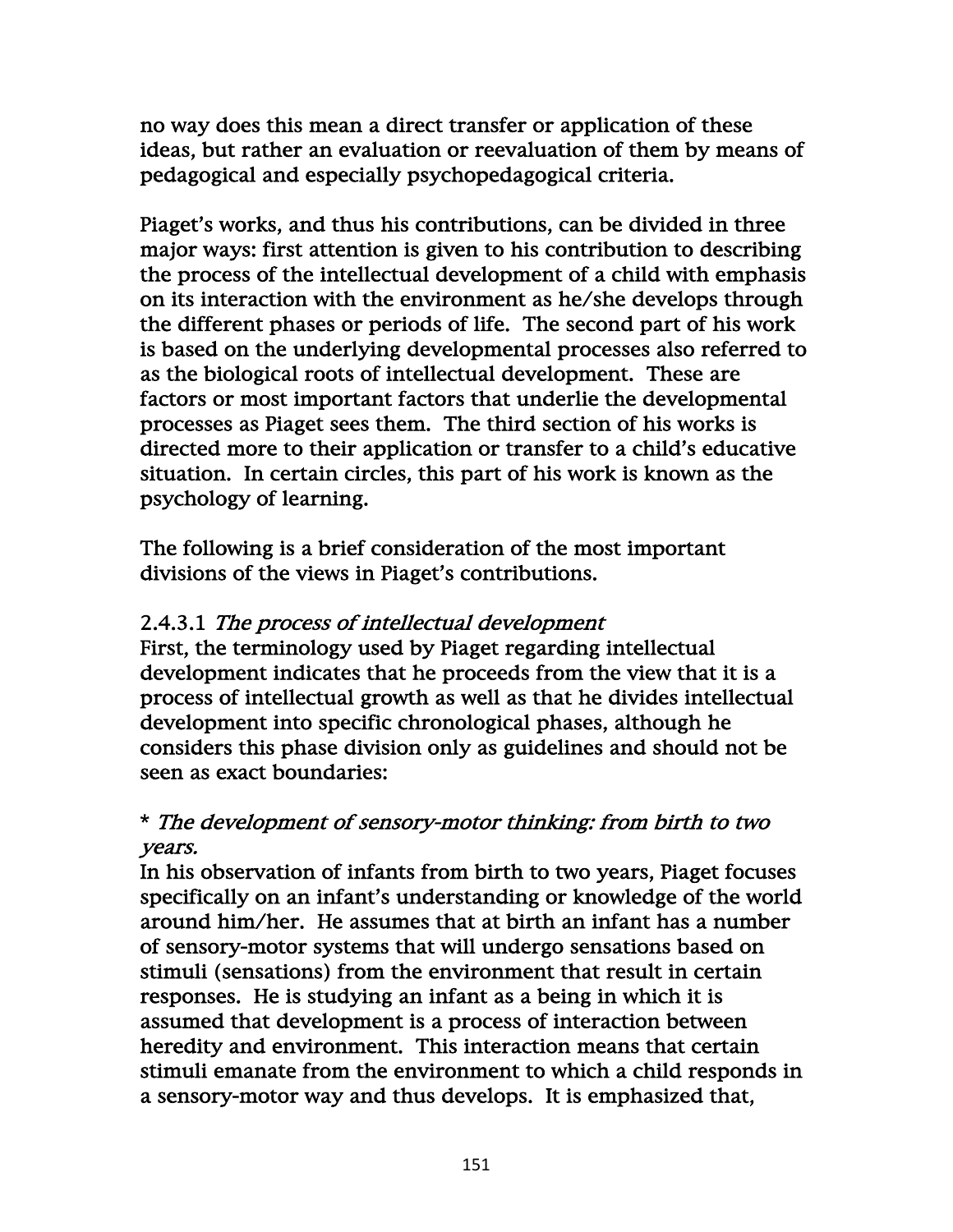according to Piaget, this interaction will display reflexive patterns in the course of its development; that is, patterns of behavior such as the grasping reflex, sucking reflex and other physical activities. Further, an infant will satisfy his/her internal needs by exercising his/her reflexes as reactions, and consequently behavioral patterns arise in reaction to environmental stimuli. In this way an infant shows new behavioral patterns or adaptations based on his/her interaction with stimuli from his/her environment.

Piaget arrived at these insights about this stage by carefully observing infants in their environment. In summary, development in this short phase of about two years means that at birth an infant has no knowledge of the world or of him/herself. His/her internal patterns of behavior are shaped according to the environmental stimuli exerted on him/her and the reactions he/she displays accordingly. In this way, his/her sensory-motor systems become coordinated. Gradually he/she builds up internal action models with respect to the objects from the environment around him/her via his/her actions or reactions to the stimuli impinging on him/her. This also is an enormous beginning of the intellectual progress of this young child. On the other hand, this progress also is limited, e.g., by the influence of only the objects and events known to him/her during these two years. Thus, he/she acquires only practical knowledge of the ways he/she deals with the objects. Consequently, his/her thinking is imprisoned in his/her own sensory-motor reactions or patterns of reacting that are unique to a particular child. The knowledge acquired also is subjective and is not a generalization of knowledge as is found in all other children.

Language still plays a limited role and at this stage his/her knowledge is not transmitted to him/her via linguistic communication. His/her world is basically one of handling or of handled objects and thus he/she develops a pattern of behaving according to the stimuli and objects that act on him/her and to which he/she reacts.

## \* The development of symbolic thinking: pre-conceptual thinking; from one and a half years to five.

Here Piaget emphasizes pre-conceptual thinking, in particular the relationship between a child and mother. He emphasizes that the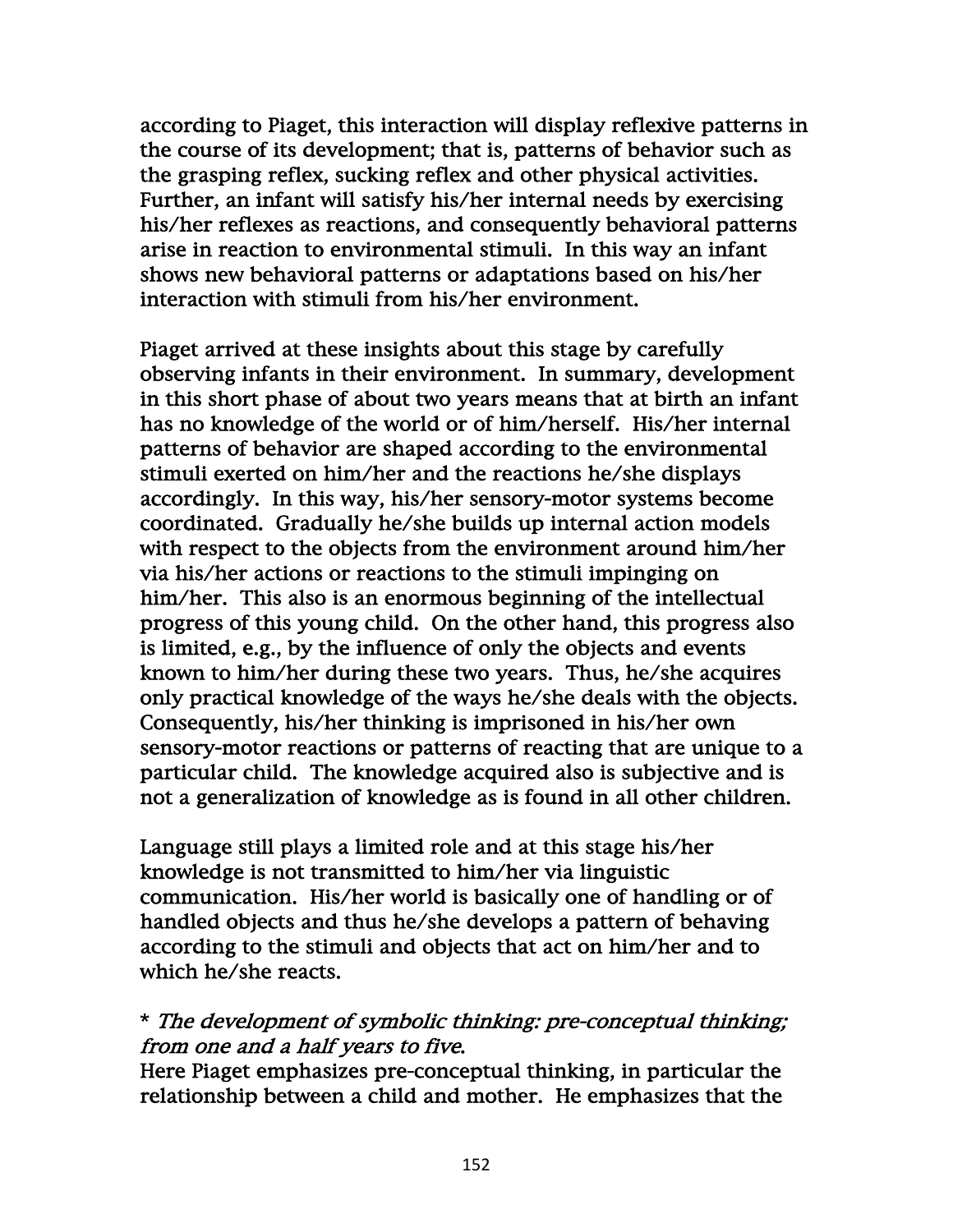image a child forms of his/her mother will have an extremely prominent role in his/her sensory-motor scheme of the things around him/her. His/her mother satisfies his/her most pressing needs and thus she also imprints the most prominent impressions on her child's image of her and of the world around him/her. In addition, a child forms symbols based on his/her experiences with the environment, i.e., on forming sensory-motor images. This means accruing symbols or impressions that he/she builds up in his/her acting with and reacting to the environment. The following example illustrates what Piaget means by this symbol forming as pre-conceptual thinking: When a child eats, he/she builds up experiences of this matter of eating. For example, in this phase, a child gradually can transfer the experience of eating, in terms of a pre-concept or symbol, to eating as an action directed to a doll, e.g., a teddy bear. He also emphasizes that, based on previous experience, a child can proceed to imitation such that the action he/she has gained via experience up to and including two years of age (the previous phase) now are imitated and transferred to other situations. For Piaget, this pre-conceptual thinking represents a symbolic form of thinking whereby symbols from the past, from experience, now acquire meaning for the future and for the additional experiences that he/she gains.

Also, he emphasizes the value of language acquisition or development and its symbolic significance in this phase. Piaget's views on language are not discussed in detail because Langeveld's contribution is viewed as a special contribution to this issue and is discussed below. The most important concepts used by Piaget regarding language development are mentioned with a few clarifications of what he means by them. Furthermore, on the basis of Langeveld's views we return to these concepts with a critical view:

First, Piaget makes use of the concept of *transduction* meaning that concept formation that takes place in the thinking of a child during this period is strongly associative and refers to certain concepts that are bound to certain concrete situations. Thus, concepts remain strongly bound to certain situations in which a child has acquired or formed this as a symbol; e.g., hot water will refer to shaving because a child associates them, while shaving as a concept is not yet understood in various concrete situations. Transduction also refers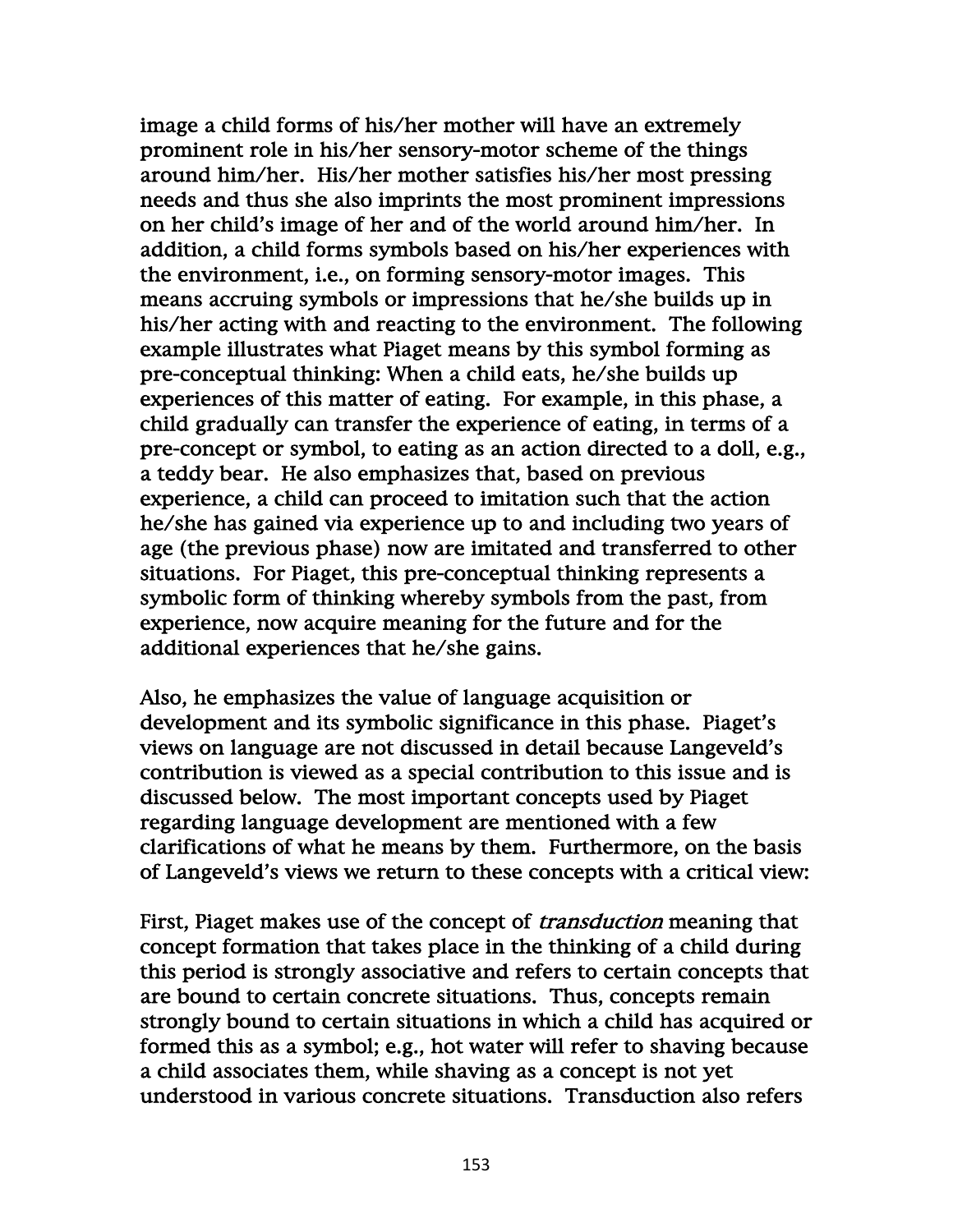to a child's beginning concept forming or also conceptual thinking, but this concept forming or thinking is still strongly bound to concrete situations.

Two concepts used jointly by Piaget are *juxtaposition* and syncretism: To him, these two terms are two ways of thinking that are strongly associated with the nature of the symbols that a child has thus far formed for him/herself, or with the nature of his/her pre-concepts. Of course, this also refers back to transductive thinking.

Juxtaposition and *syncretism* are ways in which a child expresses him/herself and especially in the ways he/she explains the behavior of things, e.g., according to the law of cause and effect. Hence, these are a matter of collecting objects or bringing them together without seeing a connection or coherence or having real insight into relations. It seems that this is a static form of thinking where certain objects will be described in terms of their functions but where the relationship between different objects, e.g., the different parts of a bicycle (wheels, chain, etc.) are not yet realized and can have a certain symbolism for him/her.

An additional concept, and with it a process of development, described by Piaget is the *egocentrism* or *egocentricity* of a child in this phase where there is an emphasis on his/her subjectivity in contrast to objectivity. According to Piaget, a child in this period is not able to distinguish between subjectivity and objectivity. Consequently, everything revolves around self-gratification and satisfying his/her own needs. In other circles a subject-object split also arises in this phase. That is, he/she moves in the world in terms of the "law" that all toys belong to him/her as do mother and father, hence, he/she is not inclined to share these toys and other privileges with others. An underlying reason for this egocentrism is the affective nature of his/her worldview. He/she deals with the world primarily physically or affectively. Because he/she primarily is in this emotional relationship, he/she appropriates the world for him/herself as an egocentric way of being.

In summary, a child's symbol formation in this phase also shows a definite development with the help of language development.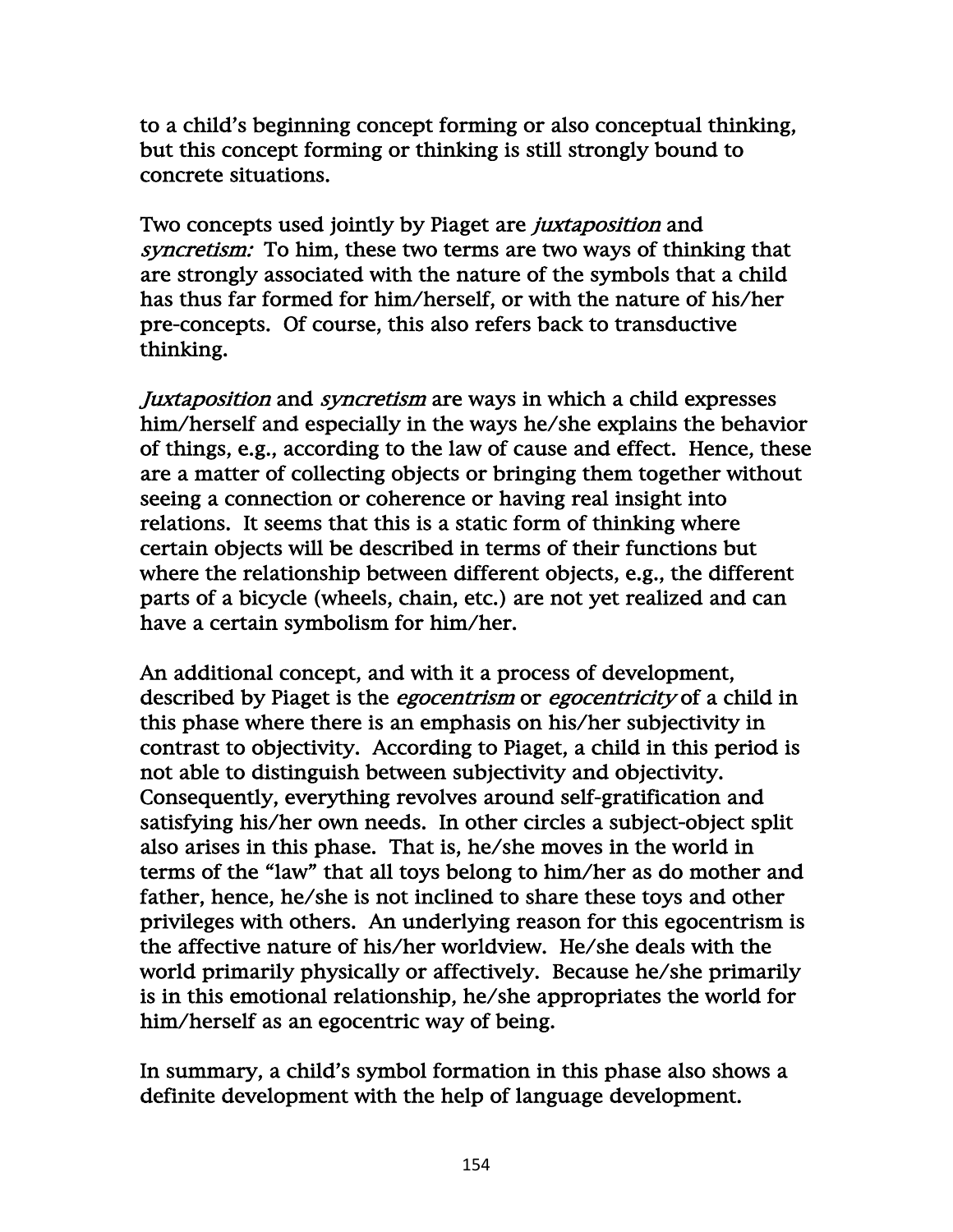He/she assigns certain symbols for him/herself in terms of his/her experiencing the world of objects. These symbols are related closely to his/her sensory-motor world of experiencing. However, he/she still is in a phase of pre-conceptual thinking and this represents processes such as transduction, juxtaposition, syncretism and especially egocentrism.

\* The development of articulated or intuitive thinking: From

# 4 to 8 years.

Piaget calls this period the threshold to operational thinking. That is, the limitations of a pre-conceptual phase of thinking gradually disappear and make way for more specific operational thinking.

The process of social interaction, and especially the role of language in it, is emphasized. Also, a child now is more able to engage in mutual contact and social interaction, and the exchange of thoughts with others will promote the disappearance of pre-conceptual forms of thinking.

Thus, Piaget emphasizes that the processes of transduction, of preconceptions, of juxtaposition and syncretism as well as of more static forms of thinking and egocentrism now are disappearing gradually. Through language, this social interaction especially influences decentralization in a child's image of the world. There is a gradual reorientation in his/her mental or intellectual model or systematization of the environment. However, his/her understanding of space and time is still problematic mostly because both are invisible.

# \* The development of operational thinking: concrete operational: from seven to twelve years.

Piaget views these operational thought processes or actions carried out by a child's mental development that now occurs via rationalized actions in the form of an integrated whole. A mental or cognitive operation no longer is regarded to be a single operation but rather a group of operations that can be dependent on each other and be in relation to each other. Once again, these represent internally integrated physical actions in response to environmental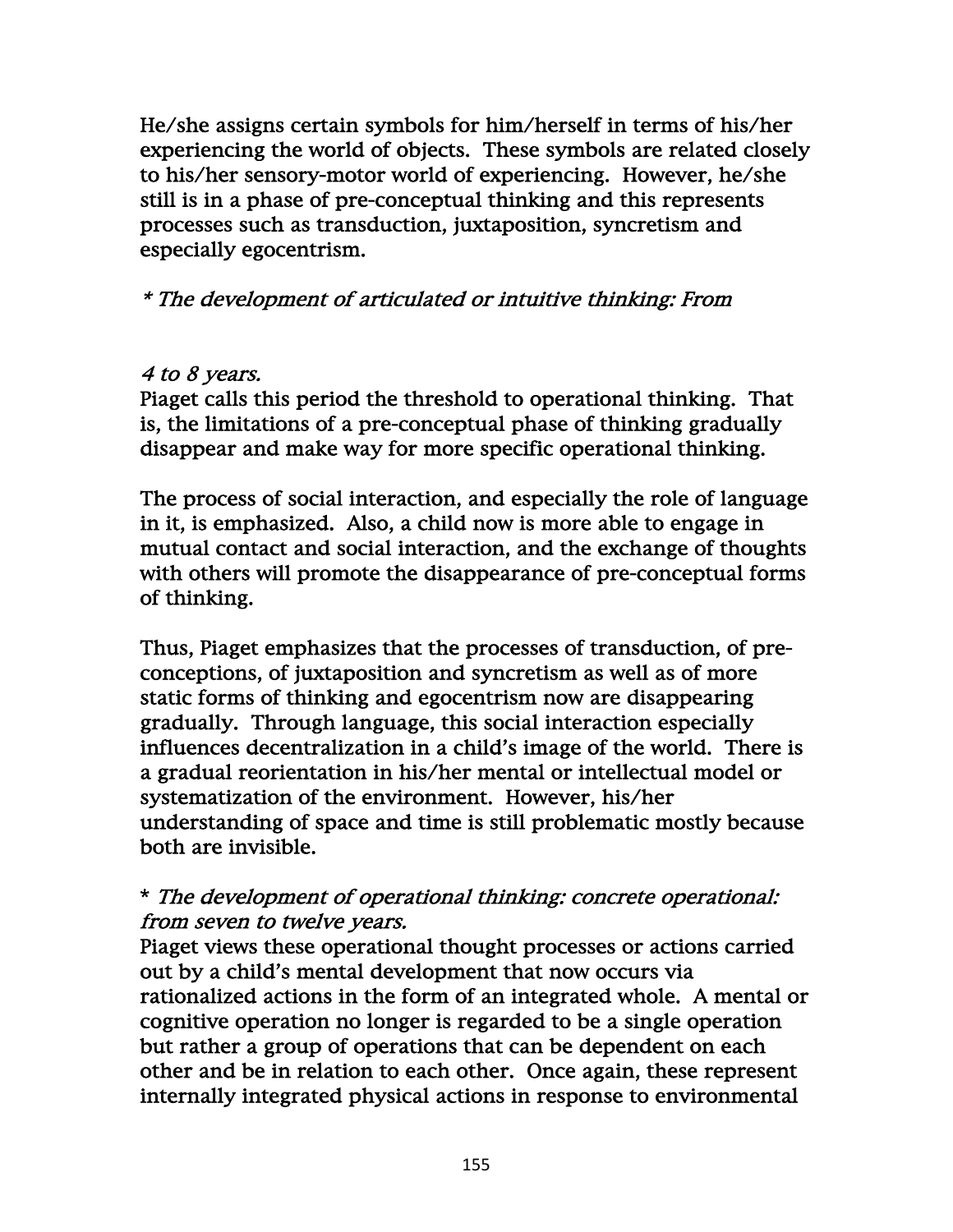stimuli. Now a child develops, by means of operational thinking, to a level of mental reactions combined with actions.

He emphasizes that now a child is able, or at least potentially able, to operate with language and number symbol systems. As far as number symbols are concerned, his/her understanding of relations and basic arithmetical or mathematical processes of addition and subtraction are especially emphasized. However, the concrete nature of this operational thinking is emphasized continually.

\* Advanced concrete operations: from nine to twelve years. Piaget views this phase as the threshold or transition from concrete operations or concrete thinking to more formal forms of abstract thinking operations. The concrete operations of the previous phase now are becoming more flexible. There is transferrable thinking from one given situation to another. Careful observing accompanies such concrete thinking and makes it possible. Classification at a concrete level thus is possible as are comparisons of specific classifications.

## \* Development of logical, formal operations of thinking; from eleven years to adolescence.

Piaget means by this phase of thinking or intellectual development that systematic, logical, as well as abstract thinking now emerge strongly, as is also the case during puberty. Schematic thinking, but also more abstract thinking, i.e., conceptual thinking now is emerging increasiongly. Additional views of Piaget in this regard are not discussed further.

# 2.4.3.2 Biological foundations and the nature of intellectual development.

\* Intellectual development is a process of adapting. In the following section it is clear that Piaget's entire view of intellectual development is based on a process of adaptation, meaning a balance between or equilibrium between biological growth and environmental influences. His basic principle as well as underlying [philosophical] anthropology for this process of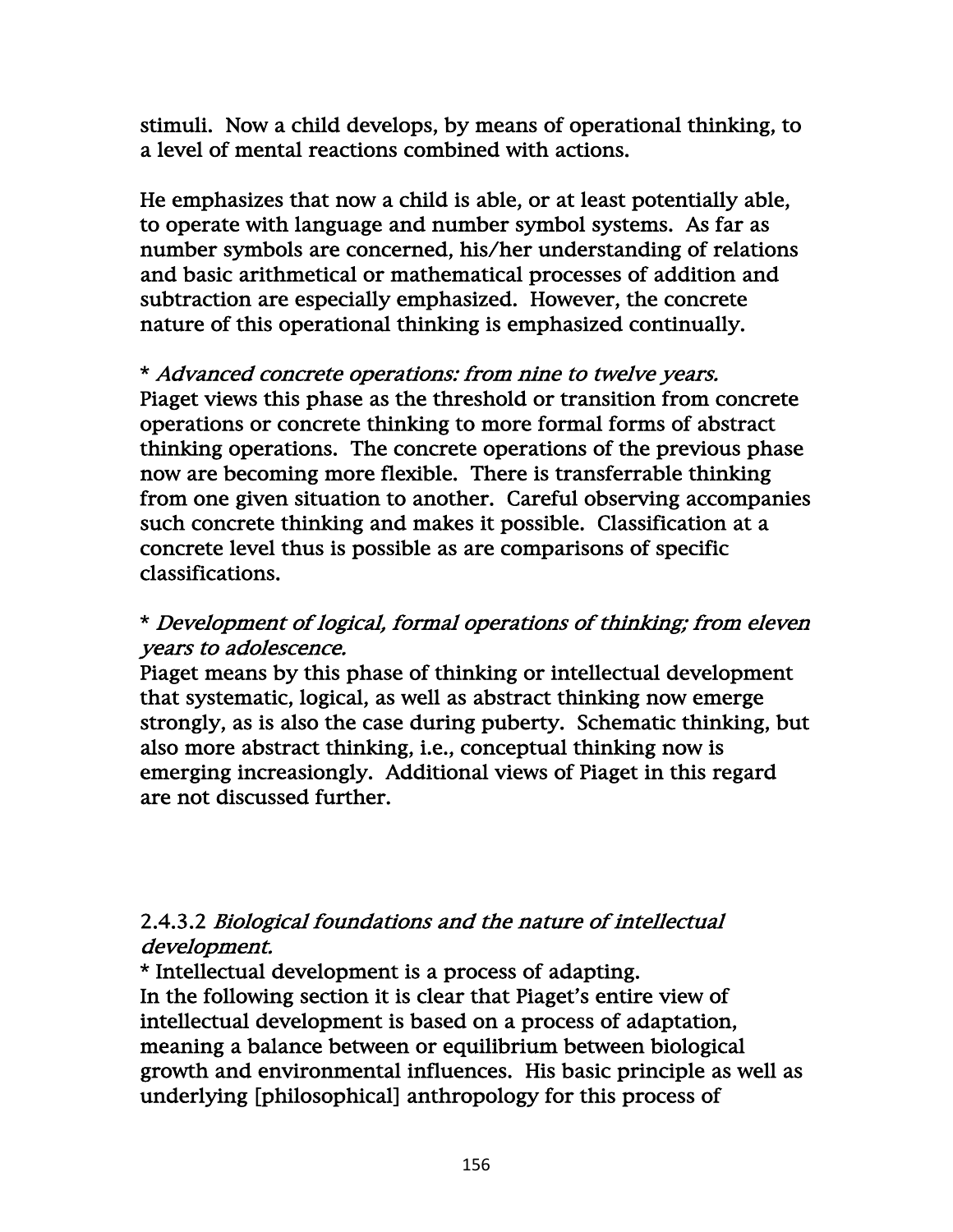adaptation in a child's intellectual or cognitive development are expressed by the following three points:

- i. There is complete interdependence between a living organism and the environment in which it lives.
- ii. An organism and its environment are enmeshed in a continuous process of reciprocal action and reaction.
- iii. There must be a balance or equilibrium between the biological growth emanating from the organism and its environment. That is, Piaget is focused completely on the interaction between organism and environment, by which he means a stimulus and response process.

He calls this a process of biological adaptation, and views intellectual development fully as biological adaptation. In particular, he qualifies intelligence as follows: Intelligence means adaptation. This adaptation takes place between a biological growing organism and stimuli emanating from the environment to which the organism responds. Living, and thus developing, means that an increasingly progressive balance or equilibrium will arise between the two. Further, intellectual development is a process of biological adaptation by which Piaget means a process of organizing structures as an organism responds to the environment.

More specifically, Piaget describes this process of intellectual adaptation in terms of two other processes called *assimilation* and accommodation, i.e., two interacting processes that take place continually between organism and environment from which balance or equilibrium will arise. Specifically, he mentions that this adaptation is analogous to an amoeba in its environment; with this, the biological aspect of Piaget's developmental psychology has been established essentially.

The two processes of assimilation and accommodation are discussed briefly: Assimilation means that on the basis of stimuli emanating from the environment, new experiences are built up in an organism. However, the intellect will not absorb all experiences because some do not fit in with its current experiences. When new experiences that fit in with existing experiences are absorbed, the intellect modifies or transforms them to fit in with the already existing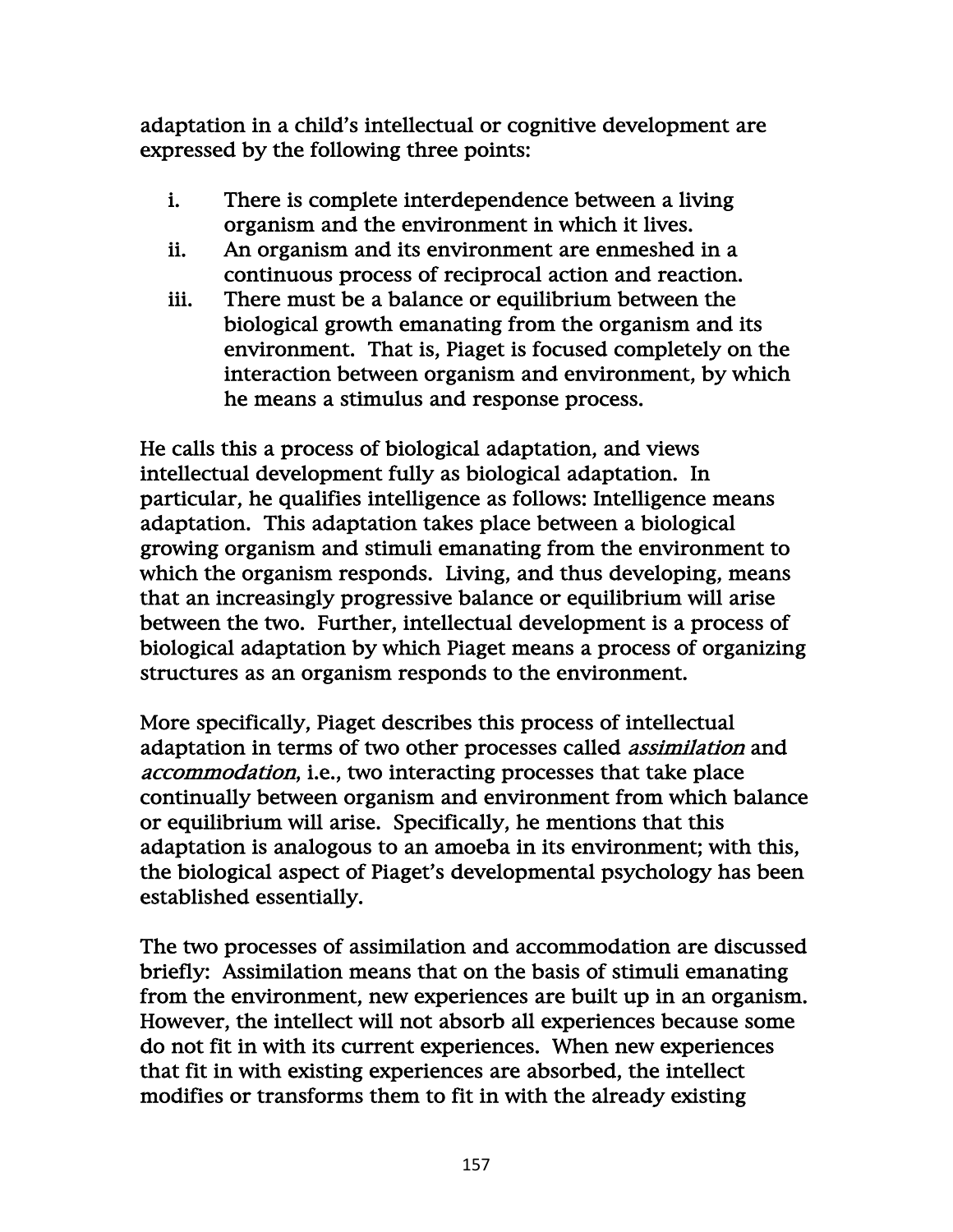structure of experience. This process of acting and reacting to stimuli from the environment results in a new model in the intellect and is called assimilation by Piaget. Therefore, intelligence is assimilating to a level at which it will incorporate all given environmental data or experiences from within an already existing frame of reference.

By accommodation, he understands the following: With each new experience that the intellect absorbs to fit in with its existing structure of experiences, it is necessary for the intellect to adapt or modify its existing structure in order for the new experiences, originating from the environment as stimuli, to be received or fit in with the structure, i.e., to accommodate them. In this way, the existing intellectual structure continually will be changed. This process in which the intellect constantly adapts to accommodate new experiences and thus establish a new model on the basis of new stimuli is a process of accommodation.

These two processes together mean the intellect constantly adapts to the environment at any time during the process of psychic development. From this interacting assimilating and accommodating, a state of balance, equilibrium or adjustment arises as the product of this interaction.

### \* Intellectual structures and equilibrium.

It is emphasized that as far as the formation of this balance or equilibrium arising from the interaction between organism and environment is concerned, Piaget emphasizes that the process of assimilation is the basic principle underlying psychic development, and also the development of psychic life content. In other words, it is emphasized that the stimulus action from the environment and the building up of experiences based on those stimuli as an adaptation within the existing structures of experience are for Piaget fundamental for psychic development, as a process of mutual assimilation. This process of mutual interaction of assimilation and accommodation must continually be in balance.

However, this balance also can be disturbed when the processes of assimilation and accommodation are not in balance. Thus, e.g., when assimilation is dominant, the environmental influences (i.e.,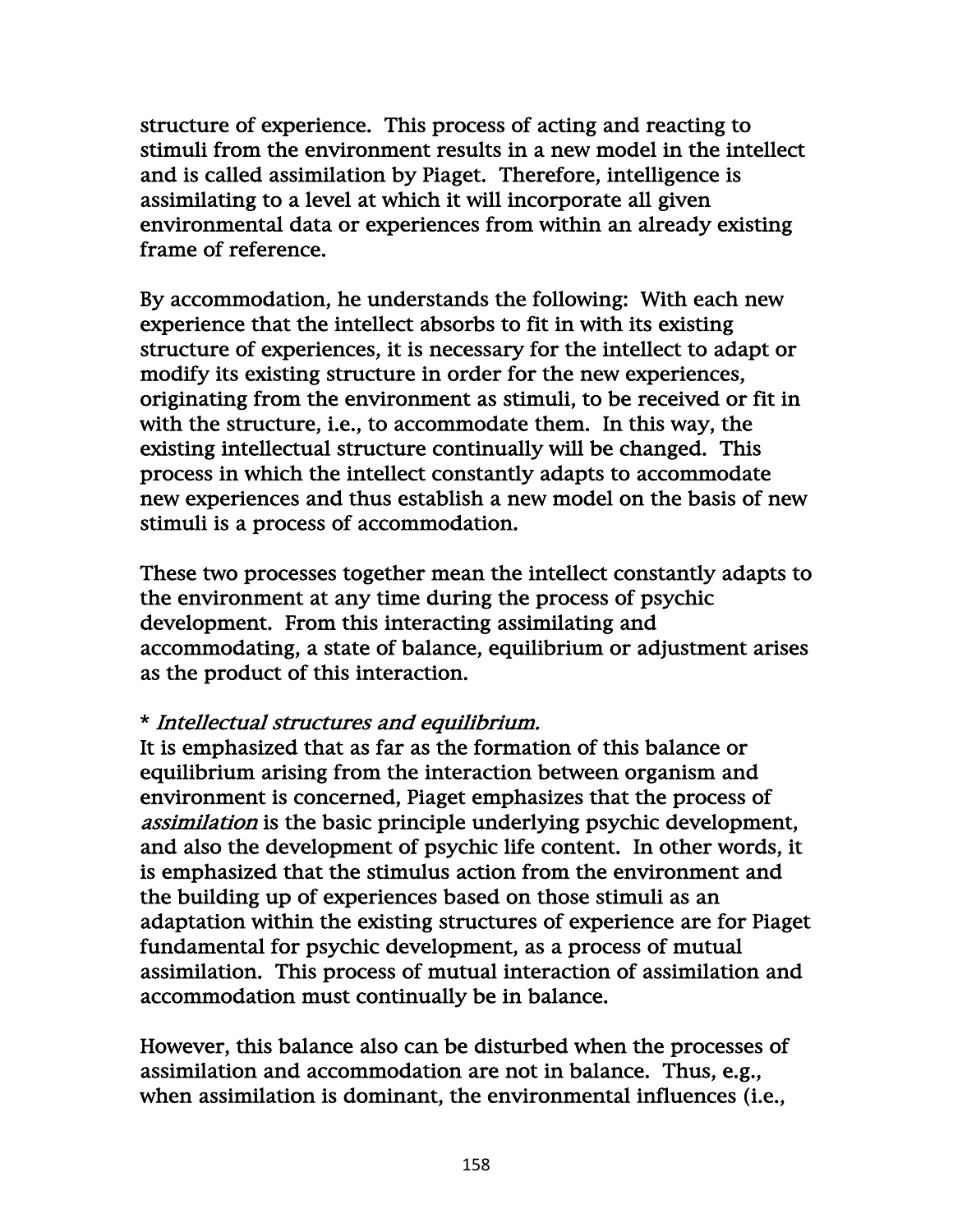stimuli) become subject to the influence of the intellect, or the intellect dictates to the environment and thus to the stimuli influencing him/her. Conversely when accommodation is dominant, the environment (stimulus actions) exerts a dominant influence on the intellect and dictates to it. Piaget claims that this disturbance of balance can occur in any period of life or phase of a child's development.

\* The influence of social factors on intellectual development. Piaget mentions the following four important environmental factors that influence a child's development:

- i. The language spoken in the environment.
- ii. Values of the environment.
- iii. Existing concepts that are maintained in the environment.
- iv. The mutual relationships between members of the community in the environment.

He views this series of four social factors as possible causal factors that can influence what he calls structural development. In this regard, he also distinguishes three types of influence that these environmental factors can have on an organism:

- i. The maturation of the central nervous system.
- ii. Experiences gained in interacting with the physical environment.
- iii. Influences of the social milieu.

In addition, this means that the central nervous system cannot be seen as a formless plastic entity that can be shaped simply by social pressures or influences based on the quality of the physical world. Nor can it be viewed as an entity with a "crystalline" quality or nature that only grows according to its own biological structures. Piaget emphasizes that the intellectual or psychic structure has a balance or equilibrium that always is ready to respond to its own growth and thus to its own internal stimuli. This occurs by producing new behaviors that are adaptive as well as by responding to the results that these new behaviors have on the social or physical world.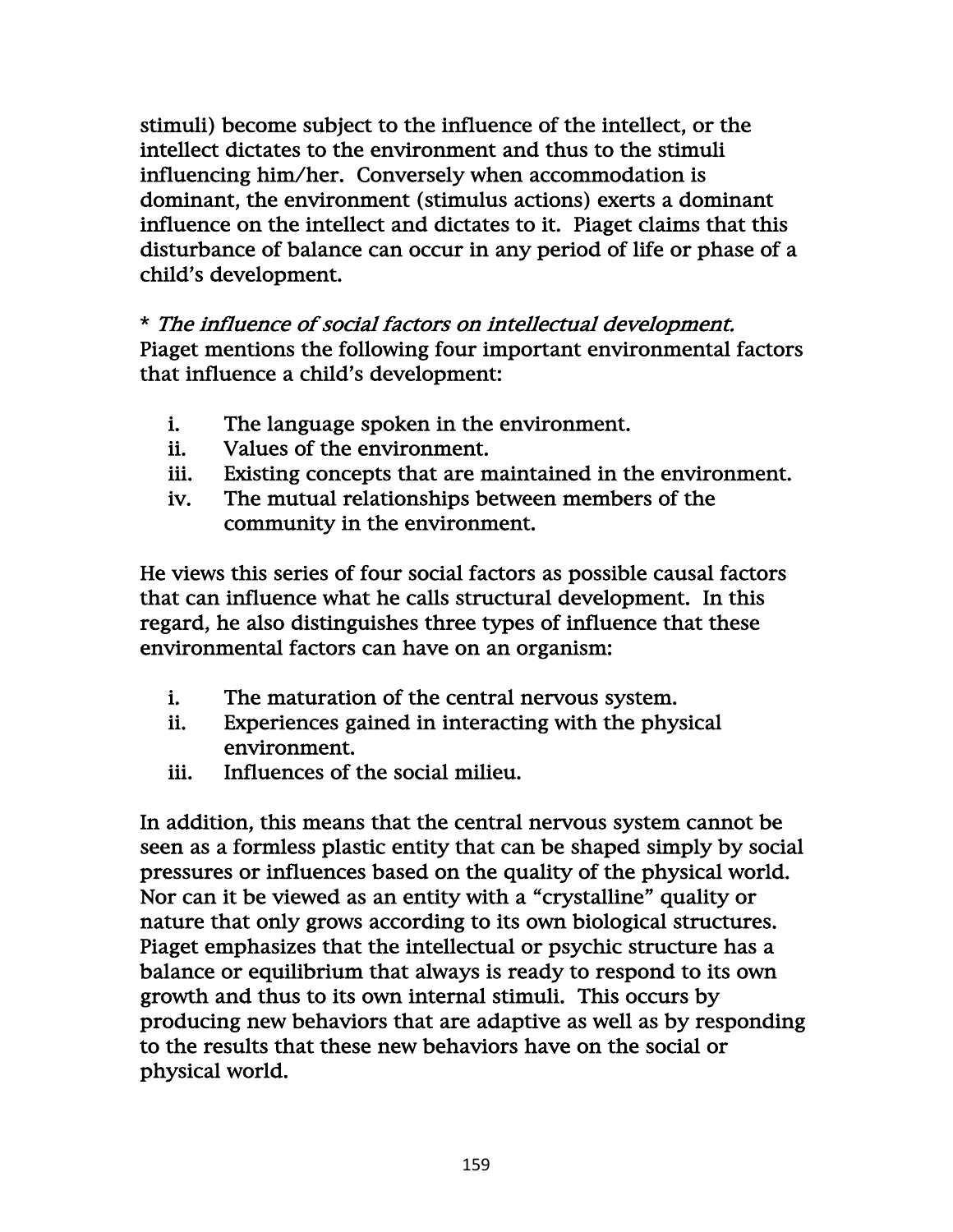In summary, it comes down to the fact that psychic development, specifically intellectual development, is the result of a balance or equilibrium arising from the processes of assimilation and accommodation as a total process of adapting to the environment. On the other hand, the environment contributes to the entire organization of the structural development of the intellect; also, the organism responds in its own way, i.e., in a newly structured way based on new experiences, stimuli and reactions of the environment, and work on the environment as such.

2.4.3.3 Some applications of Piagetian developmental psychology From the many works of Piaget on psychological development, in particular a child's cognitive, knowing or intellectual development, it appears that applications from this developmental psychology mainly are made in two areas:

\* Applications from the interaction between intellect and environment to a learning situation.

Here Piaget mentions the following possible applications from his theories discussed above. The process of adapting, i.e., intellectual development, viewed as a process of adaptation; the influence of physical actions with and reactions to the environment; social cooperation, acting together and language. It is claimed that these aspects of his developmental psychology can be relevant for educating or teaching or didactic pedagogics and for organizing a learning situation for a child.

\* Applications from Piaget's views of the phases of development and especially the succession of different characteristics as they occur in the various phases, e.g., the development of thinking or steps of thinking as distinguished in the different phases coupled with environmental influences in each phase. This aspect of his developmental psychology also is seen as relevant to the organization of curricula for different life stages.

t should be noted that Piaget tries to explain how a child learns, especially cognitively, but nowhere does he indicate how he/she should be taught. Consequently, at most his applications are speculative.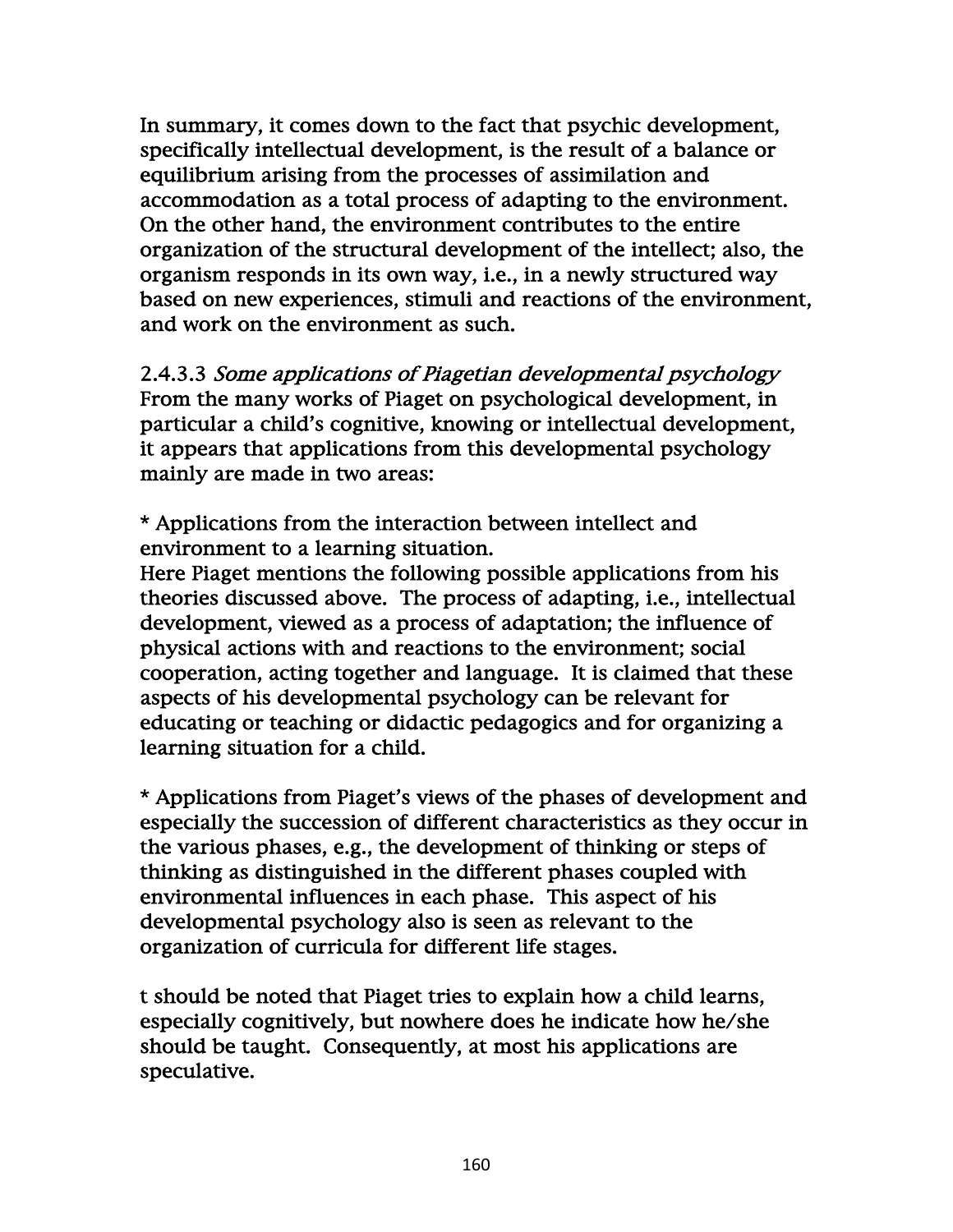Secondly, it is noted that the applications are of his views of the processes of assimilation, accommodation and learning and their implications for teaching.

Thirdly, Piaget emphasizes the balance or equilibrium between environmental and biological influences that are actualized in the form of growth and development in an organism. In the case of equilibrium or balance, special care must be taken against its loss that will damage the adjustment between a child and his/her environment. Also, whenever such a loss of balance occurs, for whatever reason, it must be restored in a learning situation, and this will direct a particular appeal to teaching.

Fourthly, it is emphasized that every learning situation involves a process or processes of assimilation. This implies that a child can only absorb or take in new experiences by changing them in his/her organization of intellect so they will fit in with his/her existing model of experiences of the world. At the same time, the presence of these new experiences gained through assimilation, as initiated by stimuli from the environment, will change his/her existing model of knowledge; hence, every learning situation always is a situation in which there is a process of accommodation.

Some of Piaget's followers even point to the issue of a child giving meaning; e.g., the process of assimilation only can make sense to a child in terms of a new experience he/she is acquiring. This will occur when he/she is able to add or incorporate a new experience into his/her existing intellectual model of organization. In other words, all new experiences must be related to his/her already existing experiences, i.e., all new learning must be based on existing old learning experiences and only will make sense to him/her to the extent that he/she can assimilate it.

Regarding the process of accommodation or adaptation to an environment, it is noted that adaptation and development are of primary importance in a learning situation. For example, one of the most primary purposes of a teacher in teaching should be to confront a child with situations that will require him/her to be able to adapt to his/her already existing experiences. Thus, a teacher is supposed to provide a child with adaptation situations and within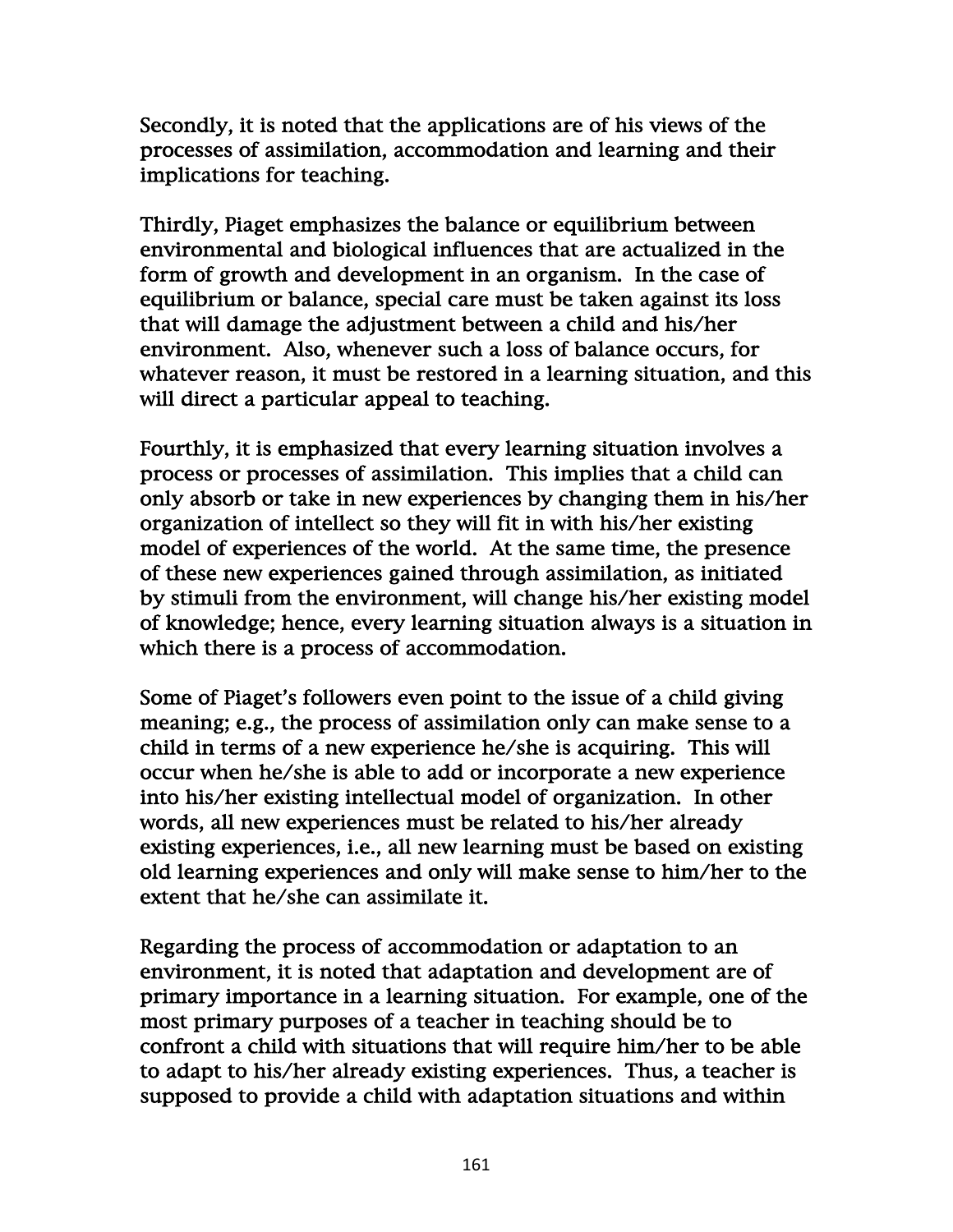them to support and help him/her in his/her path of development. Viewed in this way, it is emphasized that a child must see a learning situation from his/her already existing past experiences, while as part of his/her task, a teacher must see the accommodation of his/her existing knowledge with a child in a current situation. Thus, a teacher is seen as an organizer of learning situations where old existing experiences can be accommodated to new experiences with which a child now is confronted. Now a teacher's aim will be to encourage a child to apply his/her existing knowledge and experiences to new, previously unknown situations, and at the same time to encourage him/her to carry over familiar responses or reactions and apply them in unfamiliar situations. Also, a child must adapt to new situations.

## 2.4.3.4 Preliminary critical evaluation of Piaget's developmental psychology

In the following argument, among others, the critical views of M. J. Langeveld are used alongside our own.

Firstly, Piaget does not work phenomenologically in his viewing a child or his/her development. Thus, his point of departure is not the reality of educating, i.e., the reality in which a child is found to be a child-in-education in his/her relationship to an adult. Therefore, Piaget, at most, brings forth a child psychology in which a child as child or his/her psychological development is described in isolation from this primordial situation, i.e., from his/her educative reality. Langeveld adds that Piaget views a child's psychological development from a natural science, deterministic or biological point of view. Piaget's phase divisions speak clearly of this. Furthermore, he works retrospectively and not prospectively, i.e., he interprets a child's psychological development from an end state [adulthood] back and thus views a child's genesis retrospectively. Consequently, he fails to see a child as a totality or as a totality-in-function in his/her world relationship.

Secondly, it is noted that, regarding learning and teaching situations, he is an advocate of applied psychology where he wants to apply the psychology he has established to a child's learning or teaching situation.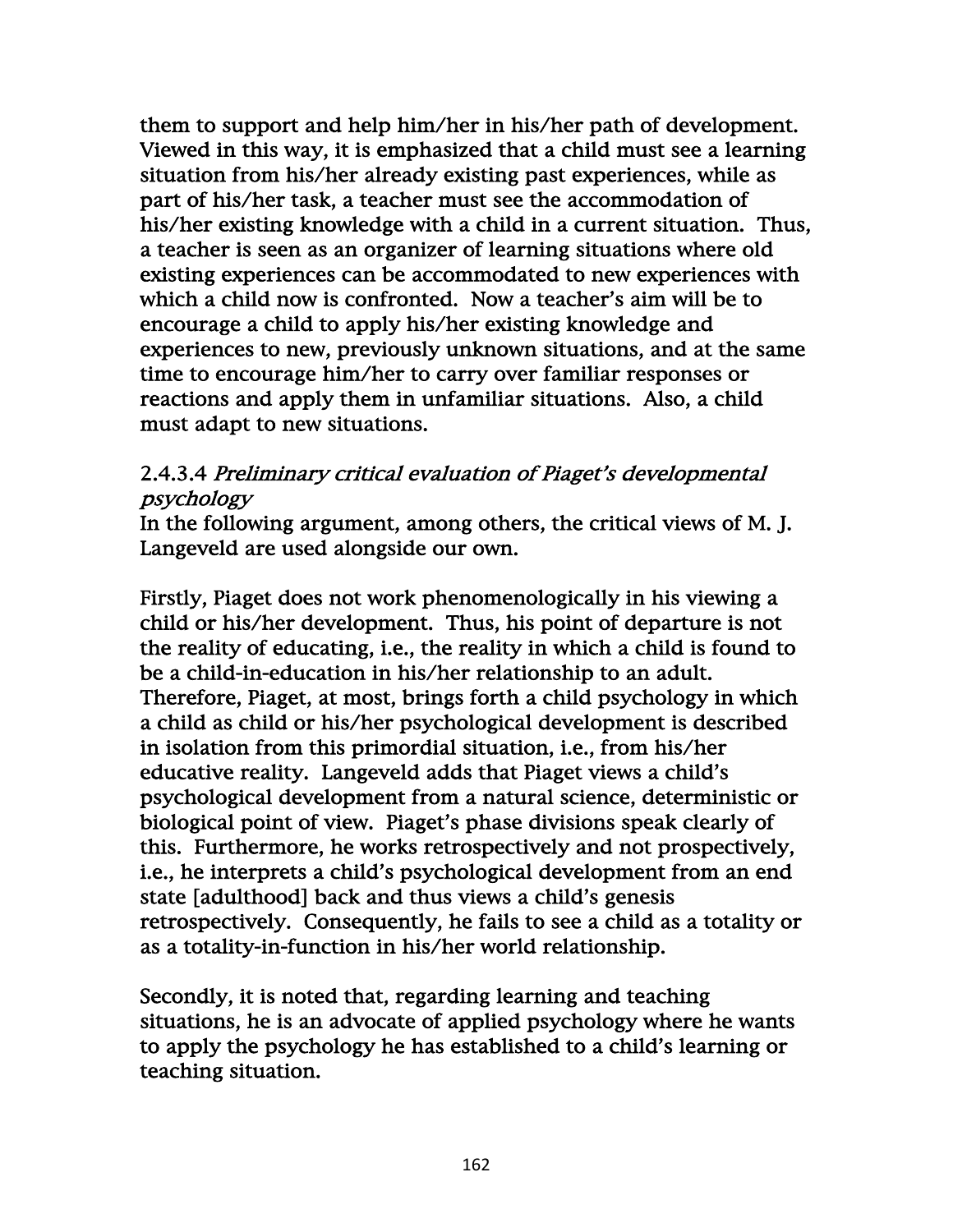Thirdly, Langeveld finds unacceptable Piaget's method, known as the method of questioning, where he asks children questions and makes use of their answers.

Fourthly, Langeveld, well known in the field of child language, states that Piaget postulates language only as a means of communication. This is not discussed further at this point because Langeveld's views on child language are discussed later.

In the fifth place, Langeveld points out that Piaget's developmental psychology has a highly cognitive flavor. Hence, he draws attention to intellectual development and everything that goes with it, but he clearly leaves out child intelligence. At the same time, one of his findings is egocentricity or egocentrism in child development. Langeveld points out that this egocentrism is not acceptable, especially because Piaget does not distinguish between affective development and reflective [cognitive] development. At the same time, he does express himself about social relationships with a child without substantially looking at the affective. Langeveld calls Piaget's approach "an intellectualistic use of the affectiveemotionally determined child self". He also indicates that Piaget proceeds to a complete conceptualization of a child's thinking and considers this to be natural scientific thinking.

There is no additional evaluation of Piaget's contribution here. Furthermore, a critical point of view on his contribution as well as other child psychologists appears in the second part of this chapter where child becoming is considered within its pedagogical context.

It is sufficient to indicate, with reference to a few points of criticism by Langeveld, that an approach such as Piaget's, with his connotation of direct application, must be rejected entirely by psychopedagogics. The reader should understand this view against the background of the previous chapters where there is a search for an independent perspective on the basis of his own conceptual system with a view to an independent illumination and understanding of the psychic life of a child-in-education. Piaget's contribution in no way qualifies as pedagogics since he had not observed a child in an educative reality.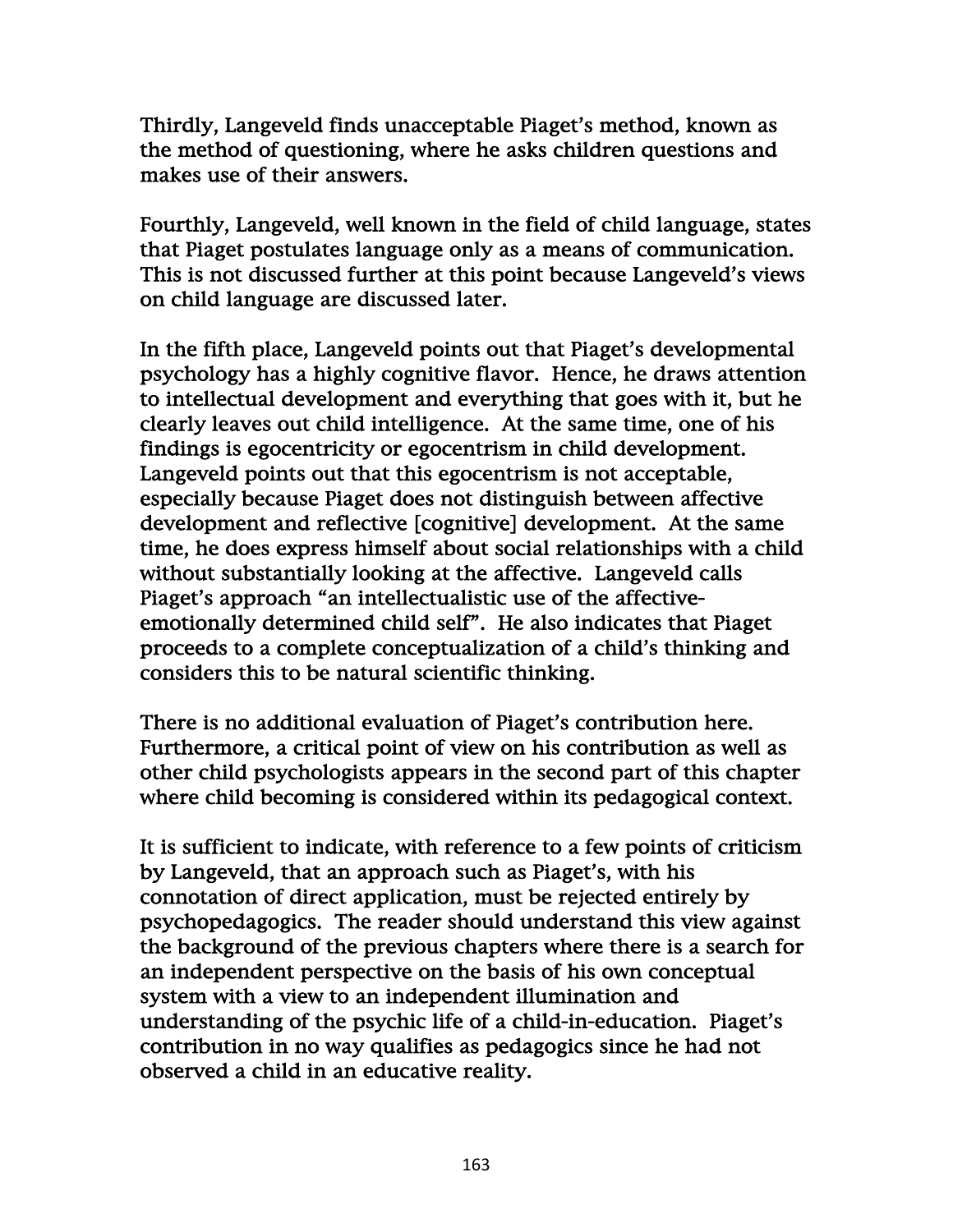At the same time it is pointed out that whenever the contribution of Piaget or any other child psychologist is rejected, this means that it cannot be applied directly, as such, in educative or teaching situations. On the other hand, it is emphasized that such a contribution has a strong appeal directed to psychopedagogics with a view to a possible re-evaluation, re-understanding and reinterpretation, but as seen from a child's educative situation. This should be done, e.g., on the basis of the psychopedagogical perspective mentioned, i.e., in terms of psychopedagogical criteria or yardsticks. Here, a reader is referred to chapters II in which the psychic life of a child-in-education is discussed.

### 2.4.4 The contribution of Eduard Spranger:

 The inclusion of a section on Spranger's contribution to developmental psychology does not strive for completeness. Rather, the aim is to introduce a new ring to the psychic development of a person via Spranger's views. To this point, exemplary contributions from developmental psychologists have been focused mainly on psychic development as a product of inherited and environmental factors. Reference has been made to W. Stern's well-known convergence theory in which he points out that psychic development is the product or result of both heredity and environment. He adds that it makes no sense to try to figure out how large the contribution of each is. The fact is that development includes a convergence of both factors.

Eduard Spranger made various contributions from the early twentieth century to and including the mid-twenties. He was particularly interested in the psychology of youth, also known as the psychology of puberty. It even has been claimed that he was the first writer in Germany in the 1920s to bring a true psychology of youth to light. The question arises of where the basis of his different or newer approach lies in comparison with current developmental psychology? The answer is that he immerses himself in the total habitus of pubescence. In this way he also arrives at a typology of puberty.

Secondly, in describing the phenomenon of puberty, he includes the totality of the personal becoming of these youths. For him, personal becoming means becoming self-aware, e.g., that puberty includes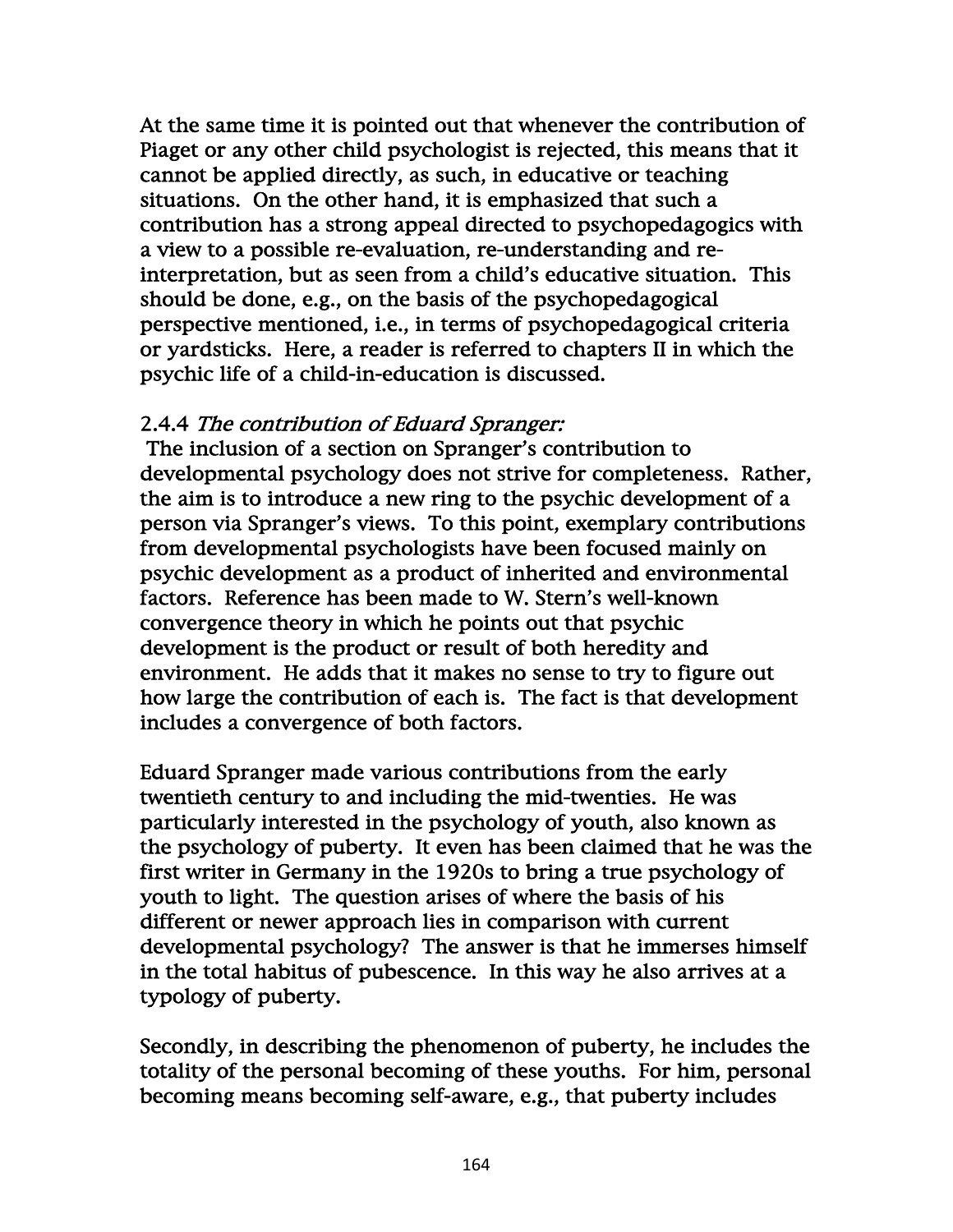being able to detach oneself from institutions of authority including parents. This entails that a youth must distance him/herself from the emotional bonds that so far have determined the child-being of a pubescent. Furthermore, Spranger goes so far as to talk about Ego-discovery or being yourself, or to discover oneself during the time of puberty. Also, these events now are known as selfbecoming, or one's own share in self-becoming and already was important to Spranger.

Thirdly, against this background, the most important principle to emerge from Spranger's work is the principle of attributing meaning; i.e., during puberty in which a puber feels him/herself confronted by these various self-discoveries and self-feelings, indeed he/she is involved in giving them meaning. Thus, a pubescent in truth is searching for values by which he/she gives meaning to what is discovered and in which he/she, as a person, has a stake.

Fourthly, it is noted that Spranger arrived at a decidedly different [child] anthropology. By this is meant that he is concerned with personal becoming, also meaning personal actualization, implying that this becoming occurs in termd of value preferences. Thus, a youth gives sense and meaning to what he/she comes into contact with, what he/she discovers or what happens to him/her. According to Spranger, a developing or becoming youth has a definite part in his/her becoming self-aware. Maturing, according to him, means becoming aware of him/herself and of the environment. Becoming self-aware also means that the unique life plan that is laid out before him/her to be taken hold of and test him/herself on existing cultural forms, i.e., cultural values, and make these norms his/her own. All of this implies that the meaning of puberty is a period of personal becoming.

It is emphasized that Spranger was moving away from a biologically oriented, naturalistic developmental psychology, among which Charlotte Buhler is a well-known exponent in her early works. Spranger's contribution also can be understood as moving into a world of values, i.e., a child in puberty is confronted with a world of values to which he/she must give sense and meaning. Hence, puberty is a period of person-forming, self-discovery, self-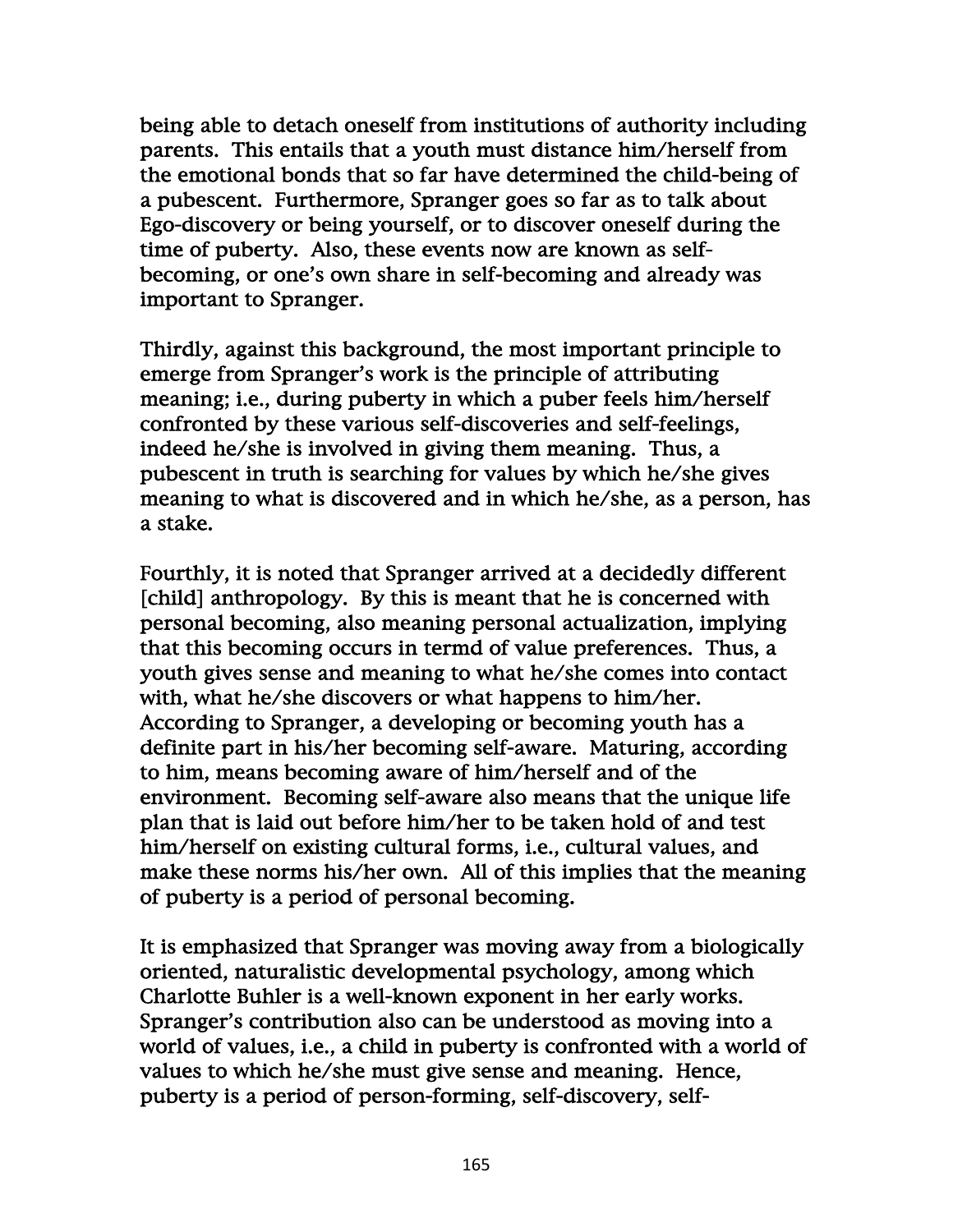delineation and value experiences which also give sense and meaning to a puber's person-becoming to the extent that he/she assumes his/her own share in this/her becoming.

This brief reference is sufficient to address Spranger's contribution to a new human science oriented [child] anthropology. Langeveld speaks with great appreciation of Spranger's earlier contributions as someone who paved the way to a more human or personologically oriented [child] anthropology or a human science against the background of which such an important event as psychic development can be penetrated.

## 2.4.5 The contribution of M. J. Langeveld:

The intention is not to go into detail about the extremely important contributions that Langeveld has made to developmental psychology. Only a few paragraphs are devoted to Langeveld with the aim of introducing a newer [child] anthropology, as a personologically oriented one, as already mentioned by Spranger, and launched by Langeveld, although he became a phenomenologist in the full sense of the word.

By a "phenomenological approach" is meant that, in the words of Husserl, one returns to the matter itself, i.e., in the case of a child, there is a return to the reality of educating where he/she is found in his/her primordial given-ness or primordial situated-ness, as he/she is, where he/she thus faces an adult who has the deliberate purpose of providing him/her with help and support on his/her way to proper adulthood.

From the results of his phenomenological approach, Langeveld arrives at two very important [child] anthropological statements, i.e., (i) a child is someone who wants to be someone him/herself, and (ii) he/she is someone who is committed to being educated.

Briefly, this means that a child presents him/herself as an open possibility, i.e., someone who is open to external impressions, to educating or accompaniment by an adult. But because he/she is a child and thus also intentionality, he/she is directed to the world, now viewed as an open possibility, and is someone who must take his/her own part in his/her own becoming adult. As far as is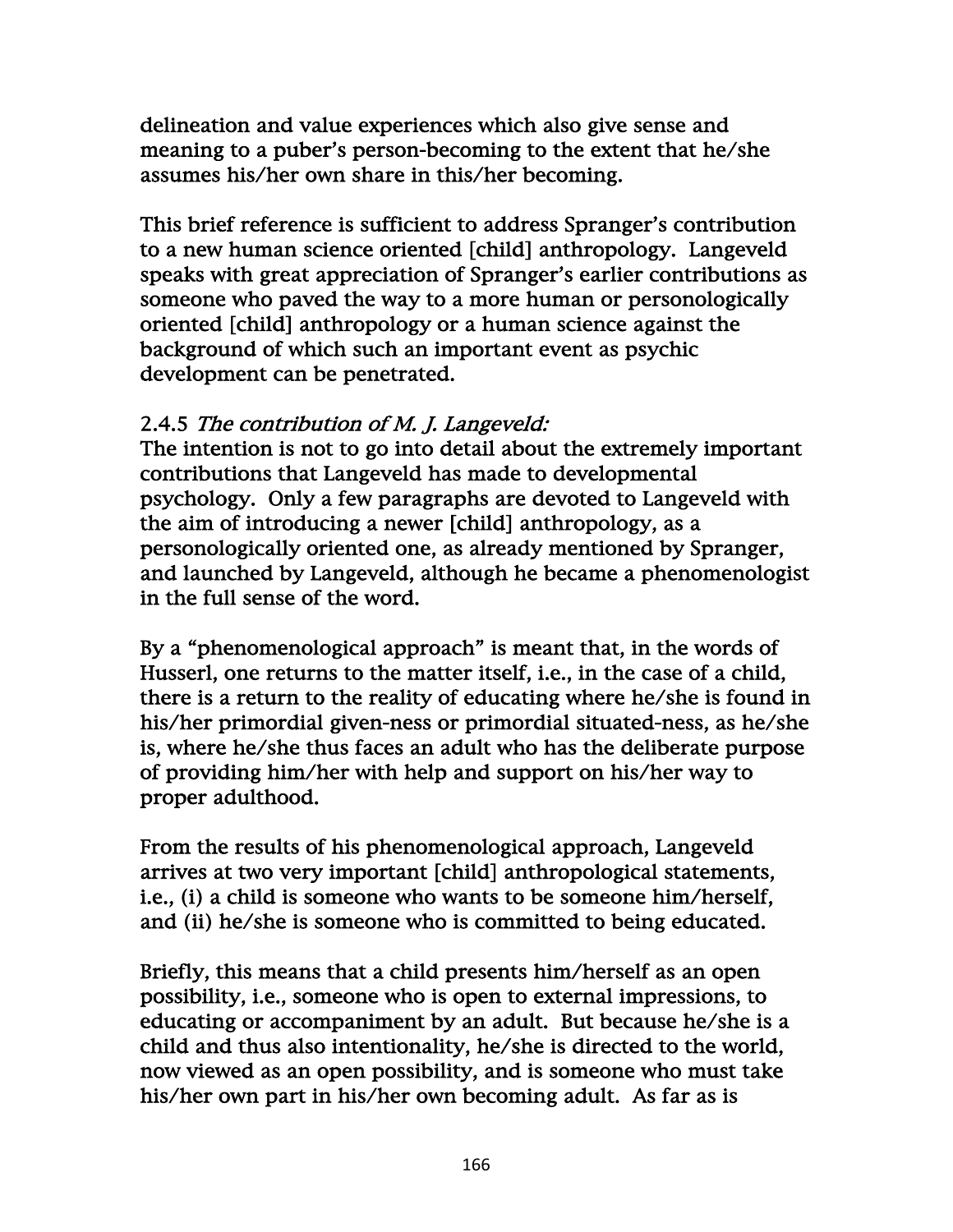known, since 1954 when the important publication "Developmental Psychology" of Langeveld first appeared, the matter of psychological development has been placed in an entirely new light.

With these two issues Langeveld brings forth two very important new [child] anthropological views, i.e., psychic development involves not only hereditary processes, i.e., biological growth and environmental influences but in the case of a child who finds him/herself in an educative situation, he/she especially takes his/her own part in his/her becoming. This participation occurs on the basis of wanting to be someone him/herself. In addition, in his criticism of W. Stern, Langeveld claims that *environment* is used far too broadly to mean "natural environment" and that, in the case of a child, there also is an educative environment in the sense that educating has a deliberate influence on a child's psychic development.

In our more detailed discussion of child becoming in the second part of this chapter, more specific attention is paid to these two extremely important [child] anthropological truths and their implications for becoming.

Next, four basic facts are referred to briefly that also are known as dynamisms or principles of a child's psychic development. First postulated by Langeveld in 1954 they are:

- The biological moment,
- the principle of helplessness,
- the principle of security, and
- the principle of exploration.

Langeveld accepts that in the case of psychic development there is a biological moment, i.e., a child is present as a biologically developing bodiliness. This biological moment can show moments such as a child's health, physical growth, whether there is an increase or decrease in that growth, whatever the reason, any biological deficiencies or disabilities, etc. Furthermore, this biological moment is inextricably linked to the dynamic and harmonious course of the other three principles that, similarly, are intertwined with each other in close coherence.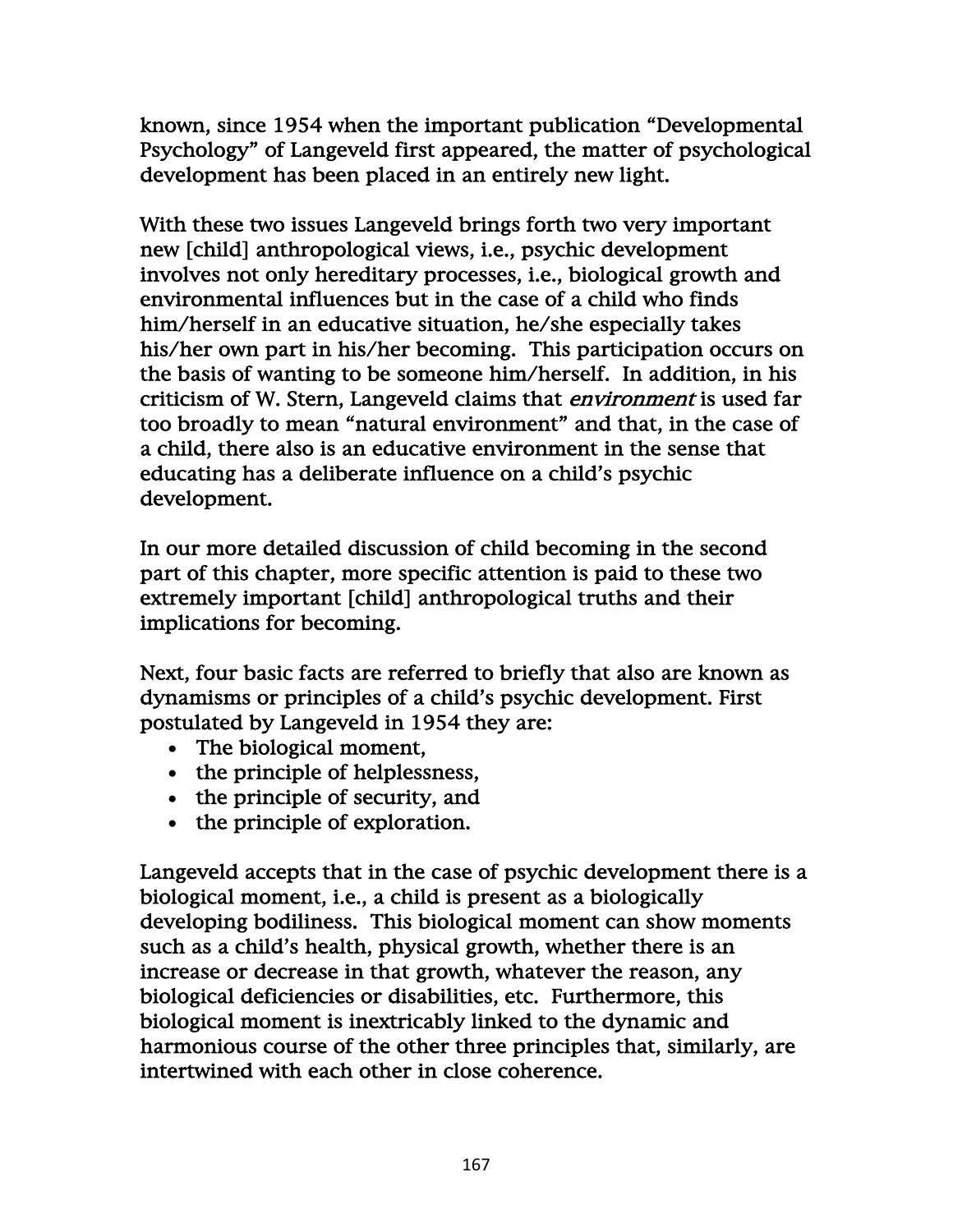As for the principle of helplessness, Langeveld points out that, compared to a newborn animal, at birth a human being is the most helpless creature. However, he emphasizes that, because of his/her wanting to be someone, a helpless child is attuned to overcome his/her helplessness and acquiring security by which his/her helplessness gradually will disappear. As the principle of security is realized, so too will the principle of exploration which includes Langeveld's principle of exploration, i.e., he/she will increasingly realize his/her wanting to be someone.

The coherence of the four basic facts of Langeveld should be clear. Conversely, it also is true that whenever one or another of the principles is deficient, e.g., security, helplessness or the biological moment, the adequate course of psychic development of the entirety of his/her psychic development will be restrained or hindered.

Now the most important views of Langeveld, based on the four principles, are considered briefly:

\* Psychic development and the discovery of language. Langeveld gives a special place to the discovery of language for psychic development. He also emphasizes the discovery character of language, i.e., a child discovers his/her language in an environment, then moves on to speaking and gives sense and meaning to his/her environment via language. Thus, language does not mean a process of growth but an event of discovery and thus via language he/she discloses a world of objects and things.

\* The significance of child play for psychic development. In addition to the discovery character of language, Langeveld emphasizes children's play as an event of discovery. Thus, he claims that a child's play is his/her most important activity. It is important that Langeveld places language and play, as events of discovery, in direct relation to the four principles of psychic development. This especially is true of play as a means of overcoming a feeling of helplessness. Similarly, as a child plays and overcomes his/her helplessness he/she will rise to a higher level of play, and as he/she acquires a feeling of security he/she will show other forms of play. By way of illustration, handling play involves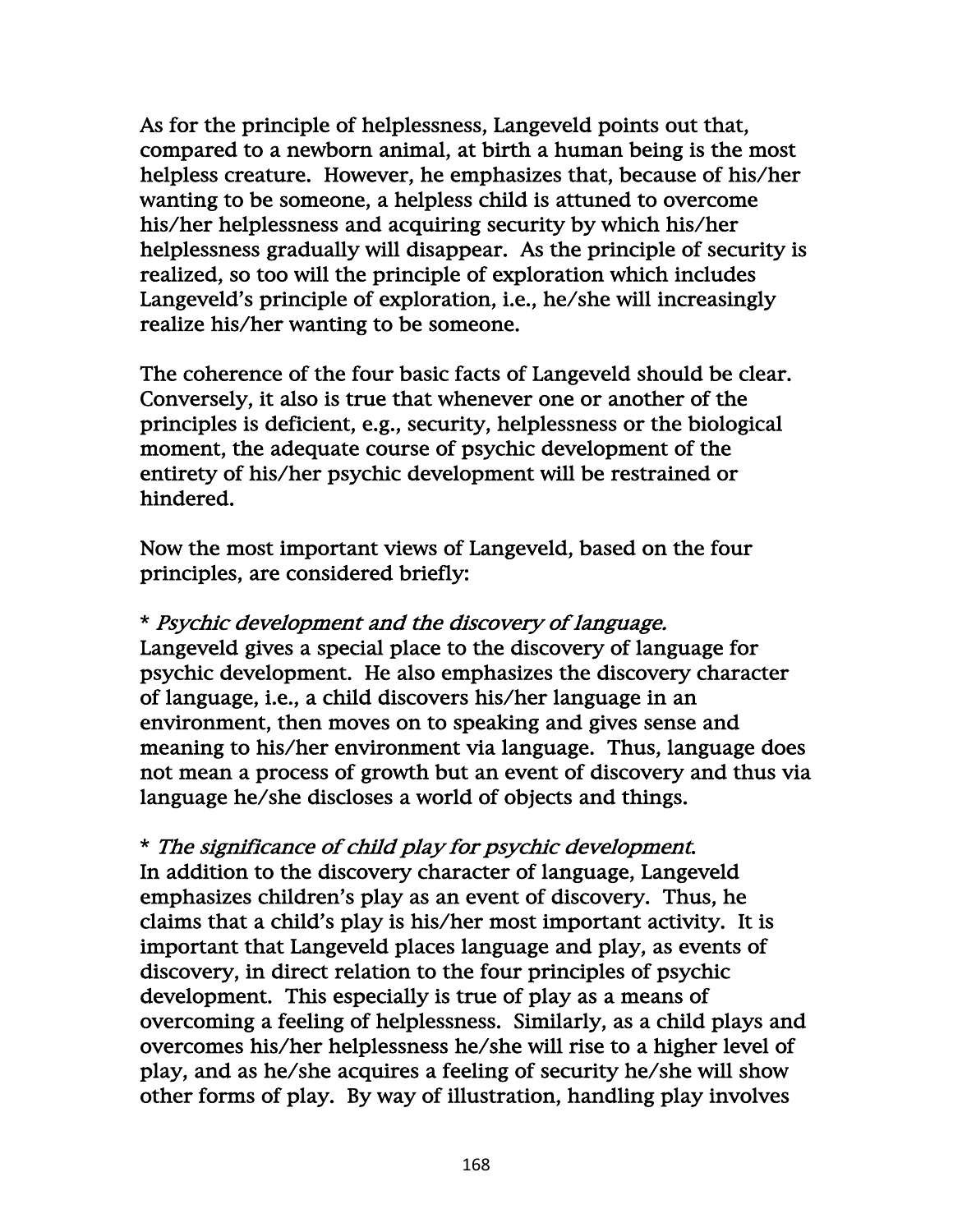the mere handling of toys, e.g., making room for where there is more constructive play, where something constructive is created or built. Also, his/her form of play, coupled with the acquisition of security, will proceed to what Langeveld and Vermeer call illusory or fantasy play.

In fantasy play there are three essential sequences present, i.e., that firstly a child gives his/her play a name such that it has a theme, secondly that the play or theme unfolds and develops into a story and thirdly, playing with toys takes the form of a scene. Finally, a child will design, unfold or construct a play scene.

Conversely, it is equally important to note that an insecure child, regardless of age, is unwilling or unable to proceed to this highest level of play, called illusory play. Rather, such a child would prefer more to sit alone in a corner with toys around him/her, but he/she simply will handle them without moving to truly creative, illusory or fantasy play. Also, play and language take their course hand in hand in that both are used as ways of discovering or giving meaning to the environment in which he/she finds him/herself. On the other hand, play and language serve as possibilities for signifying, expressing or projecting, and on the other hand, he/she expresses his/her feelings or also projects him/herself emotionally about how he/she experiences things and what they mean to him/her. In addition, he/she also signifies his/her thoughts in a particular form through polay and language. Thus, play and language projections and expressions occur hand in hand and are extremely important ways of expressing or signifying in the world of a young child.

### \* Child expression and psychic development.

Langeveld emphasizes the significance of child expression that can appear in different forms. It has already been pointed out that language and play are forms of child expression through which he/she expresses him/herself emotionally, but also cognitively or knowingly. It also is emphasized that child expression can occur in the form of drawings, finger paintings, or by using media such as modeling clay, finger paint, etc. Here there only is brief reference to various child psychologists who have studied children's drawings intensively, such as the well-known studies by Goodenough. Child drawings or expressions are also used today as extremely important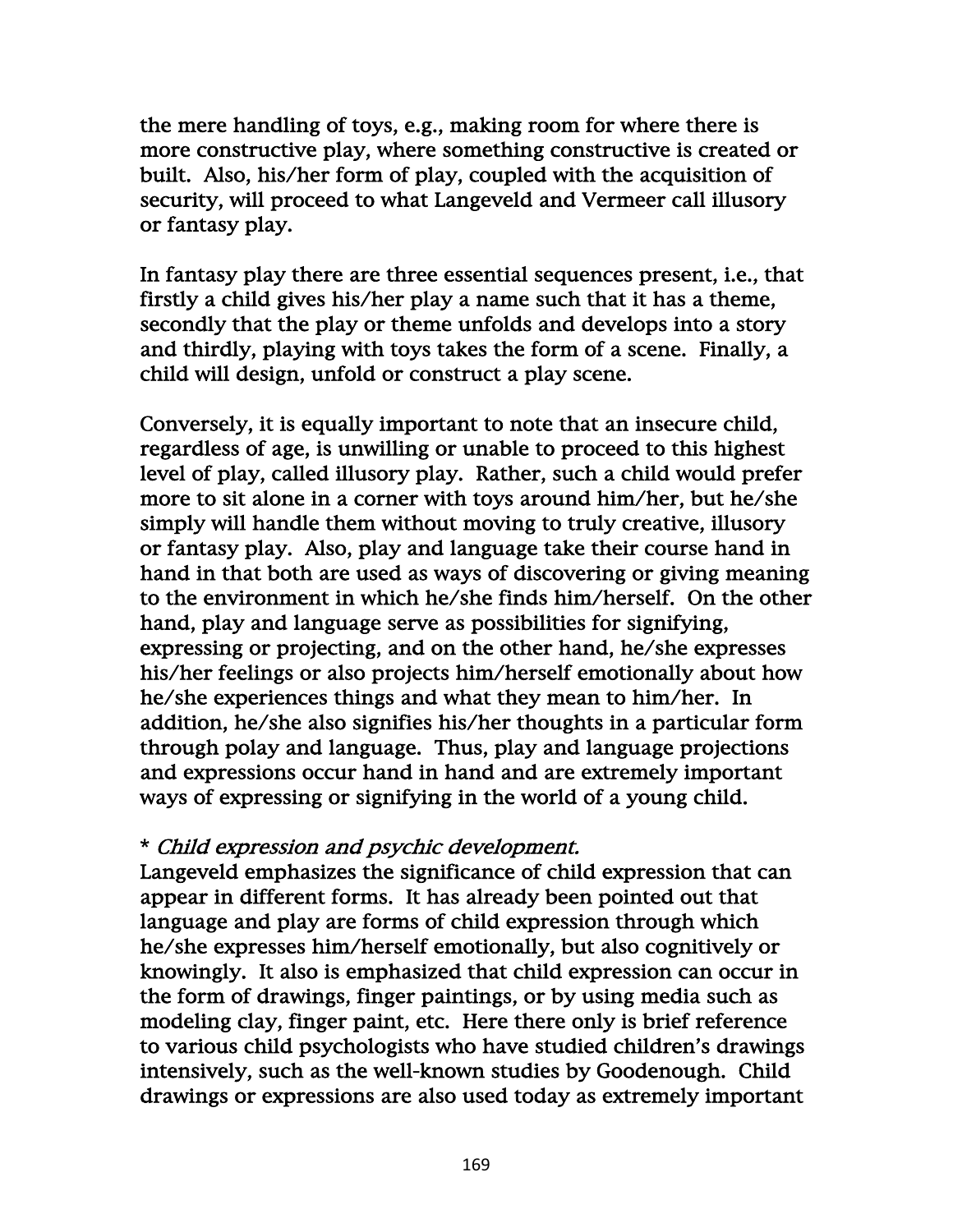diagnostic media, e.g., media to give a child the opportunity to arrive at self-expression or self-projection, the results of which then are examined and interpreted by an orthopedagogue. This matter is not discussed further.

It is sufficient to conclude this section by pointing out that child expression by means of drawings and other media occupies an extremely important place in the psychic development of a child. Therefore, children must experience ample opportunity and have ample media to be able to actualize this extremely important mode of psychic development.

## \* Emotional development as psychic development.

Emotional development can be deduced from Langeveld's four developmental principles or dynamisms. For example, a child's emotional development is closely entwined with his/her biological composition, whatever its extent. On the one hand, a feeling of helplessness with which a child comes into the world means a certain emotional lability, but a child must overcome this feeling by acquiring security and safety. Simultaneously, exploring and emancipating, other forms of emotional development, occur that include emotional stabilization. Similarly, reference is made to the important place that language discovery, child play and child expression hold in his/her entire emotional development. In contrast to Piaget, e.g., who in fact focused exclusively on the cognitive, knowing or intellectual development of a child, Langeveld focuses largely on the place that a child's emotional development has:

One of the reasons for this is the place that educating occupies in Langeveld's developmental psychology. Thus, he addresses the emotional educating of a child. Later in this chapter there is a discussion of *affective accompaniment* that also means affective education.

Here it is important to emphasize that with this Langeveld addresses a highly important principle, i.e., that so-called emotional unfolding or development of a child does not include processes of growth as advocated by many other well-known child and developmental psychologists. Here one especially thinks of the instinct doctrine of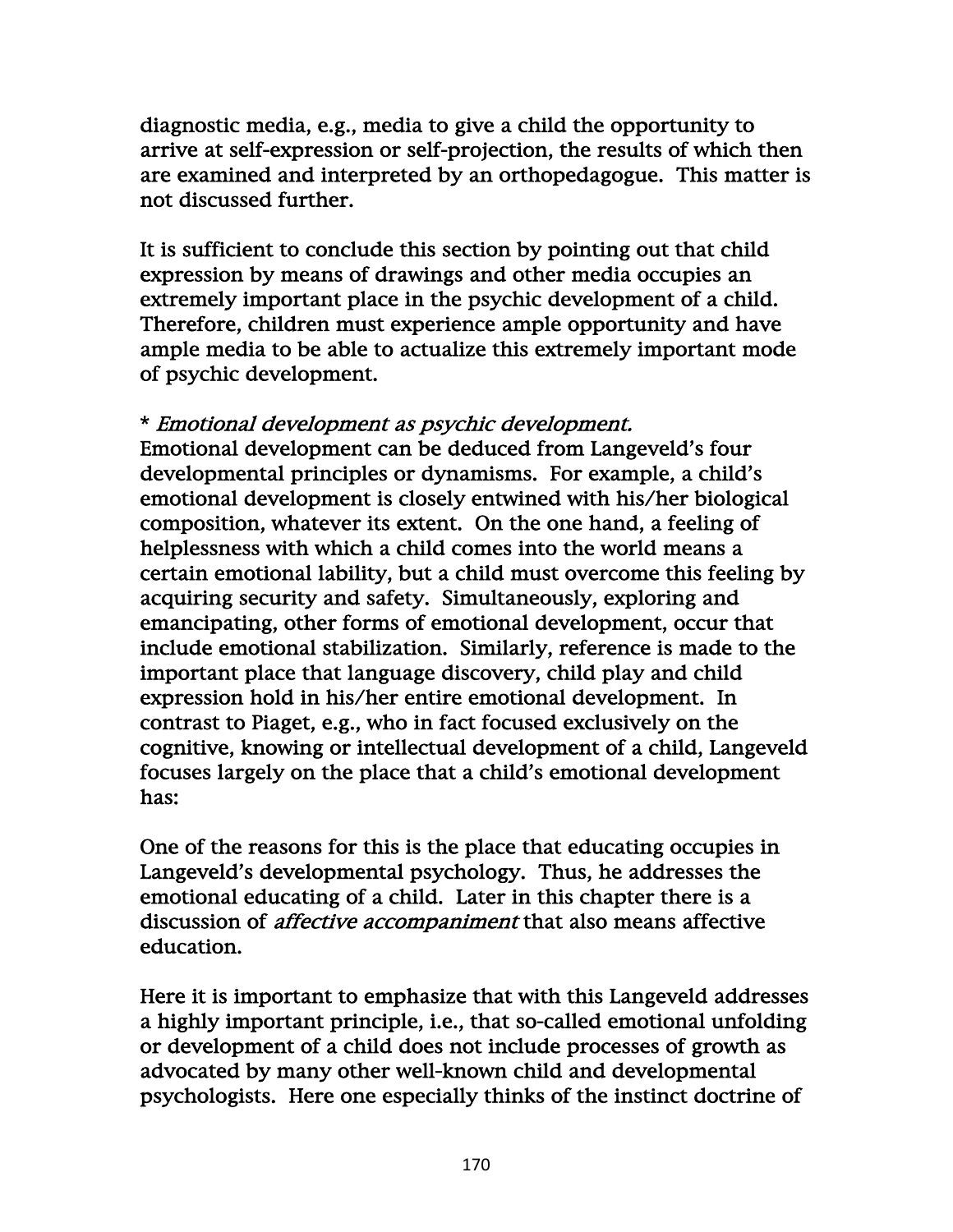McDougall and the related doctrines of emotions or temperaments, etc. Without denying the share of heredity in, e.g., a child's temperament, Langeveld stresses that indeed the emotional life of a child is shaped and educated by means of deliberate educating by parents, teachers and other adults. We will return to this important matter later when more detailed attention is given to child becoming.

## 2.4.6 The contribution of D. P. Ausubel:

Ausubel is one of the most modern and respected American exponenets of developmental psychology. His contributions began in 1952, followed in 1954 and later also in 1957 regarding various aspects or phases of the development of a child or adolescent. In a brief exemplary view such as the present one, by no means is it possible to offer any appreciation or criticism of his contributions. Nevertheless, every student of developmental psychology as well as psychopedagogics must take note of his important contributions. As in the case of Piaget and other exponents in this field, in his various contributions Ausubel offers different opportunities, also for a student of psychopedagogics, to re-evaluate and re-appreciate certain of his statements in the field of child development, also seen from the perspective of a child's becoming.

A critical attitude regarding Ausubel's various contributions to meaningful currents in developmental psychology must be noted. It is appropriate to mention that Langeveld is acknowledged to be one of the most modern Continental exponents of developmental psychology. However, he essentially is a phenomenologist and thus also is a pedagogue, while Ausubel, irespective of his many contributions and penetrating work, remains a developmental or child psychologist. The basic difference between Langeveld's pedagogical approach and Ausubel's psychological approach thus is prominent. The implication of this is clear, particularly regarding the point of departure of these two exponents. Langeveld chooses the reality of educating as his point of departure with a direct participation in the occurrences of educating a child on his/her way to adulthood, while Ausubel, because he remains a developmental psychologist, is stuck in the application connotation [of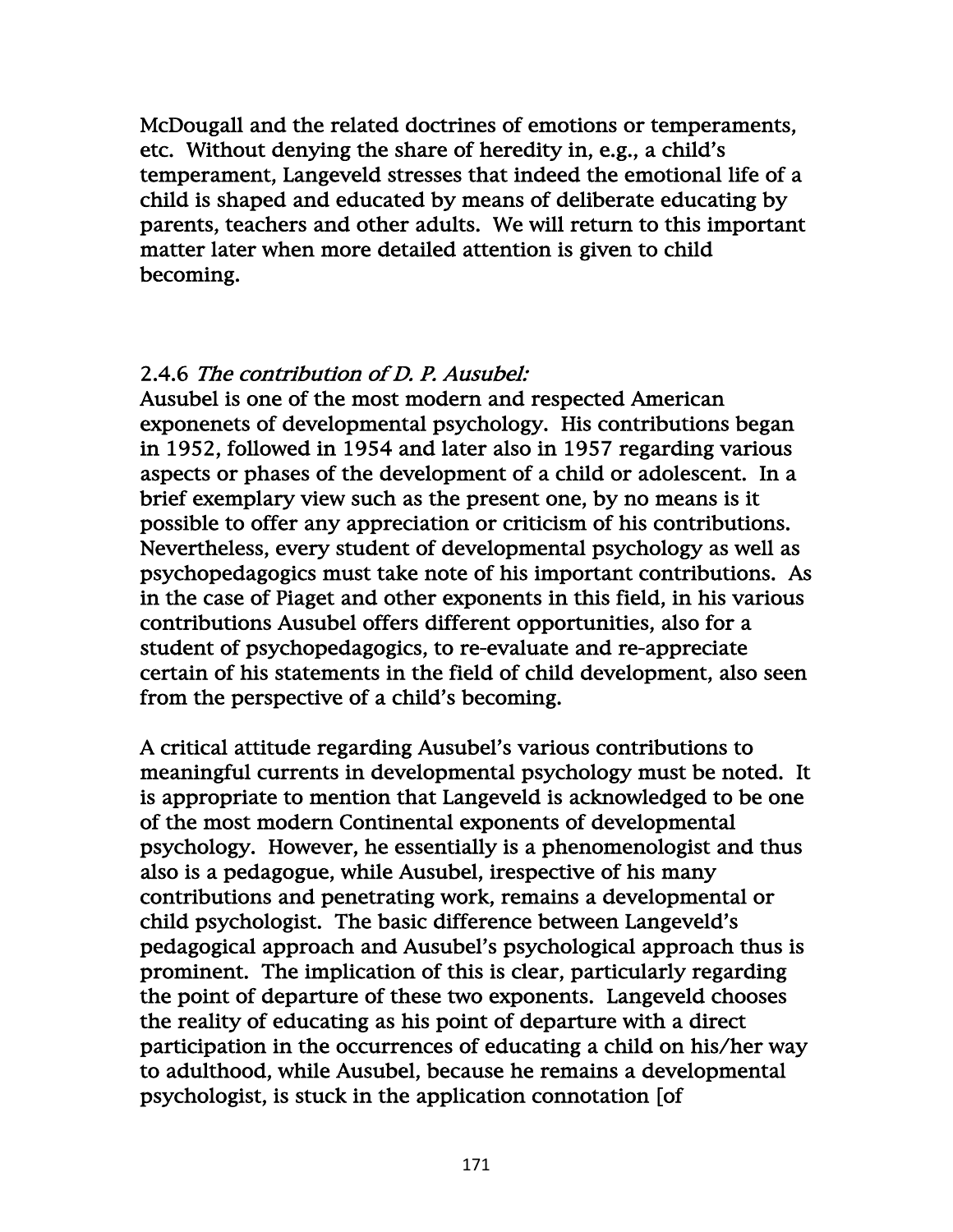developmental psychology]. He wants to acquire his insights as a developmental or child psychologist and then apply them to a developing child, a point of view with which we cannot agree.

However, the following should be mentioned in a cursory appreciation of Ausubel's most important contributions. At the outset it is noted that he has a particularly critical attitude against the prevailing naturalistic views of child development. For example, he draws a direct comparison between a laboratory situation in which psychic development is studied and a lifeworld situation where a child will be found in his/her natural lifeworld. Among the latter, he deliberately includes a parent-child relationship. Ausubel also criticized the experimental method, seen as a laboratory method, which also refers to Piaget and Charlotte Buhler, who were discussed earlier. He points to the artificiality of experimental and laboratory methods compared to the lifeworld situations in which a child finds him/herself and which he calls "real-life situations". A laboratory situation simplifies and over-simplifies the life situations within which a child develops naturally.

Ausubel provides an historical overview in his book, Theories and problems of child development. Thus, e.g., he distinguishes the well-known Tabula Rasa approach, as one that concentrates exclusively on environmental influences and where a child is seen as a blank slate upon which influences from the environment constantly act, as opposed to the preformist, preformatory or predeterminist approach, where endogenous or internal factors, as hereditary, are emphasized more. He rejects the predeterminist approach that, on the basis of hereditary factors, is strongly attuned to determining a child's development in advance, i.e., wants to predict his/her development. In this respect he points to the contribution of Arnold Gesell with his theory of maturation. To him, Gesell is an exponent of an embryological model, which means that all development, seen in its different phases and properties, is the product of physiological development. Ausubel points out the contribution of genetics and his great appreciation of it, so much so that he favors a more complete study of it and its contributions to a child's inheritance and the consequent development that would follow. On the other hand, he is equally harsh in his criticism of the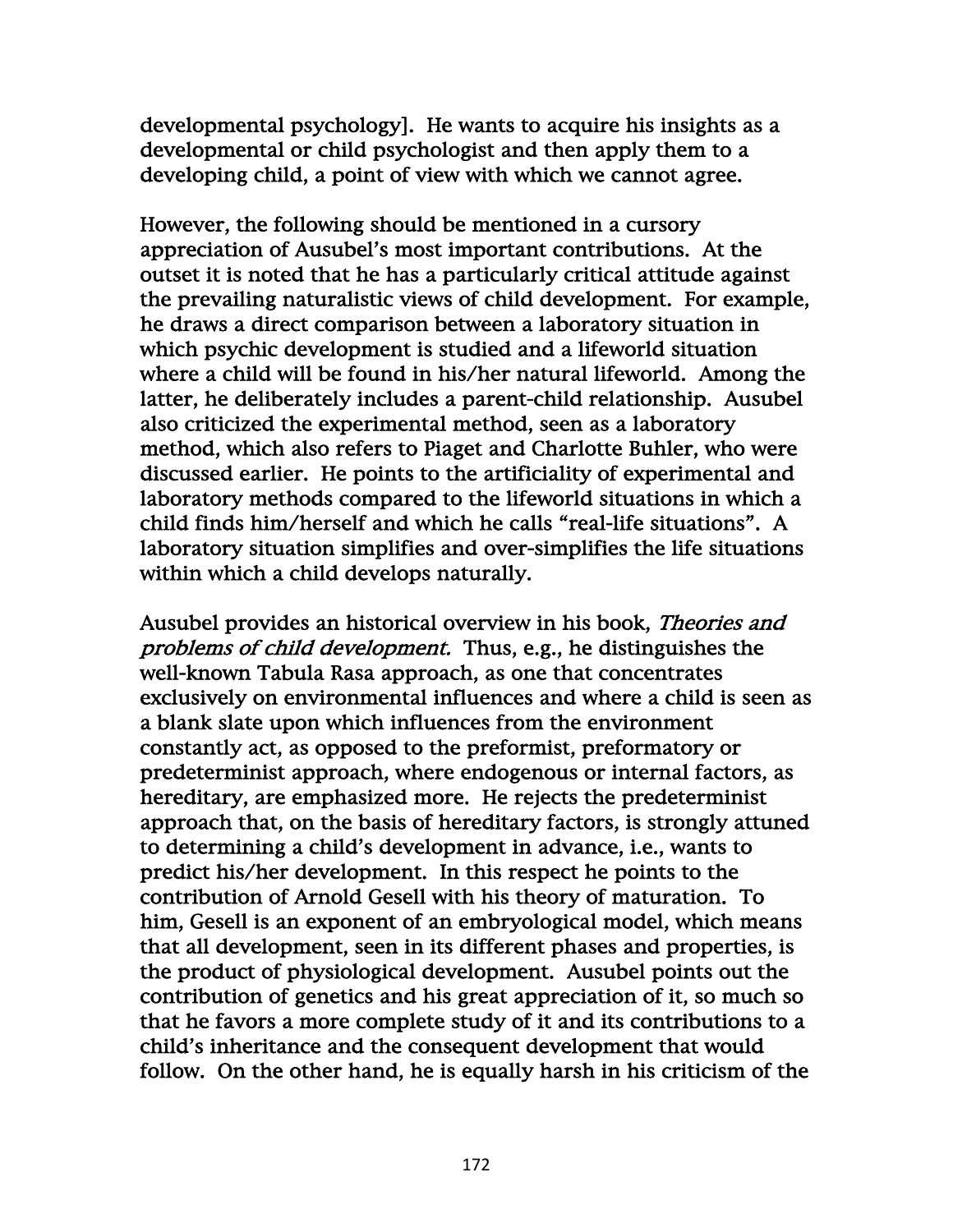Tabula-Rasa approach, a well-known exponent of which is John Locke.

An interesting point of view found in Ausubel is that of so-called humanistic and related views: Among other things, he refers to what he calls a humanistic view that holds that a person him/herself, i.e., a child who is developing, has his/her own share in his/her development. In addition, he takes the view that for him this is an acceptable and defensible position, provided it can be qualified by the actual psychological capacities at the disposal of a human being. At the same time, he dismisses this view by claiming that too often it is shown to be an unqualified philosophical view. He rejects this humanistic view for himself.

Without going into great detail on these remarks by Ausubel, it should be noted that it is very important when he says that there are "humanistic" views that acknowledge and emphasize that a person has a share in his/her own development. Yet this does not appeal to him and he looks for more acceptable "psychological capacities of human beings". In our view, Ausubel is correct in seeking what he calls a more accountable view of a person's psychic life, something in which both developmental and child psychology have failed so far. This search for what the essence of the psychic life entails, and specifically in the case of a child, the psychic life of a child-in-education, which precisely is the theme or area that is studied by psychopedagogics and which is found throughout this work. However, the above suffices for now and will be returned to later when becoming a child is discussed.

After considering several contributions from the history of developmental psychology, Ausubel decides that the predeterminist approach, based on a more endogenous or hereditary view of development as well as the Tabula Rasa approach where environmental influences are emphasized are both equally unacceptable. He also takes the view that the interactional approach, i.e., Stern's convergence doctrine, is acceptable under certain circumstances. For Ausubel, the task of modern developmental psychology is in making a more intensive and penetrating study of the interaction that occurs between heredity and environment. The following quotation illustrates his view: "The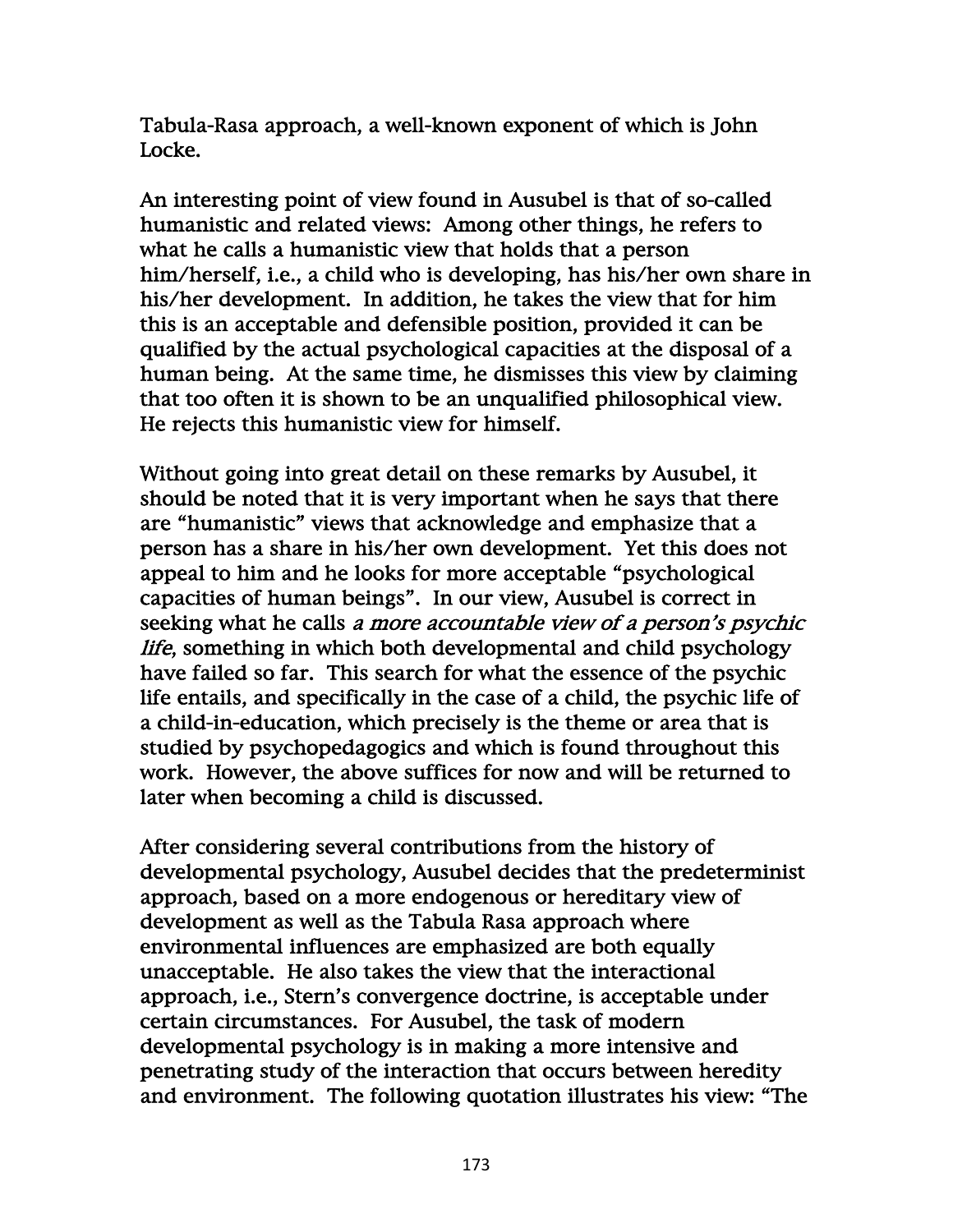pseudo-issue underlying the controversy can only be eliminated by specifying in more precise and detailed fashion how the interaction takes place and the relative weight of each factor in determining the course and outcome of particular kinds of development". In short, this means he accepts the idea of interaction where both heredity and environment have an influence, and for him this is particularly about the *nature of the change* that occurs in a child's development based on these two series of factors, and he even speaks of their interdependence that will determine a child's development.

In conclusion, in his search for this interaction, Ausubel takes the view of "psycho-social characteristics" that would develop in a child based on the interaction and interdependence of these two series of factors. This psycho-social aspect is well-known in the contemporary literature and must be rejected from a pedagogical point of view, particularly a psychopedagogical one. This is a typical psychological approach that is representative of the point of view that amounts to applications from psychological development to the psychic development of a child and, with this, also to educating and teaching a child.

### 2.4.7 B. F. Nel's psychology of becoming:

In this section a concise image is offered of B. F. Nel's contribution to a psychology of becoming. It is well known that he was a strong opponent of the practice of applying, i.e., where psychology is merely applied to educating and teaching a child. In many of his publications he also has shown that he takes a phenomenological perspective on the situation of educating as his point of departure for an exploration of a psychology of becoming. Despite his long list of publications, only a brief account is given of his approach to a pedagogically accountable psychology of becoming. He mainly follows in the footsteps of Langeveld who was considered earlier. In addition, he makes use of contributions from Buytendijk, Portman, De Klerk, Perquin, etc.

When a brief appreciation must be shown of his contribution to a psychology of becoming, it can be done from a view of positive appreciation as well as making a critical evaluation. Positively, his contribution is in the already mentioned fact that he assumes the views of persons who have taken a phenomenological point of view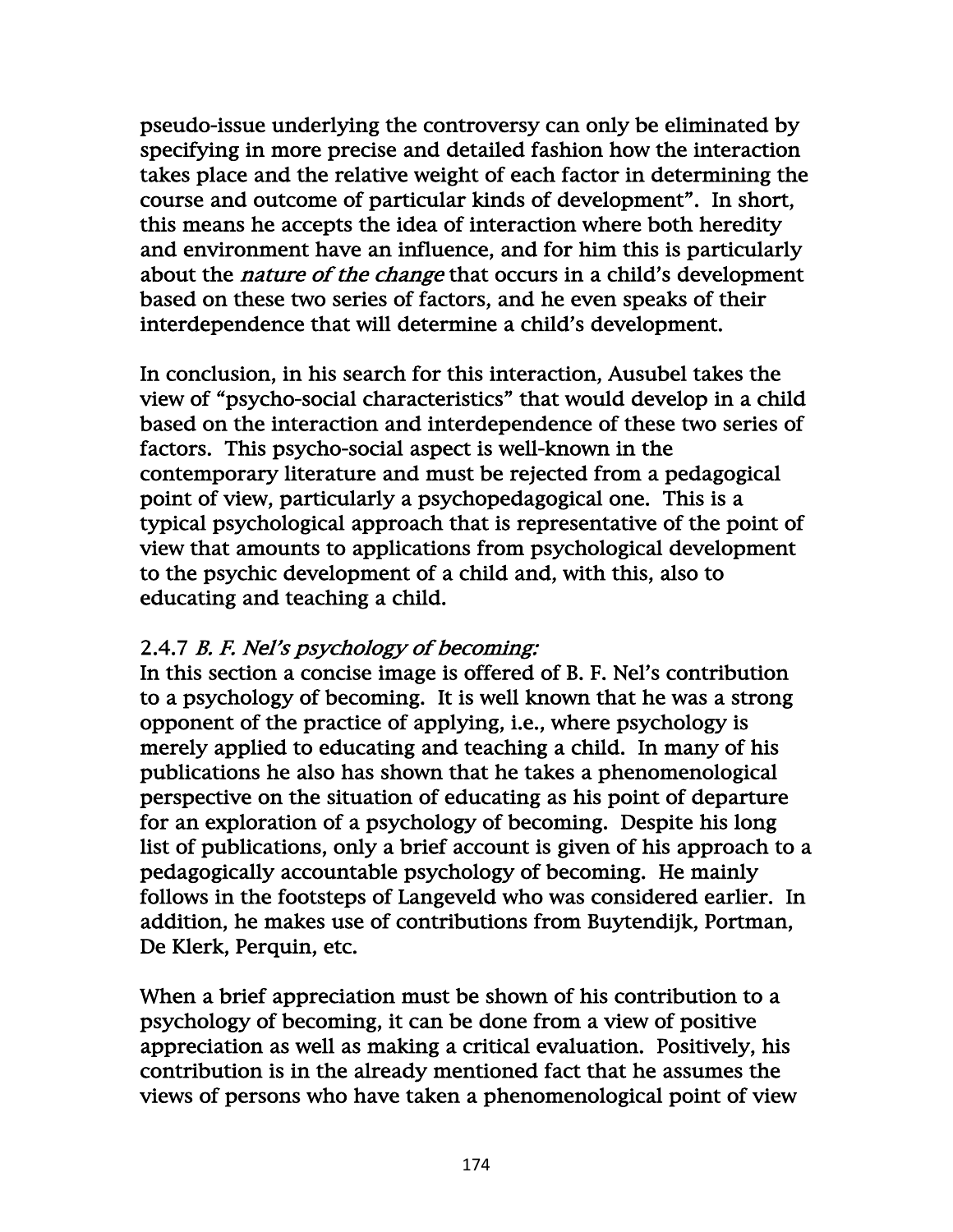as well as those who are strongly pedagogically oriented in their approach. Evidence of this is his frequent use of the concept "pedagogical" as well as "becoming" in its combination with psychology, i.e., a psychology of becoming. Nel also criticizes the idea of development occurring in phases and the contribution of Arnold Gesell's strict phase divisions with a strong biological foundation.

Nel's use of the compound "psychic-spiritual" becoming as a unitary event, stems from Heidegger's well-known notion of Dasein, in short this is to state the idea of totality, even a totality that he calls a bodily, psychic, spiritual becoming, i.e., the totality of a person's becoming in relation to his/her world.

Building on this, with certain reservations, he outlines a phaseology of development from the first year of life up to and including puberty. In this sketch he continually makes use of the contributions of various exponents, including Kohnstamm, Spranger, Calon and others. These contributions will not be discussed further here.

If some brief critical remarks must be made regarding his approach to a psychology of becoming, the following deserves attention: First, his unaccountable use of the concept psychology of becoming must be pointed out. With this, Nel shows that indeed he considers the actualization of becoming as a psychological matter. Irrespective of his criticism of applying developmental psychology to a child's education and teaching, in many of his publications his approach still remains in a psychologically oriented one and he merely links this psychology with the term becoming. As such, this composition is not accountable. Second, in following the views of Langeveld and other exponents who also make this same mistake, he continues to talk about the developmental psychology of a child. Thus, it seems that in his approach, choice of concept combination, there are certain contradictions in his arguments. His use of "psychicspiritual" as well as "physical-psychic-spiritual" and spiritual becoming as unitary events is not acceptable. Despite his critique against psychology and psychological approaches, at least he distinguishes, if not separates, psychic-, spiritual- and even physical-becoming. The most important criticism that must be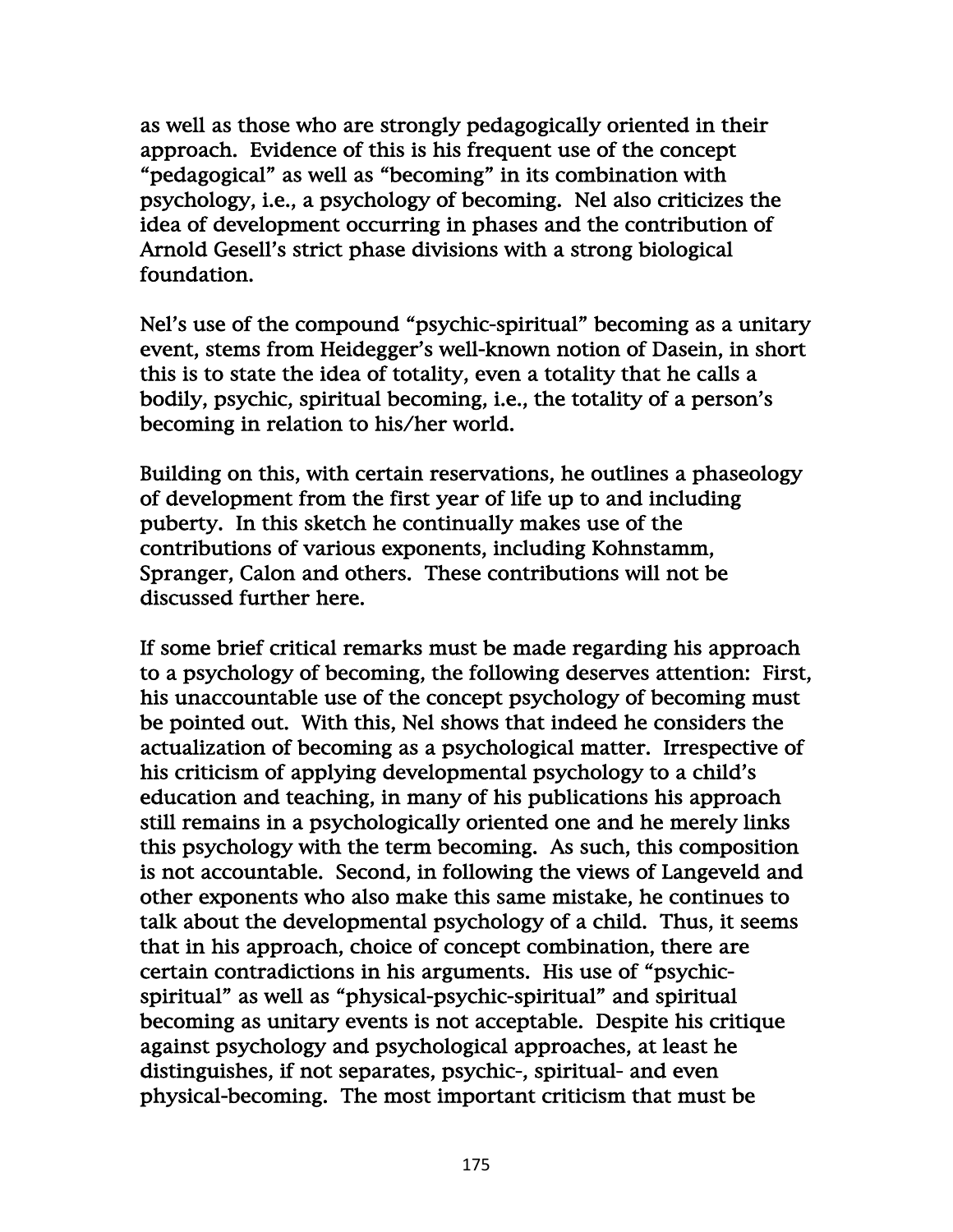expressed in Nels' argument and approach is that there is no mention of the *actualization of the psychic life* as a totality, i.e., as a totality-in-function or in communication [with his world]. He does not succeed in establishing a psychopedgogical perspective on the actualization of the psychic life of a child-in-education. The reasons for these deficiencies are not discussed here.

## 2.4.8 The contribution of W. H. O. Schmidt:

The foregoing examples of orientations in developmental psychology conclude with a contribution by W. H. O. Schmidt, as contained in his 1973 publication, "Child development: The human, cultural and educational context". It is significant to note that Schmidt formerly was a South African and currently is at the University of Alberta, Canada. This book is written within the framework of the Anglo-American world. This publication also includes a meaningful preface by M. J. Langeveld. Although not of great scope, it is not possible to offer a complete evaluation of his work; even so, it is worthy of being brought to the attention of all educators, especially psychopedagogues.

Schmidt indicates that he is looking for a frame of reference for studying child development by which he can evaluate various contributions, some of which have received attention in this chapter. In short, he also finds the prevailing views in developmental psychology unacceptable, especially as is reflected in Ausubel's works where development is considered simply to be the product of heredity and environment. Thus, for example, regarding a search for a frame of reference, he says, "It does not mean, however, that he must have his own frame of reference, which enables him to assess what is relevant and in what way." With this, Schmidt refers to contributions from naturalistic psychology or educational psychology. This means that he is not simply ready to accept any contributions that do not have defensible frames of reference or points of departure.

In his critique of various contributions of this kind, one view must be pointed out, i.e., that a child is not recognized as having his/her own share in his/her development. This point of view was pointed out earlier and will receive careful attention later in this chapter when we discuss child becoming. Schmidt emphasizes this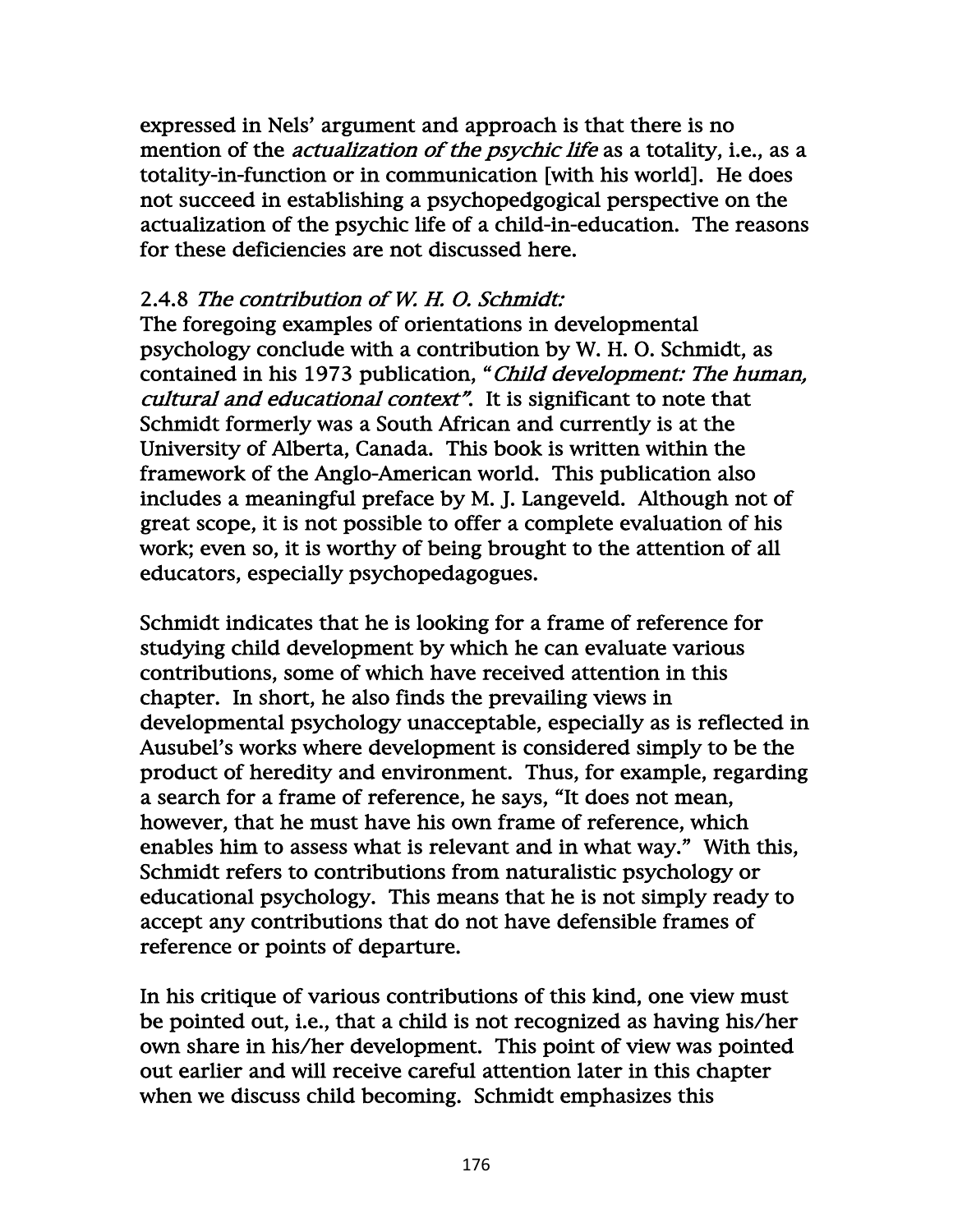participation in terms of a child's learning, i.e., a child takes an active part in his/her own development by learning. This view largely is in agreement with those addressed in this chapter and especially in chapter II. In addition, Schmidt emphasizes the role of parents as educators and that adults should not be seen merely as teachers. Perhaps most importantly is Schmidt's reference to a child anthropology where basically he searches for an understanding of being a child as well as a child's attribution of meaning to his/her part in his/her development. The following quotation from Schmidt deserves mention: "and enables the child [to give] meaning to the world that impinges on him and to transform it, or some part of it, into his world." Here he refers to an adult influence on a child, but emphasizes, as appears in the quote, that a child still must give meaning to these influences on him/her and that, indeed, he/she must transform them into part of his/her own world.

In his further argument, Schmidt accepts the Latin term "Animal Educandum" proposed by Langeveld, i.e., someone who has been committed to education. In this approach, once again he first seeks an anthropology of the child, i.e., a view of a child as a human being. For example, he asks what the child anthropology of Freud, of Skinner, or of Rogers is. Once again it is necessary to mention the following quotation: "The anthropology of the child deals with conceptions and assumptions concerning the child in the process of becoming." It is pointed out that in this sense Schmidt no longer speaks of *development* but of *becoming*.

The following quotation from Schmidt sums up particularly well his further argument regarding child development and is quoted fully here: "The term animal educandum implies more than that the child, by virtue of his plasticity, is educable; it implies that the child is a being that must be *educated*. There are two aspects to this. The one concerns his humanization, his development to a specifically human being with human characteristics. The other concerns his development as an individual person who needs educational help within the matrix of the specific society and culture into which he is born. He needs this to create for himrself a meaningful life in commitment to but not enslavement to, his own society and culture."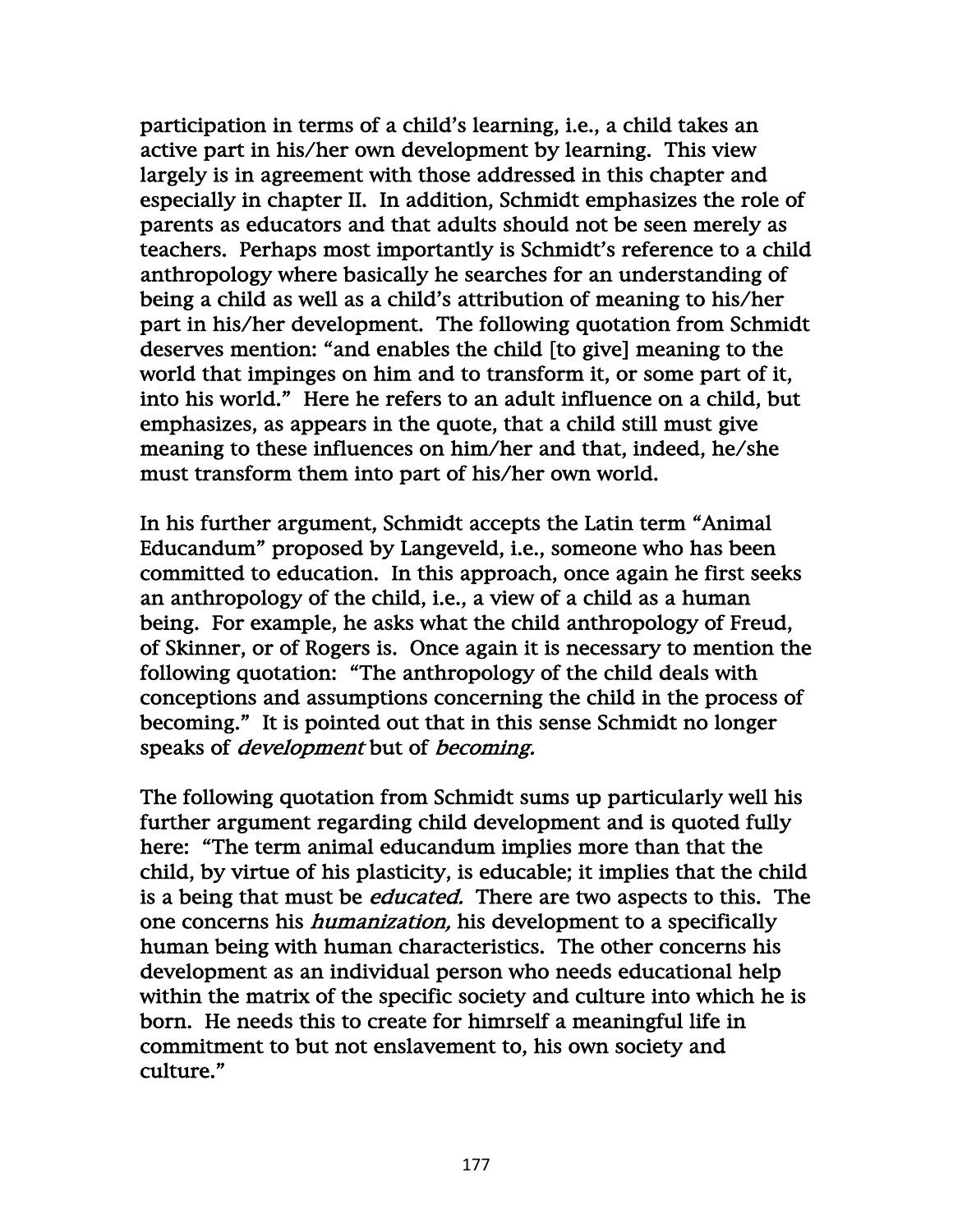Schmidt also emphasizes the two extremely important components of child becoming to which we refer later, i.e., a child's own share as well as the part played by educating.

These remarks on Schmidt's approach are sufficient and his contributions are not discussed further, except to mention that he gives priority to the place of *language development* in a child's psychic development. For example, he speaks of "man as 'Animal Symbolicum'." In this he mainly follows the approach of the wellknown philosopher Ernst Cassirer as well as that of Langeveld.

## 2.4.9 Synthesis

The foregoing presents images of different developmental psychological conceptions regarding a child as a changing being. Brief attention is paid to the concept of development and its determinants after which some examples of contributions from some developmental psychologists are presented. No claim of completeness is made but rather the purpose is to show by examples how child development has been viewed historically by developmental psychology. Comments were made of the contributions without making penetrating criticisms because in the next section there is a discussion of a child's becoming as an actualization of his/her psychic life-in-education. Critiques will emerge that highlight the gaps in developmental psychology.

# 3. CHILD BECOMING AS ACTUALIZING THE PSYCIC LIFE-IN-EDUCATION

# 3.1 What is becoming?

In chapter II and at the beginning of this chapter, brief reference is made to becoming and it is described provisionally. It is pointed out that it involves a change of meaning in the life of a child on his/her way to adulthood. Also, it is emphasized that a child has his/her own share in actualizing his/her becoming. It is a given original structure of the psychic life of a child in an educative situation. This becoming must be realized via the share that a child takes in it as well as the accompaniment of an adult, including parents and teachers.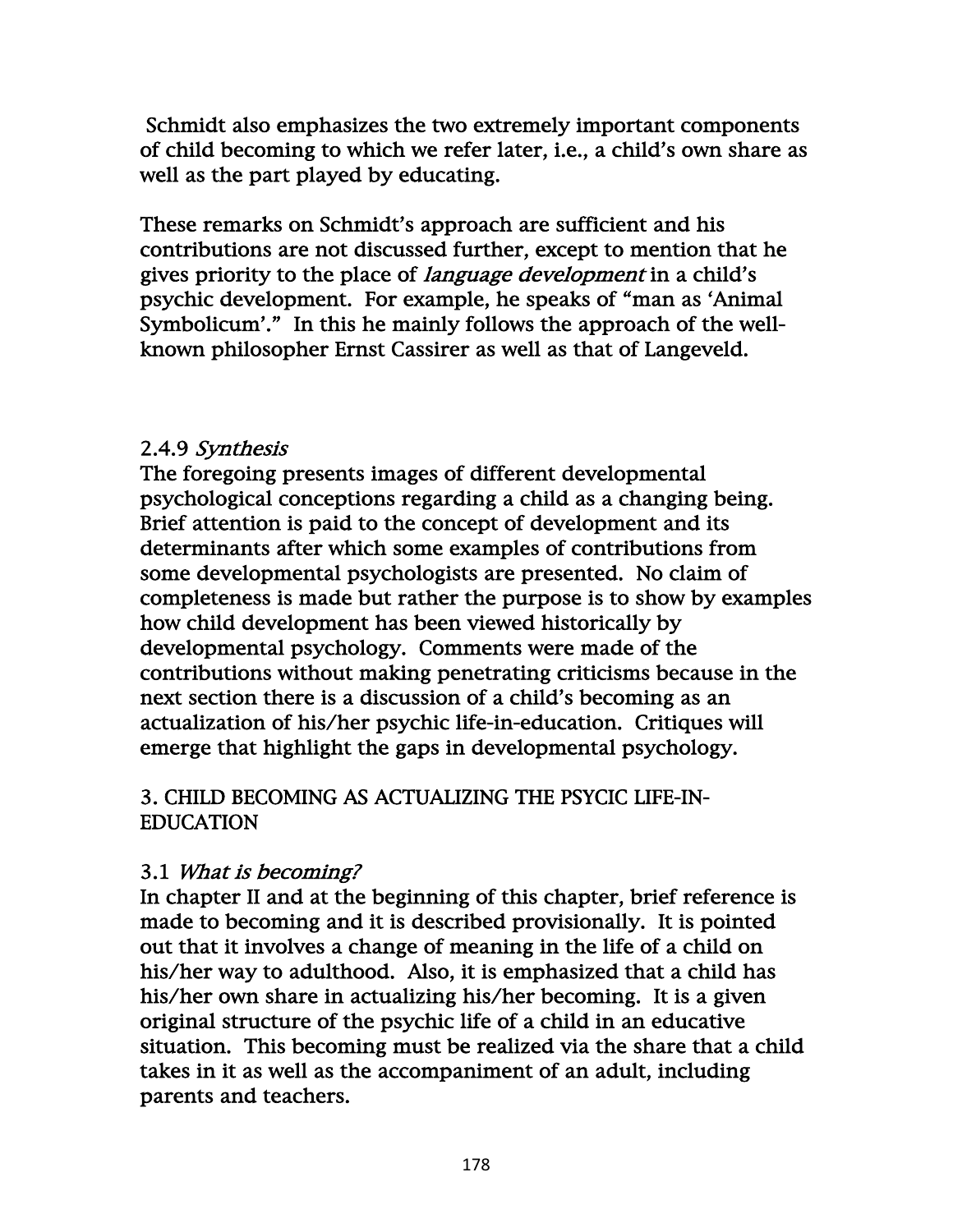Also, it is pointed out that there is an extremelt close relationship between becoming and learning that is a distinguishable but not separable original given structure in a child's psychic life. In the same way, he/she also must actualize this act of learning in and through his/her becoming, in which he/she has a definite role, and now is seen as coherent with the total actualization of his/her psychic life.

In chapter II, the coherence of becoming and learning is indicated by noting that a child's becoming is only possible because he/she learns. On the other hand, a child continually learns as he/she becomes, i.e., becomes an adult. This coherence is not discussed further since it is covered fully in chapter II.

In addition, various modes of becoming are shown, i.e., ways of growing up within a child's actualization of his/her psychic life. These modes are:

3.1.1 Exploring 3.1.2 Emancipating 3.1.3 Distancing 3.1.4 Differentiating 3.1.5 Objectifying

It is emphasized that a child's actualization of becoming, i.e., the actualization of these ways of becoming, is possible because he/she learns. Also, in and through learning (see chapters II and III) a child actualizes his/her psychic life in terms of these modes.

Thus, e.g., *exploring*, as a mode of becoming, means that a child takes the initiative to go out into the world to explore and to discover it, etc.

Emancipating is a child's way of living in order to become someone him/herself and increasingly so. In other words, it is a child's initiative to want to be independent. For example, increasingly he/she will give indications that he/she wants to do things him/herself and not be a passive spectator or imitator who watches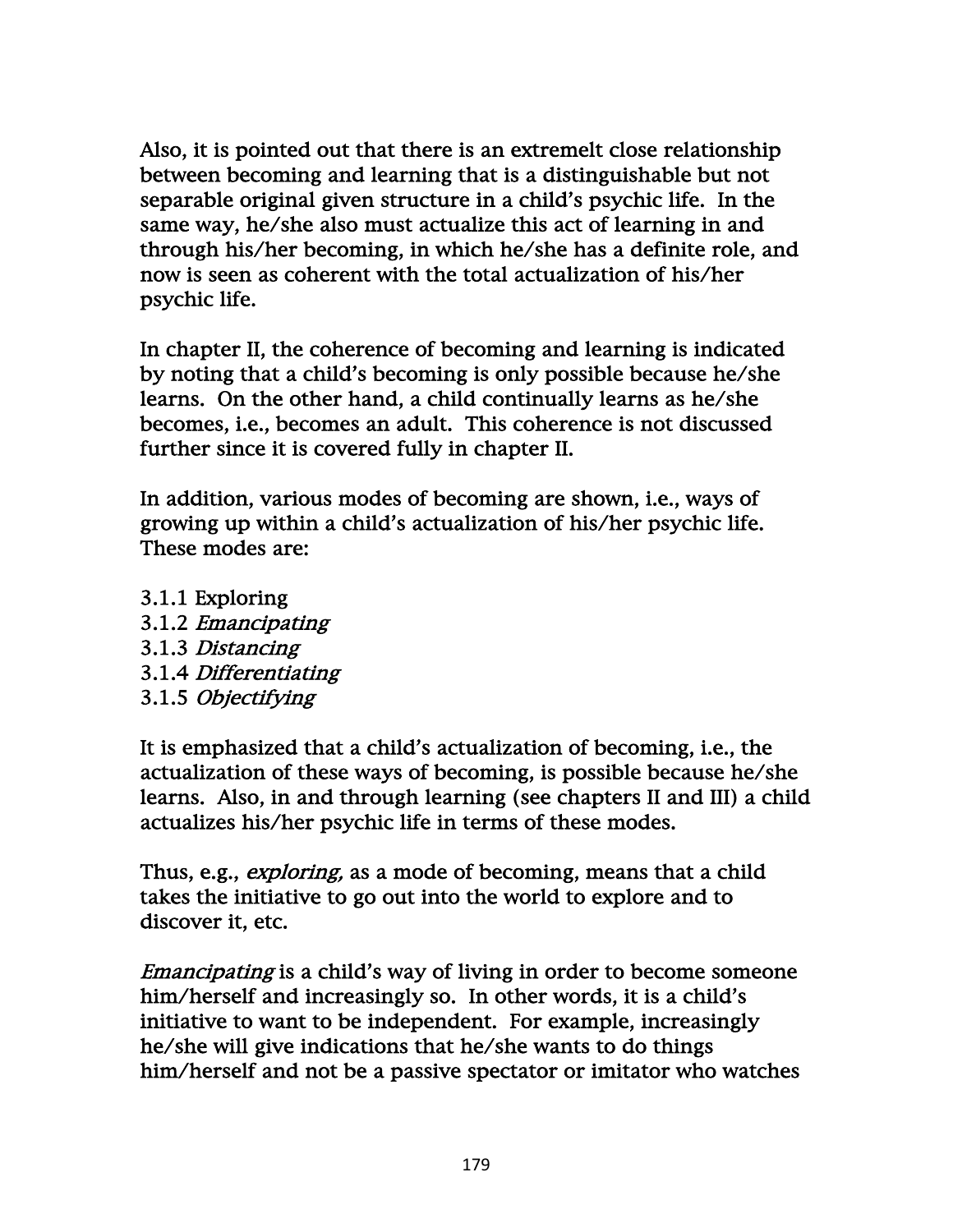others do things, or also who simply anticipates or pretends to do things as he/she ought to.

By *distancing* is meant a way in the becoming of a child in which he/she gradually takes the initiative to distance or detach him/herself from the influences of his/her rarents and other adults and in doing so, he/she wants to stand on his/her own two feet. In addition, in this distancing, he/she also is becoming independent and gives indications of becoming more independent in his/her own growing up.

Differentiating means that as a child becomes adult, he/she increasingly shows indications of an initiative to be able to and want to distinguish between several matters. This possibility of distinguishing that increasingly is differentiated within a child's initiative may be more intellectual, i.e., increasingly he/she will act more critically, thoughtfully and distinctively in investigating and also in weighing different possibilities against each other. He/she also will show more and increasing differentiation in his/her emotional life. For example, as he/she grows up in terms of becoming adult, he/she also will show more ways of making distinctions on higher levels of his/her emotional decisions. Hence, a younger child night feel uncertain in his/her emotional decisions, while an older child will more likely act calmly in his/her decisions which is evidence of a more advanced emotional level of differentiation.

Objectifying occurs in close connection with the preceding modes of becoming, as also is the case with each; hence, in no way should their actualization be thought of as separate from each other. Objectifying is the possibility that appears in a child's initiative to step outside of him/herself and remain objective without trying to be too *subjective*. Thus, objectifying is a child's possibility to detach or distance him/herself from a matter but at the same time from him/herself in order to judge a matter as it is in its objective presence. In other words, objectifying is a more matter-of-fact attitude toward life without one's own subjective opinions always being decisive. Of course, this requires a degree of mental maturity or cognitive refinement that occurs mostly in an older child.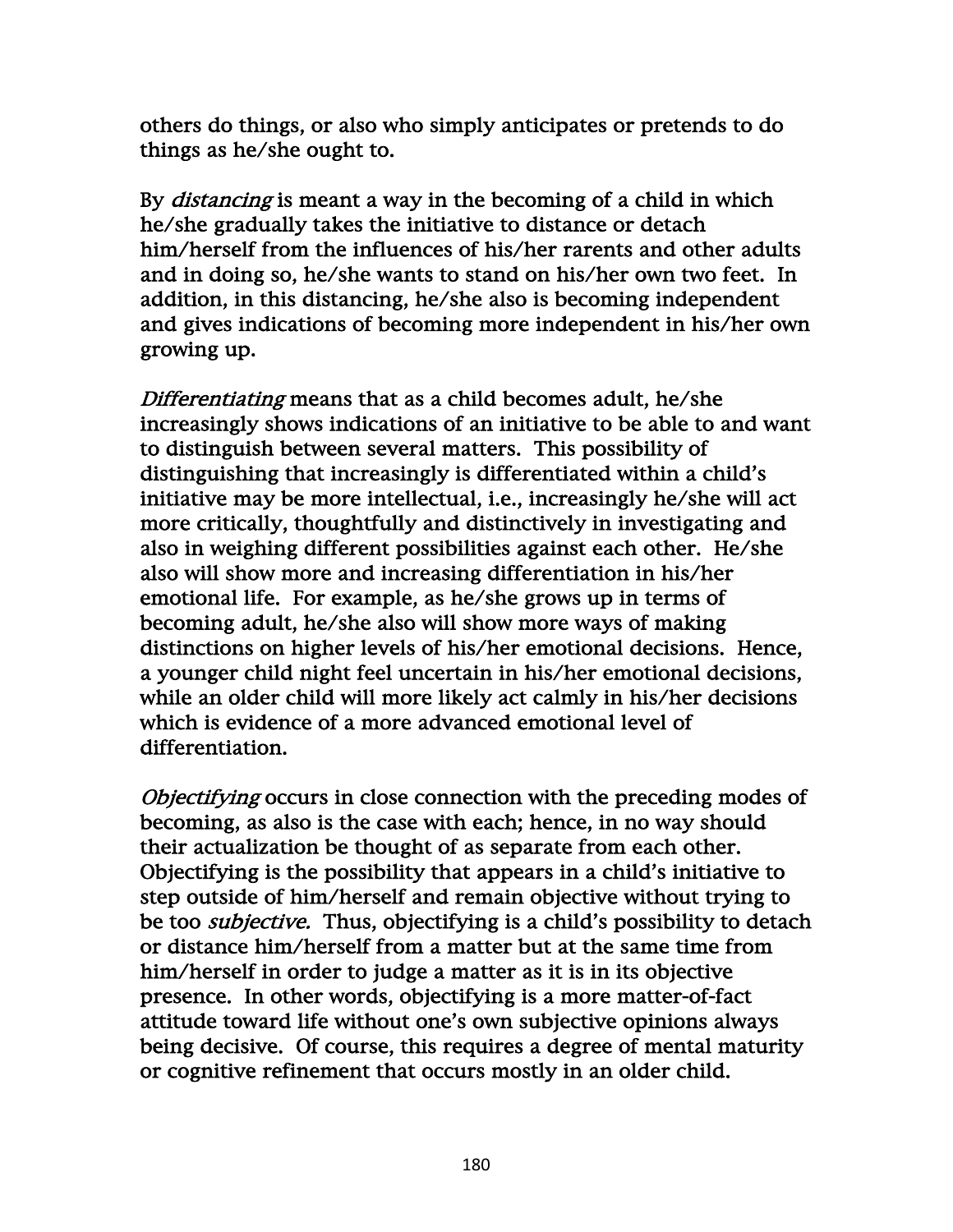This brief elucidation of the modes of becoming are sufficient.

Now we return to the question: *What is becoming*? Becoming, as such, is described against the background of the concept development that earlier was described fully and with reference to a few contributions from developmental psychology. Efforts also are made to outline a child's own share as well as that of adults, including teachers, in this actualization of becoming. Hopefully, the anticipated critique of the concept of development is clear. At the same time, the connection between becoming and developing [development] is discussed regarding the share of heredity and environment that has been discussed. The intention is to present briefly and concisely what is meant by becoming as viewed in its pedagogical nd psychopedagogical contexts. However, before proceeding to this it is mentioned that the psychopedagogical perspective used in this work, and that was discussed in detail in chapter II, is examined more thoroughly in section 3.2.

A few years ago in South Africa exponents of fundamental pedagogics(See Landman and his collaborators), indicated that becoming is an elevation. They also state that this elevation is one of meaning and dialogue in a child's becoming adult. The psychopedagogical question regarding this elevation in level of meaning has been stated in chapter II and the question is, *how is* this elevation in level, as elevation in meaning, realized in a child's becoming adult? In other words, how is this level elevation realized via a child actualizing his/her psychic life?

Also, what share does the child him/herself have in this level elevation as well as what is the role of the adults? Another question is what is the place of heredity in this elevation of level if any? The same question is raised regarding the claims of developmental psychology regarding environmental influences on this level elevation in a child's becoming adult.

In summary, this primarily involves a pedagogical perspective on the concept of becoming. More specifically it is about a psychopedagogical perspective on the actualization of becoming but now viewed as the actualization of a child's psychic life-ineducation. The view is held that a child is not someone who simply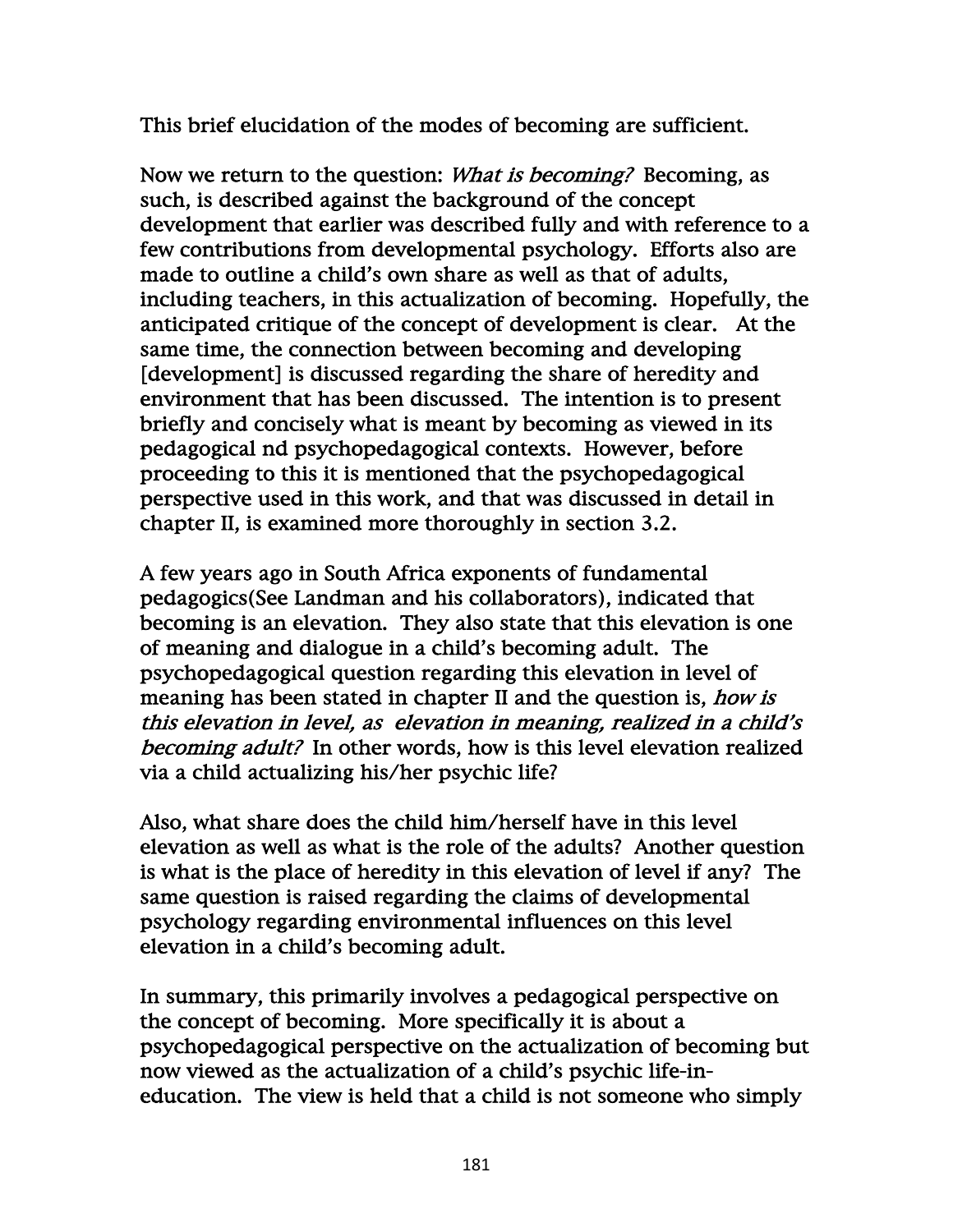develops, i.e., who is handed over to growth processes and maturation factors on the one hand, and environmental factors on the other hand. Thus, a child is not a plant or an animal that also is subject to hereditary and environmental factors and influences, the latter of which means optimum growth conditions determined by internal and external factors. Level elevation, also called dialogue and meaning elevation, is an elevation to a higher level in a child's becoming adult. Dialogue elevation is an increase in level of dialogue or conversation that a child has with his/her world, including his/her parents, teachers and others. This dialogue elevation also indicates an elevation in the conversation a child has with the things he/she encounters or interacts with. This also is called an elevation-in-communication, i.e., in the dialogue between child and world. This conversation is a child's response to an appeal that goes out to him/her from the world.

In this connection, such conversation or dialogue with the world does not take place with respect to nothing, but always regarding something, i.e., content. In the broadest sense, this content is known as cultural content since it is slices representative of the world around him/her. Also, a child continually is conversing with the world in which he/she stands and, in this sense, dialogue elevation is an elevation of his/her conversation with the content of reality. In a school situation, this content is presented through the different subjects, also known as syllabi or curricula that a child must master.

As far as meaning elevation is concerned, in a child's dialogue or conversation with reality, i.e., content, he/she continually attributes meanings to it. Thus, meaning elevation indicates that as a child becomes adult, he/she attributes more multiple and higher meanings to reality or its content.

Now it is emphasized that with respect to a child becoming adult, now viewed as level or meaning elevation, the *aim* of *educating* must be kept in view. Perhaps, this is the first radical difference between becoming and its actualization, as level elevation, and development, as a process of growth and maturation, on the one hand, and a product of environmental influences on the other hand. In pedagogics the purpose of educating is generally accepted to be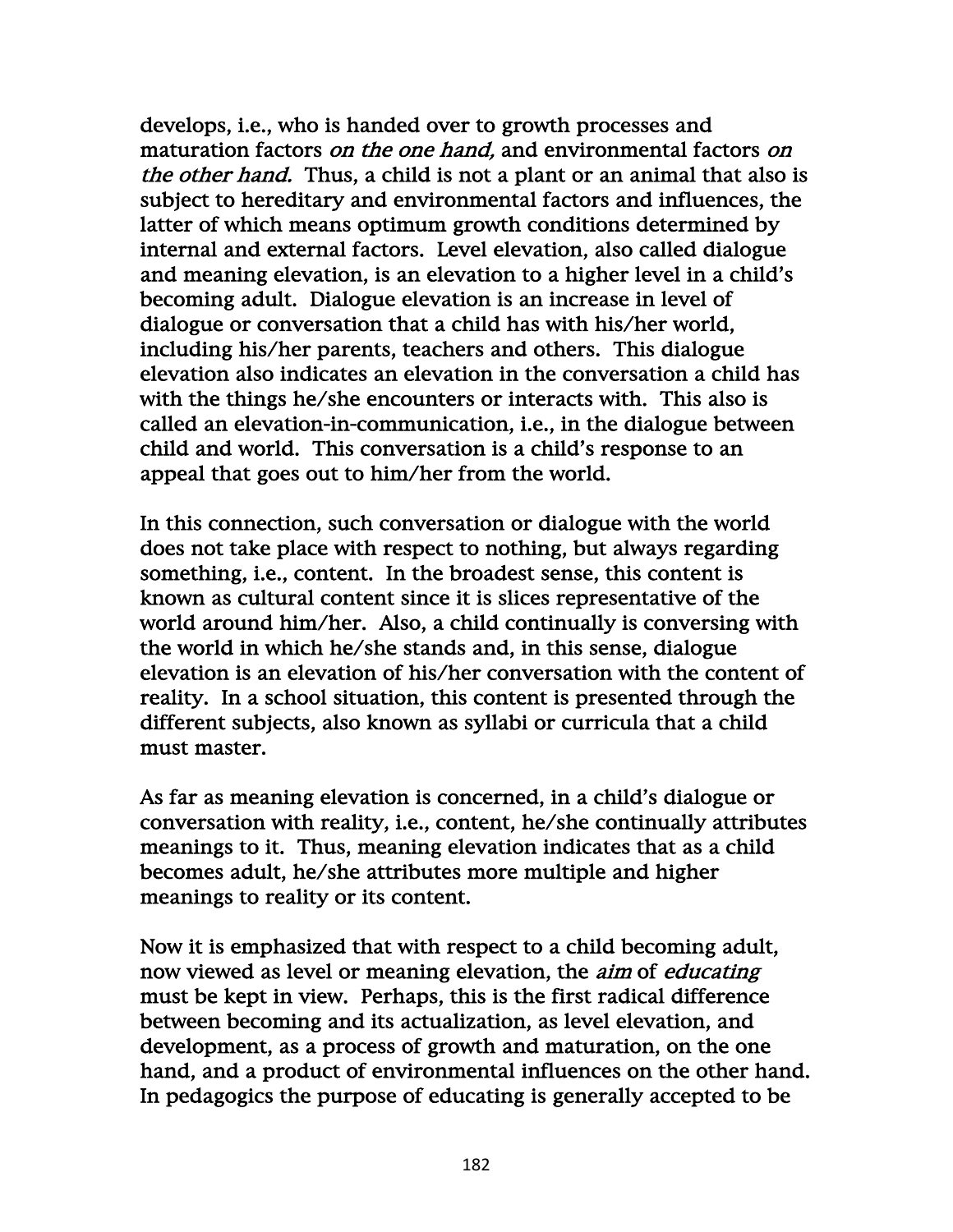proper *adulthood* or a child's becoming a *proper adult*. In this section, the actualization of becoming, is directly related to the aim of educating. Thus, becoming adult means becoming a proper adult or growing up to proper adulthood, now seen as the aim of educating.

Immediately, the question arises about what is understood by adulthood or becoming an adult. The essences of adulthood are presented fully in the literature that deals with the aim of educating and especially as represented in the discipline fundamental pedagogics. Here the [normative] essences disclosed by Landman and his exponents are mentioned briefly:

- Meaningfulness of existence
- Self-judgment and –understanding
- Worthiness of being human [human dignity]
- Morally independent choosing and responsible acting
- Norm-identification
- Philosophy of life.

In summary, if becoming a proper adult is the aim of educating, the mentioned essences of adulthood must always be actualized in a child's growing up or becoming adult. In other words, at one or another stage in his/her growing up he/she must gradually come to a more meaningful existence, as well as a higher regsrd for him/herself and others, self-judging, on a higher level, as well as his/her morally independent choosing and acting, to identify with norms and a philosophy of life.

These essences of becoming adult certainly cannot arise from a biological process of growth, on the one hand, or from mere environmental influence, on the other hand when environment is seen, in the broadest sense of the word, as a natural environment in which plants and animals also live. On the contrary, here environment is about actualizing values and norms on a higher level and the question is how this happens. More specifically, the psychopedagogical question is how this is accomplished within the actualization of a child's psychic life. Even more, what does this mean when it is seen as an essential for a child to actualize his/her psychic life.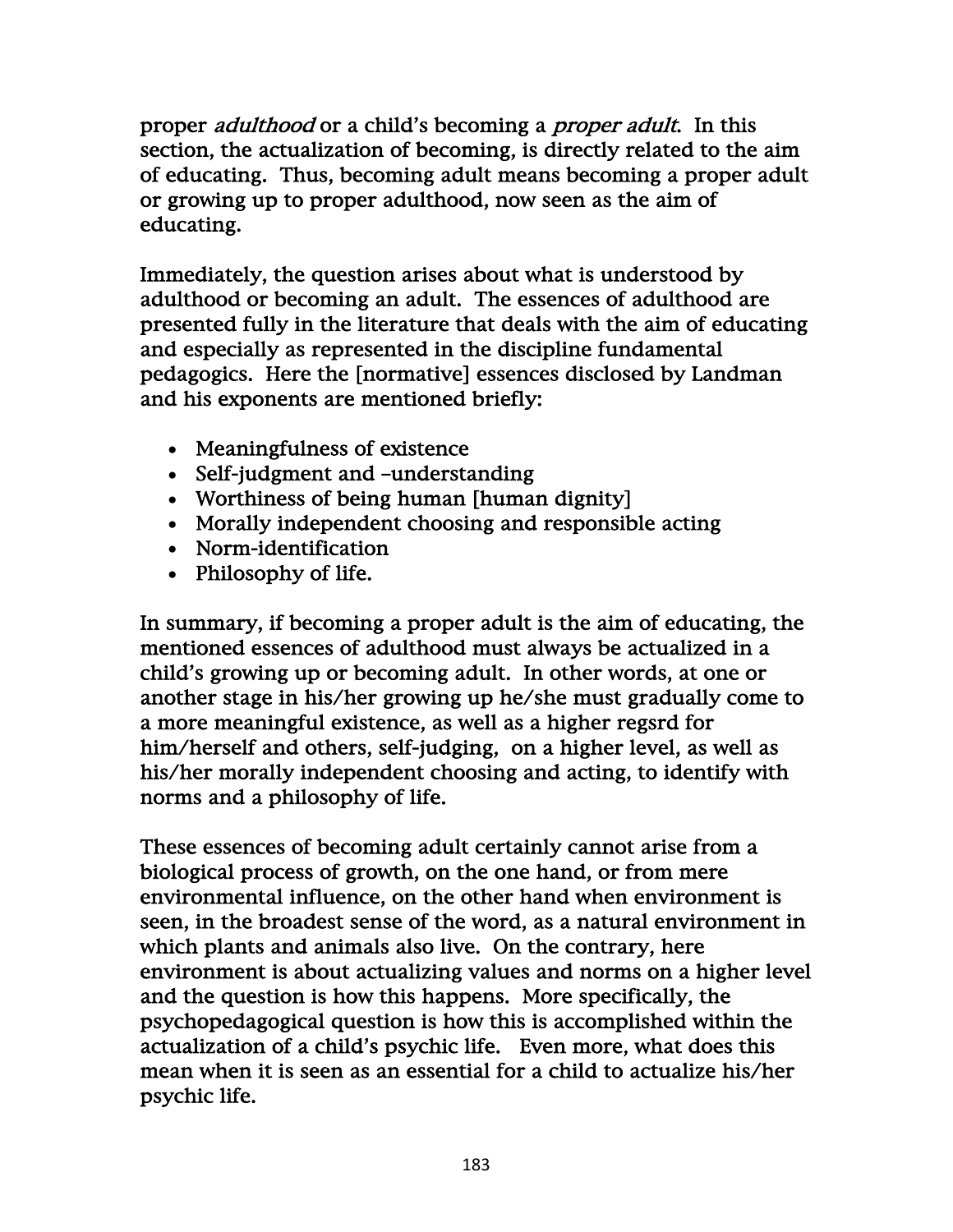Given the above, a child's becoming, seen in terms of level or meaning elevation, presupposes essences that only can be realized under the influence of an adult, which means a direct educative influence, as well as on the basis of a child's own share. This means that a child, while being educated, gradually is confronted with the values already mentioned, but he/she must appropriate them for him/herself and give them meaning. Also, a child may reject these educative influences, i.e., the values or norms that an adult presents or exemplifies to him/her. In such a case, a level or meaning elevation will not occur. On the contrary, there will be a degenerating or declining "becoming" that cannot be known as authentic becoming.

Hence, the psychopedgogical question in this regard is how does this meaning and level elevation occur, i.e., how does a child make these norms and values presented to him/her his/her own? Tthis is radically different from any process-like view of a child as a growing, developing, maturing organism or being, where there is no mention of such appropriation in terms of a meaningful lived experience of the normative predisposition of an adult.

To place the above fundamental pedagogical views of adulthood in a more psychopedagogical perspective, the following is added: A child presents him/herself as a becoming human being with potentialities. That is, he/she possesses possibilities of becoming but they have yet to be actualized in the direction of proper adulthood, thus, in the direction of the aim of educating as well as in the direction of the mentioned criteria (yardsticks) of [normative] adulthood. This realization of these possibilities of becoming takes place by a child's own share along with the share of an adult, i.e., under the influence of educating. From a psychopedagogical point of view, this means that a child must proceed to self-actualizing (realizing) his/her possibilities of becoming while being accompanied in this self-actualization by an adult. For example, heredity, which is seen by developmental psychology merely as a process of biological growth, should be seen as given potentialities, including hereditary physical potentialities, which will indicate a child's physicality such as performance in sports. On the other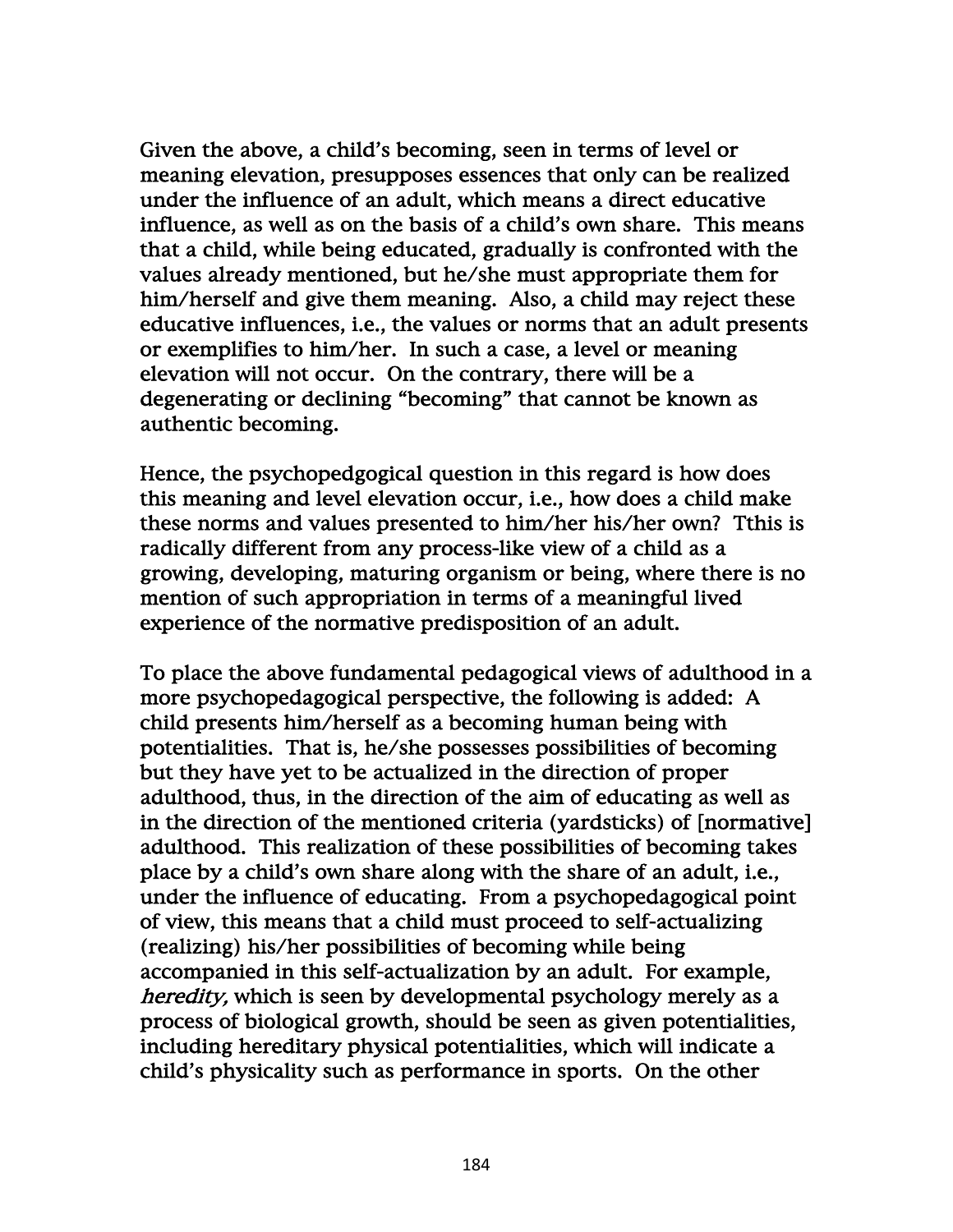hand, he/she also has psychic or spiritual potentialities such as knowledge or intelligence, and still others such as talent, etc.

However, these potentialities come to fruition or are actualized by a child. Anthropologically speaking, this means that a child, as a given intentionality (Husserl), has the potentiality to direct him/herself to the world and does so through his/her own share. In terms of the modes of becoming, he/she actualizes and realizes his/her hereditary potentialities by exploring, emancipating, distancing differentiating and objectifying. At the same time, it is emphasized that this is not necessarily accomplished, i.e., this is not a process-like or mechanical occurrence. On the contrary, it occurs under the direct influence and accompaniment of an adult as an educative influence in terms of norms and values that must be presented to a child. However, he/she is not handed over to these presented values and norms and in his/her becoming adult he/she gradually and continually comes to decisions at different levels with respect to actualizing his/her given (also inherited) potentialities. In this context, it also is important that even though a child possesses potentialities, there is no guarantee that he/she will succeed in realizing them. A child thus is not handed over to his/her inherited potentialities and can, despite whether those potentialities are limiting or allow for giftedness, make his/her own choice regarding their self-actualization or self-realization. Thus, a child nowhere and never is driven by inherited potentialities. The same is true regarding educative influences that emanate from an adult to a child. However, in no sense does this mean that stimuli go out to him/her to which he/she must show pprocess-like reactions. Now the question is *how* does this *self-actualizing* occur? At this stage, it only is mentioned that for a child, in essence it always occurs in his/her level and meaning elevation by giving meaning. In other words, what is meaningful to a child in his/her growing up or becoming adult will be appropriated for him/herself, i.e., will be actualized by him/her as meaningful or self-made possessed experience. (See a full explication of this in chapter II).

In the next section we return in greater detail to the ways in which a child proceeds to realizing this self-actualization by attributing meaning.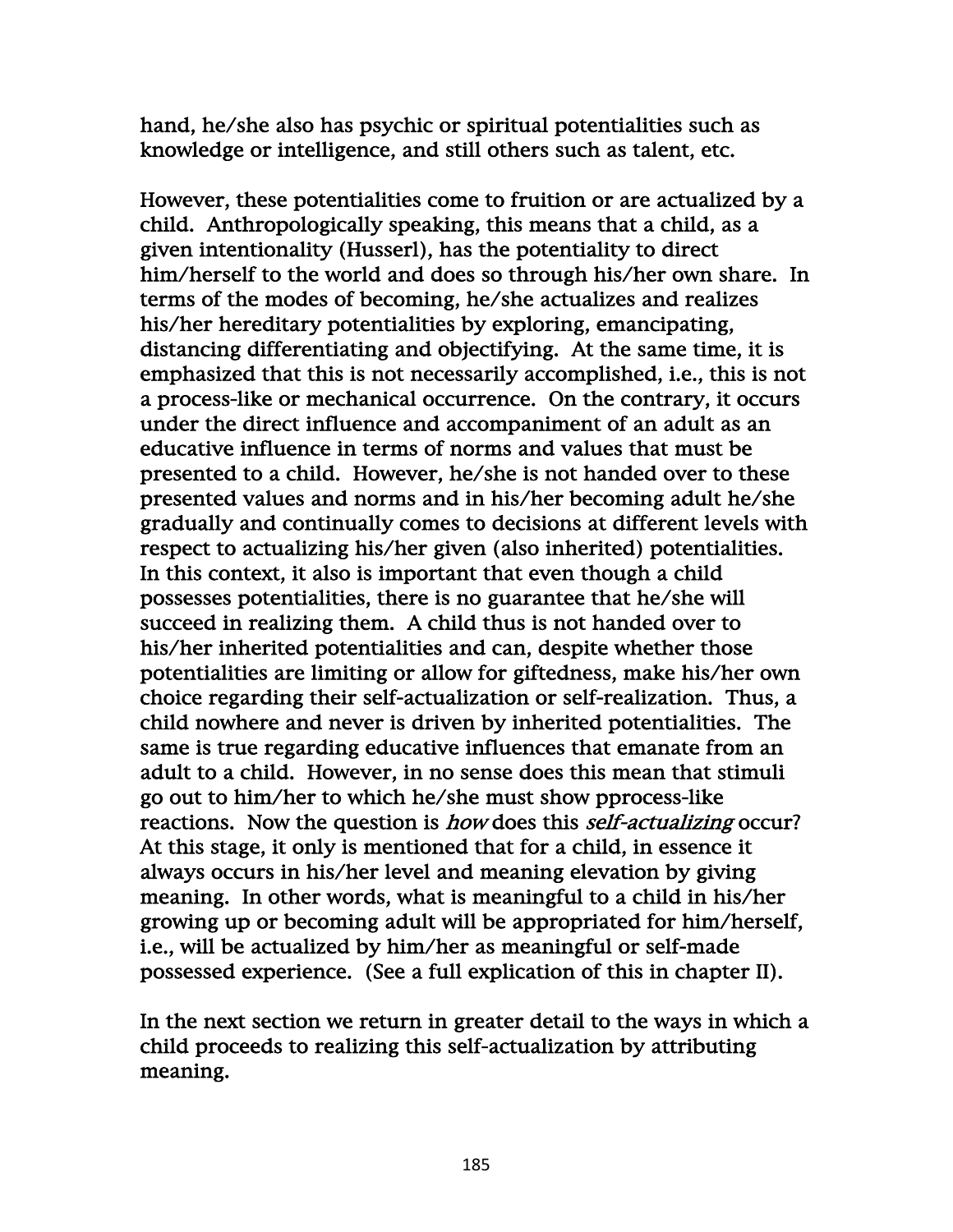Lastly, it is emphasized that with respect to the self-actualization of given possibilities as potentialities of becoming, seen in the context of a child's becoming adult, there is no causal connection between inheritance and becoming. In this regard, the view of developmental psychology is that such a causal connection does exist. This would mean that *because* a child possesses certain inherited traits this enables him/her to develop in specific ways. For now, an example is the age of puberty: The general view of developmental psychology, for example, is that because a child enters puberty at a certain age, and thus will exhibit certain physical changes or characteristics at a particular age, necessarily he/she also will show certain psychic characteristics accordingly, such as moodiness, a critical attitude, the well-known Sturm und Drang complex, etc. At present it only is mentioned that this view is entirely one-sided and that, within the context of becoming to be discussed, there is much more justification that within an educative context, a child does not have to show a particular pattern of behavior in puberty, or at any other age, just because with growth and maturation certain physical characteristics appear. This matter is not discussed further.

In concluding this section, with regard to the views of phases or periods in the course of a child's becoming held by developmental psychology, these phases of growth and maturation do indeed appear. At the same time, a child, seen from the point of view of becoming and especially a psychopedagogical view, never merely is handed over to this phaseological course of development. Thus, within each separate phase, he/she still is free to decide about the actualization of his/her given potentialities as well as the educative influences in a particular phase that go out to him/her from an adult.

These expressed views of the concept of becoming are sufficient and in the following section the question is *how becoming as an* elevation in level occurs, now seen as the actualization of a child's psychic life.

### 3.2 ACTUALIZING BECOMING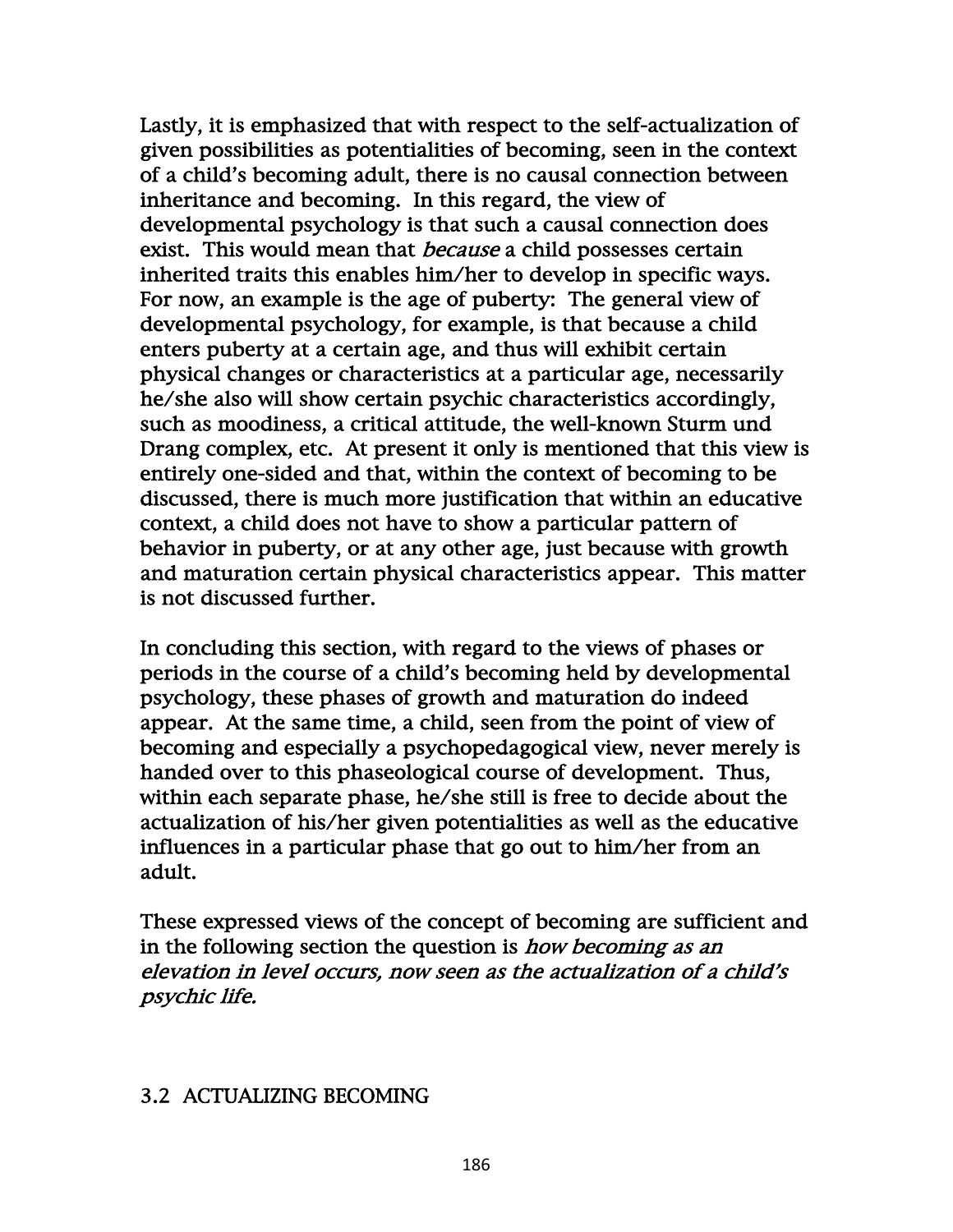## 3.2.1 Psychopedagogical perspective

The question of what is understood by a psychopedgogical perspective is not elaborated on here because this has been addressed sufficiently in chapter II. That chapter deals with a psychopedagogical perspective as a scientific illumination that proceeds from the categories of experiencing, willing, lived experiencing, knowing and behaving, all of which must be seen in their coherence as a unitary structure which also co-determines a child's possessed experience. Proceeding from this categorical structure, the psychic life of a child is actualized as a totality-infunction via his/her given equi-primordial structures or potentialities, i.e., learning and becoming.

In the previous chapter a complete picture is given of how learning occurs in terms of the psychopedagogical essences mentioned. It has been pointed out repeatedly that there is a close connection between learning and becoming and that a child's learning is visible in the actualization of his/her becoming, or in other words, a child only becomes by learning. Becoming also is the outcome of a child's learning, seen in terms of the actualization of the psychopedagogical essences of experiencing, willing, lived experiencing knowing and behaving that culminate in the result known as possessed experience. In other words, possessed experience is meaning imbued experience of content, or in terms of becoming it is a child's meaningful experiences from his/her dialogue or conversation with his/her world. Also, possessed experience can be viewed in terms of a hierarchy of meanings, i.e., meaning on a lower or higher level of order or quality. This hierarchy does not necessarily mean one of level but rather one of preference or disapproval in terms of values assigned and appropriated, thus meaning as attributing sense to content by which and through which a child has entered a conversation with reality.

Finally, it is noted that a child's existing possessed experience is of essential significance for his/her future behaviors since it determines the level of behaving. It is deduced from this that the way in which a child behaves will, to a great extent, be reflected in his/her state of learning and becoming. Thus, it is accepted that the coherence of learning and becoming in actualizing his/her psychic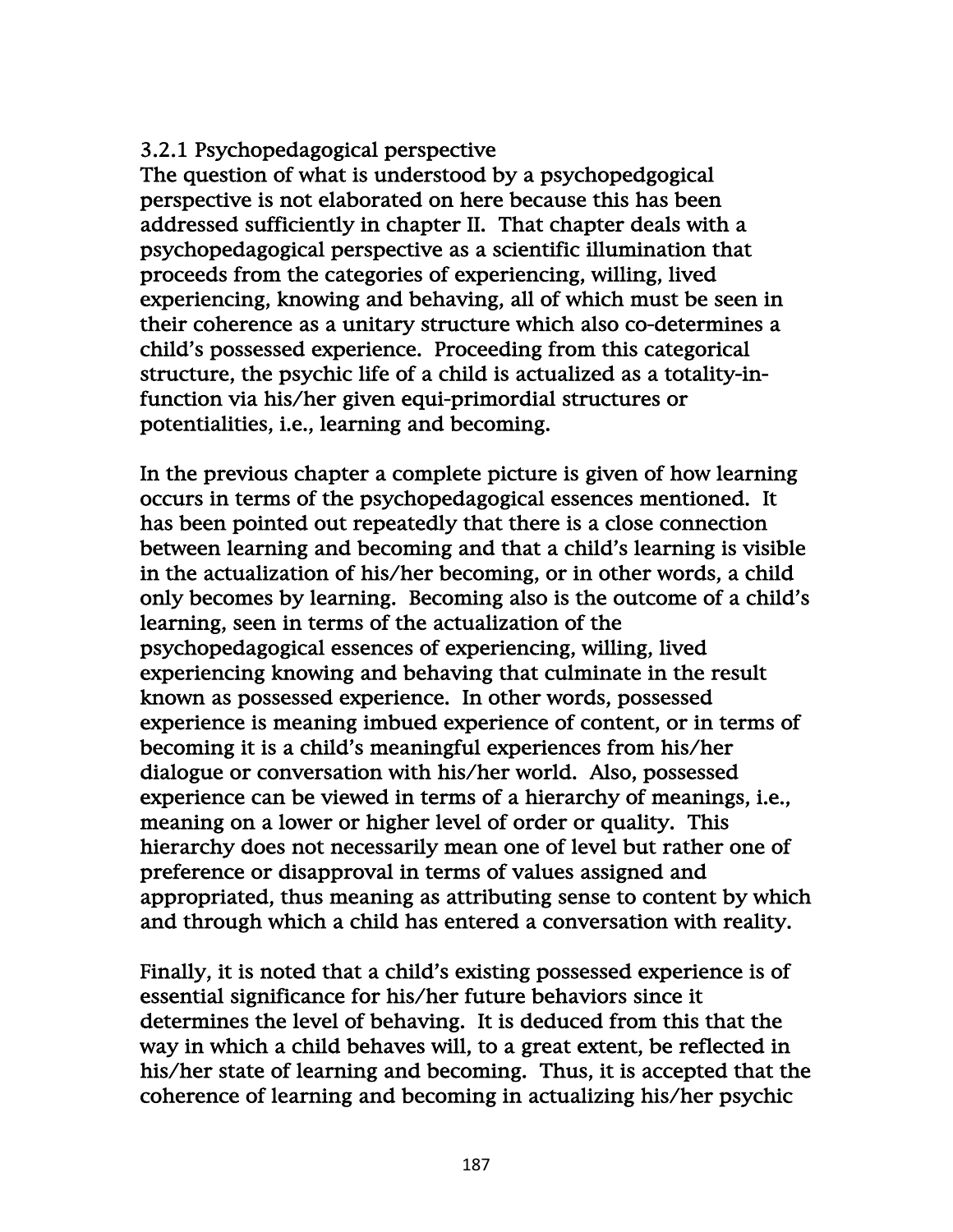life culminate in his/her behaviors. These behaviors will become more evident when a child actualizes his/her learning and becoming.

3.2.2 Modes of behaving as actualizing and elevating level of becoming

Behaving, as it springs from a child's experiencing, choosing willfully, lived experiencing, his/her knowing and eventually the important role of possessed experience is expressed in actualizing his/her becoming. Additionally, this actualization takes place by means of the modes of becoming, i.e., exploring, emancipating, distancing, differentiating and objectifying. In other words, a child's behaving is reflected in his/her exploring, emancipating, etc.

The aim is to try to provide a psychopedagogical illumination of the way or ways in which becoming occurs or is actualized.

In a discussion of the essences of *lived experiencing* in chapter III, it is pointed out that there are three kinds that occur in the actualization of a child's psychic life, i.e., pathic-affective (emotional), gnostic-cognitive (understanding, knowing) and normative (lived experiencing sense and meaning). These are important in the total actualization of a child's psychic life as essentially involving ways of giving meaning. Thus, he/she gives and lived experiences meaning in emotional ways (pathic-affective ways), in knowing or cognitive ways (gnostic-cognitive ways) and in normative ways that more particularly involve norms or values that a child appropriates for him/herself in lived experiencing meaning.

There is a close relationship between these three types of lived experiencing where there is an increasing stabilization in pathicaffective lived experiencing which is a condition for the flourishing of gnostic-cognitive lived experiencing. The leap from stabilized pathic-affective to orderly cognitive lived experiencing occurs much more easily if emotional stability precedes it. In chapter III it was pointed out that sensing is a pathic or affective mode of learning and pathic-affective lived experiencing must be stable for other modes of learning to be possible, such as perceiving, thinking and remembering. On the other hand, the coherence of gnostic-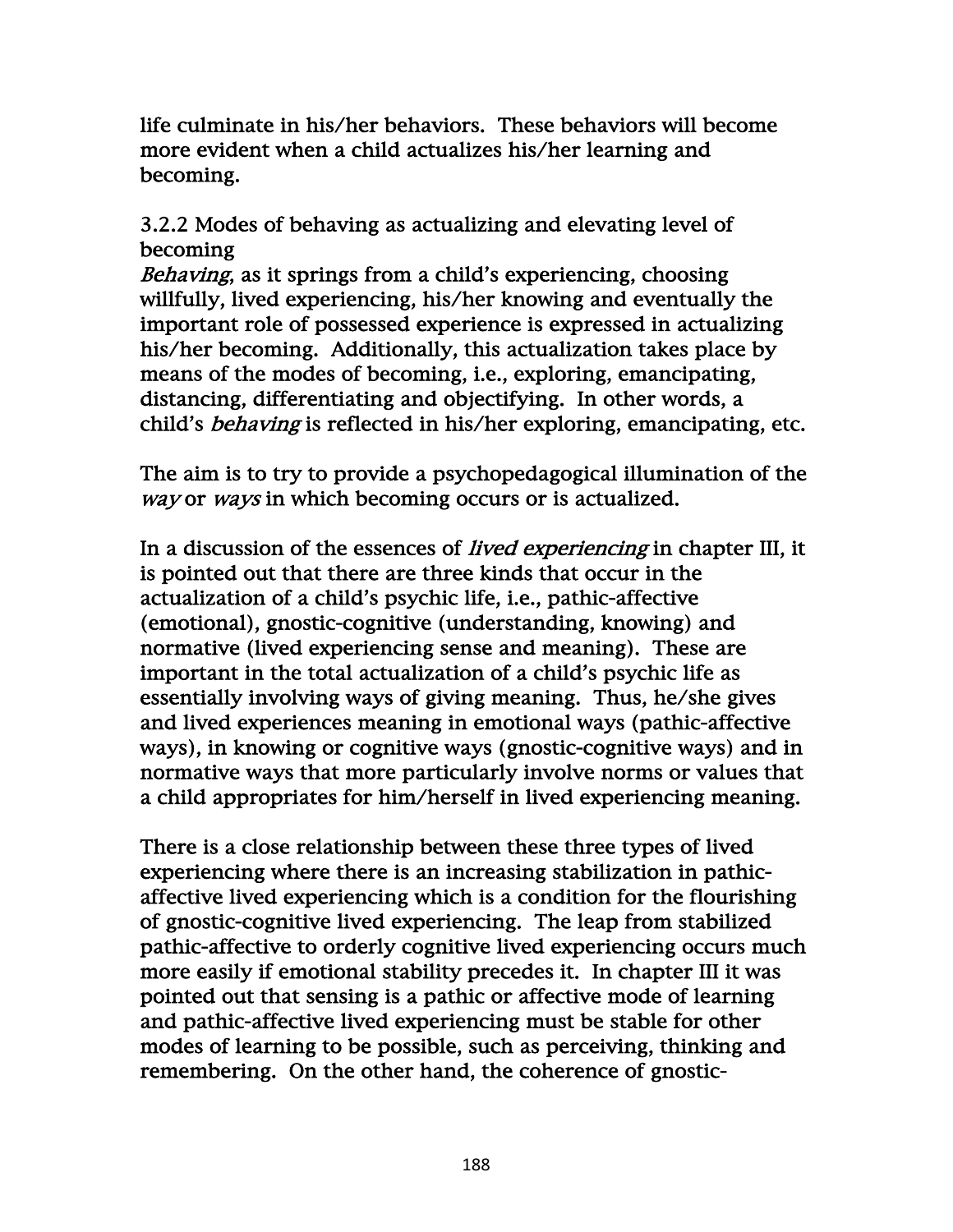cognitive lived experiences and the pathic-affective also must be indicated.

It is equally important to note that if a child, for whatever reason, e.g., good teaching or also good textbook study, arrives at a systematic, orderly knowing or cognitive level of lived experiencing, it will have a reciprocal influence on pathic-affective lived experiencing in the sense that such a [cognitive] lived experiencing enables him/her to lived experience security, trust and safety that determine particular emotional lived experiences that will lead to increasing emotional stability. Of course, this reciprocity is seen when there is an emotional lived experiencing of lability, insecurity and uncertainty that will restrain a leap to gnostic-cognitive lived experiencing as ordered or systematic that then will be globaldiffuse, i.e., weak or lacking in orderliness that will inhibit lived experiencing emotional stability. Then a child will lived experience emotional lability.

Both pathic-affective and gnostic-cognitive lived experiencing indicate the ways in which a child lived experiences meaning. The modes of becoming always reflect ta child's level of lived experiencing. At present it is sufficient to state that, in principle, if a child continually lived experiences lability in his/her emotional life as well as lived experiencing [gnosic/cognitive] global diffuseness or a lack of order, this leads to a lived experiencing of meaninglessness with respect to the normative.

The aim thus far is to indicate the way in which a child, in actualizing his/her learning and becoming, attributes meaning and lived experiences this meaning as normative lived experiencing.

In the following section we return to child becoming as level actualizing and elevating. This raises the question: how is becoming actualized as a given potentiality of the psychic life of child-in-education as elevating its level and meaning.

The actualization of a child's psychic life eventually results in behaving on different levels. Consequently, his/her becoming is actualized via the ways of becoming (experiencing, emancipating,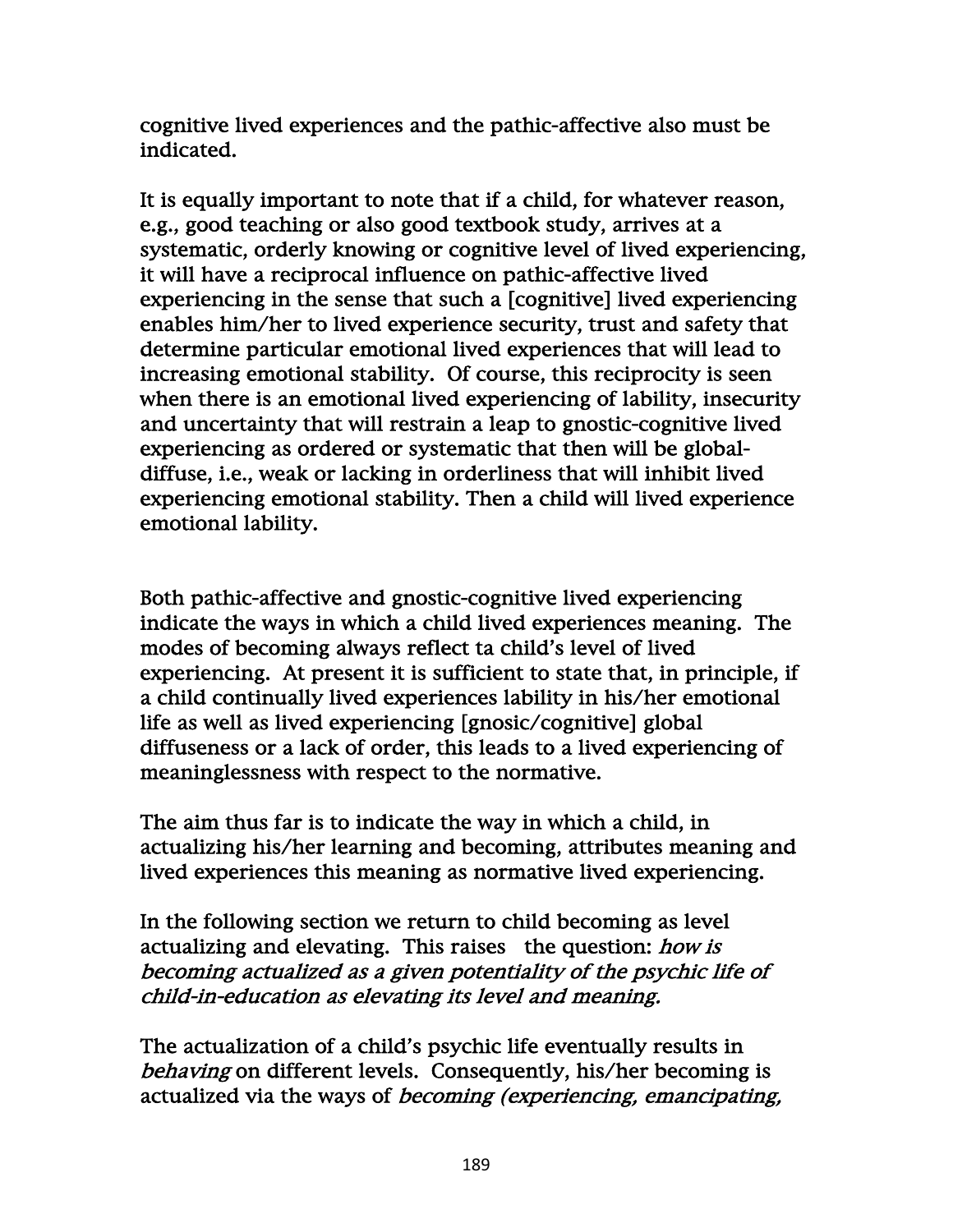distancing, differentiating and objectifying) as behaving on different levels. The question is how this becoming as behaving occurs when viewed as actualizing and elevating its level:

Such actualization of becoming, as an elevation in level, is realized in two ways, i.e., pathic-affectively and gnostic-cognitively. Each of these ways has its own structural hierarchy.

Pathic-affective lived experiencing shows a structural hierarchy in terms of lability or stability. On the other hand, gnostic-cognitive lived experiencing displays a hierarchical structure that can vary from a global-diffuse structuring to a structure of analyzing and synthesizing, now seen as a stronger synthesizing to a more systematic or ordered structure.

On the question of how *level is actualized and elevated* in terms of a child's becoming, now viewed as behaving resulting from the entire actualization of the psychic life via the different modes of becoming, the pathic-affective level elevation can be actualized on three levels of behaving. In order of increasing stabilization, they are:

- (i) A senso-pathic level.
- (ii) A pathic level.
- (iii) An affective level.

Regarding the gnostic-cognitive actualization and elevation of level, three levels of behaving also are distinguished, now seen in the increased degree of cognitive or knowing order, i.e.:

- (i) A senso-gnostic level.
- (ii) A gnostic level.
- (iii) A cognitive level.

As far as these distinctions are concerned, they have been separated to distinguish a structure by which the behaviors in the actualizing and elevating of level can be described.

A brief explanation of the use of the terms pathic and gnostic is helpful: First, the sense in which "pathic" is used in the context of affective becoming means a more vital, or physical or motor becoming as well as a greater degree of impulsivity or lability, while "affective" refers to a greater degree of stability. These concepts are chosen merely to make distinctions and for practical purposes. For the same reason, a distinction also is made between "gnostic",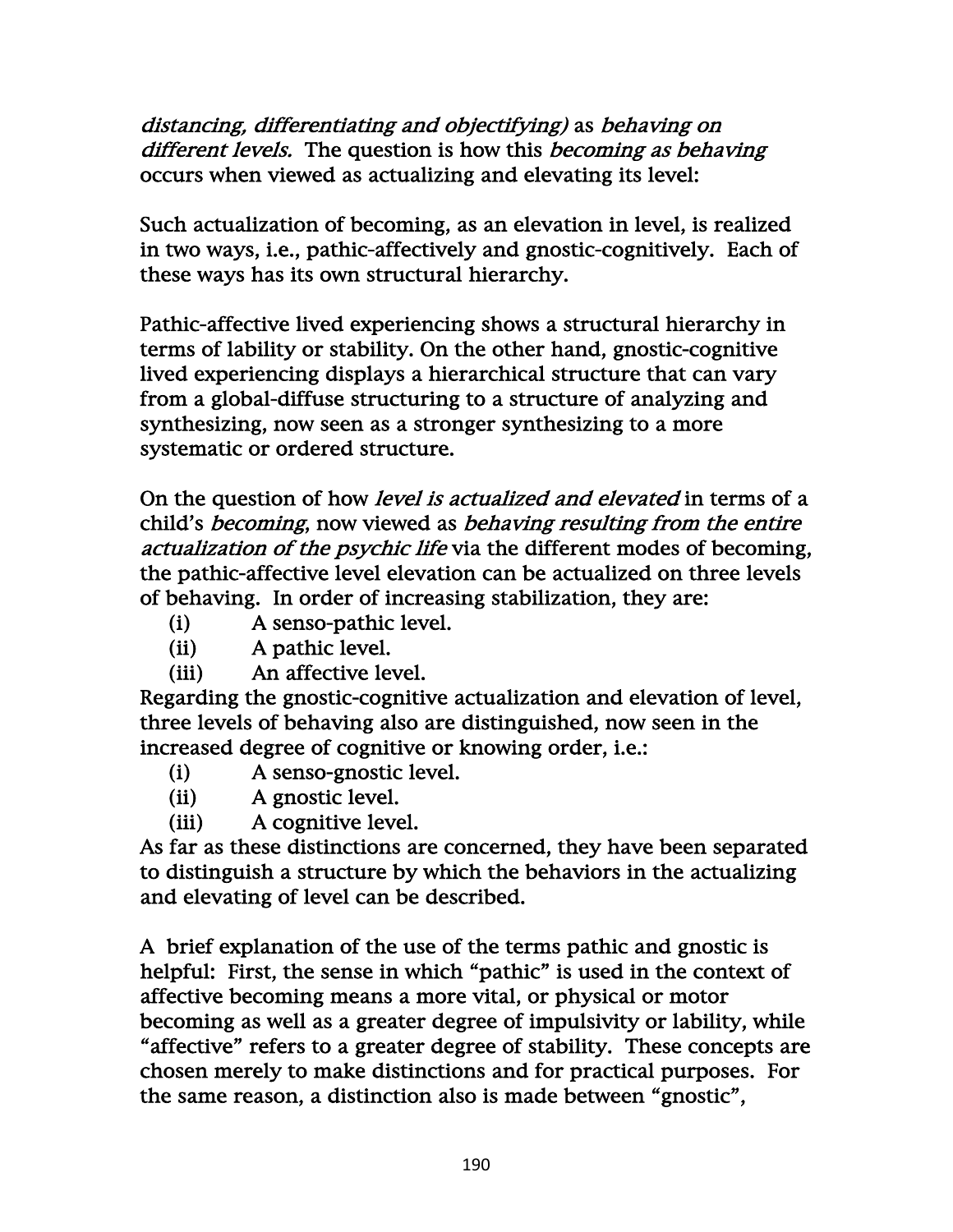meaning knowing or mental globalizing, even analyzing while cognitive is on a higher level of cognitive behaving where there is synthesizing but in particular where behaving is more ordered or systematic. The concept "senso" refers to the more sensory or physical or vital-pathic in the compound senso-pathic as well as in the compound senso-gnostic.

It is possible that any child wll actualize his/her psychic life at any of the three levels of pathic-affective or gnostic-cognitive becoming. This means that a child's *actualization of his/her psychic life* in terms of becoming via his/her exploring or emancipating or distancing or differentiating or objectifying *behaviors*, can occur on the pathic-gnostic as well as affective-cognitive levels. Thus, it is expected that actualizating becoming via level actualization and elevation, increasingtly should be actualized in the direction from senso-pathic or senso-gnostic, via or through the pathic and gnostic to the affective and cognitive levels.

In terms of age, biological maturation or development, specifically with reference to developmental psychology, it is argued that a younger child is more inclined to actualize his/her becoming on senso-pathic or senso-gnostic ways or levels, with which we agree. Also it is expected that as he/she grows up, he/she will actualize his/her becoming on a more pathic and/or more gnostic level, as well as at a later age, e.g., puberty or adolescence, on an affectivecognitive level.

However, one is warned against a mechanistic or automatic connotation that can be attributed to the actualization of these levels and how this occurs on the way to adulthood. pPsychopedagogically, this becoming involves a more distinctive normative actualization as giving and lived experiencing meaning, that are not deterministic or automatic. On the contrary, as far as becoming is concerned, it involves a child actualizing his/her psychic life, i.e., his/her own role by exploring, emancipating, distancing, differentiating and objectifying, thus actions as acts of becoming or behaving that are made possible by a child's learning. That is, the entire actualization of his/her psychic life, in the form of behaviors, will disclose or make itself visible on a senso-pathic, senso-gnostic, pathic, gnostc, or affective, cognitive level. Hence,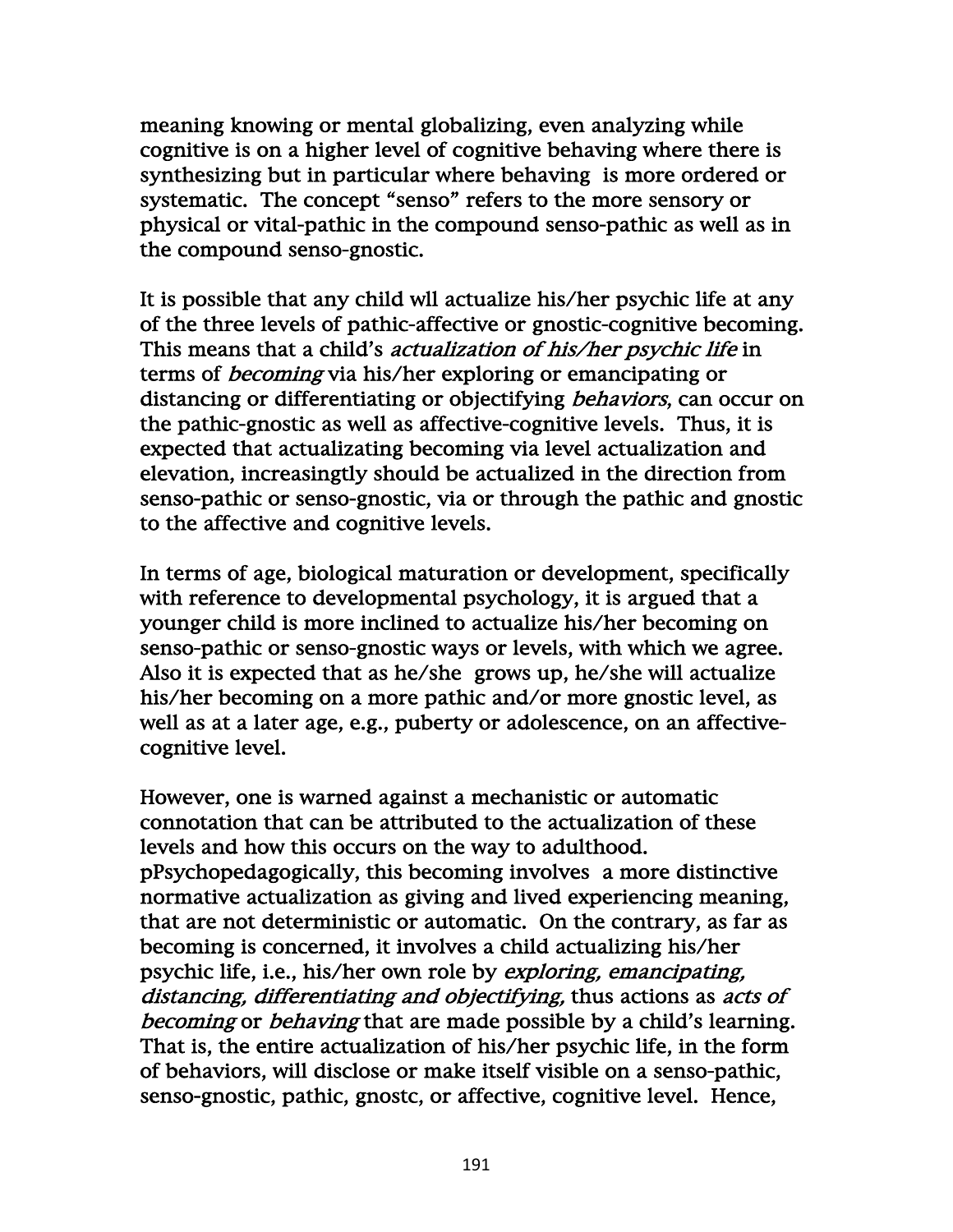this is much more about a child's *psychic life actualization* as eventual *normative* (willed or arbitrary) behaving on the different levels of becoming. Finally, this means behaving in terms of the meanings he/she gives and lived experiences as different levels on which his/her psychic life is actualized. It is understandable that a young child (toddler or a preschooler) will willingly and knowingly actualize his/her psychic life on a senso-pathic as well as sensognostic level. Gradually he/she will distance him/herself from a sensory-vital-physical level of becoming by gradually distancing him/herself to a more pathic or gnostic level of becoming. The same is true regarding the higher levels of affective or cognitive becoming actualized by a puber, adolescent or adult.

At the same time, this explication of structure regarding the actualization and elevation of a child's level of becoming does not have to follow "such a pattern". Rather, this is an ideal condition that depends on certain factors. Specifically,it is noted that educative influences, a child's own physical existence with all that this entails, (hereditary factors, etc.) can be responsible for a different actualization of a child's becoming.

Of course, a degeneration, relapse or regression (Freud) in the course of becoming are possible: Irrespective of any age, because of circumstances that can vary from endogenous to exogenous conditions that can give rise to certain degenerations or relapses in actualizing his/her becoming. A few examples are: A child who feels insecure or tense will find it very difficult to actualize his/her becoming on an elevated level. That is, an inability to distance him/herself from the senso-pathic to the pathic or also affective levels of behaving. Also, a child in puberty, because of a possible confusion in the area of sexuality can fall back to a labile level, or to a pathic or senso-pathic level of behaving. Educative influences certainly can play an important role here. The same can be said regarding gnostic-cognitive behaving. A tense child also will find it difficult to proceed to an elevation in actualizing the cognitive moment of his/her psychic life and perhaps will be inclined to fall back to a more senso-gnostic or a more concrete perceptual level of becoming or behaving.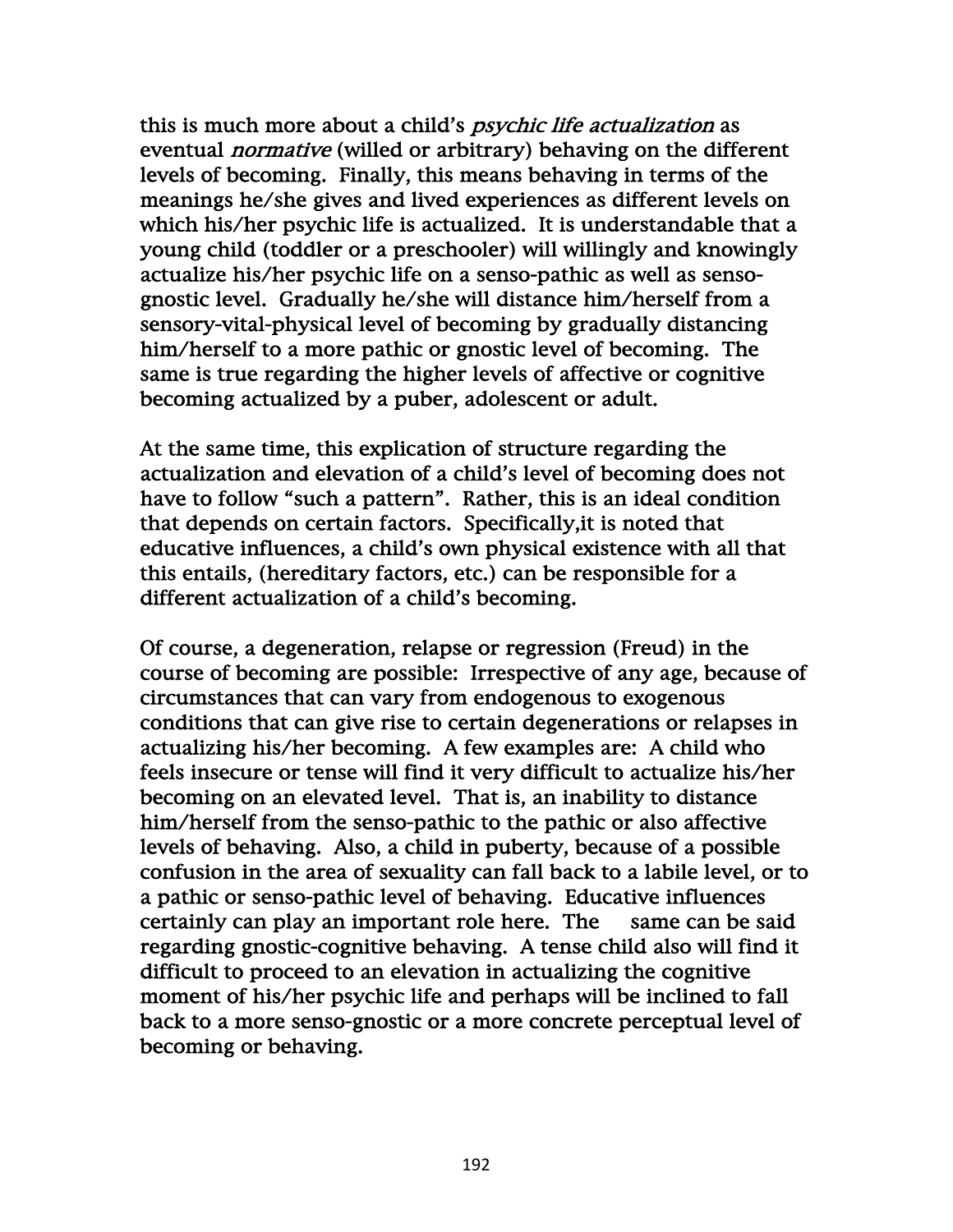In summary, there may be degeneration or relapse in becoming or mobility or also an inadequate course in a child's actualization of his/her becoming. Becoming adult as an actualization of the psychic life in terms of level actualization and elevation thus can give rise to an inadequate occurrence that leads to degeneration [in becoming].

A psychopedagogical perspective on the matter of becoming adult is attuned only to trying to show the *way* or *ways* in which this occurs. Tthis becoming adult, as level actualization and elevation, whether done adequately or inadequately, becomes visible in a child's behaviors. Thus, these *behaviors* show themselves in the ways of becoming, i.e., exploring, emancipating, distancing, differentiating and objectifying.

# 4. THE ROLE OF EDUCATING AND TEACHING IN ACTUALIZING A CHILD'S PSYCHIC LIFE AS ACTUALIZING BECOMING

In the previous sections on becoming as level actualization and elevation, it is noted that they are under educative influence. In other words, an adult's educative influence, including that of parents, teachers and other adults, has a direct say and share in the ways a child's becoming is actualized.

Thus far, there is special reference to a child's actualization of his/her psychic life as he/she takes the initiative, by him/herself actualizes his/her psychic life via its different essences. Also,this occurs through participating in the different modes of becoming. In psychopedagogics this is known as a child's self-actualizing his/her becoming, seen as self-actualizing his/her psychic life.

The specific aim of this section is to indicate the *share of an adult*, in terms of educating, in this *actualization of becoming*. When there is educating or educative influencing this always means teaching. The reason is that educating and teaching cannot be separated. (See the works of F. van der Stoep and collaborators). The view is that educating realizes itself in teaching and teaching is found already in a primordial educative situation where, from the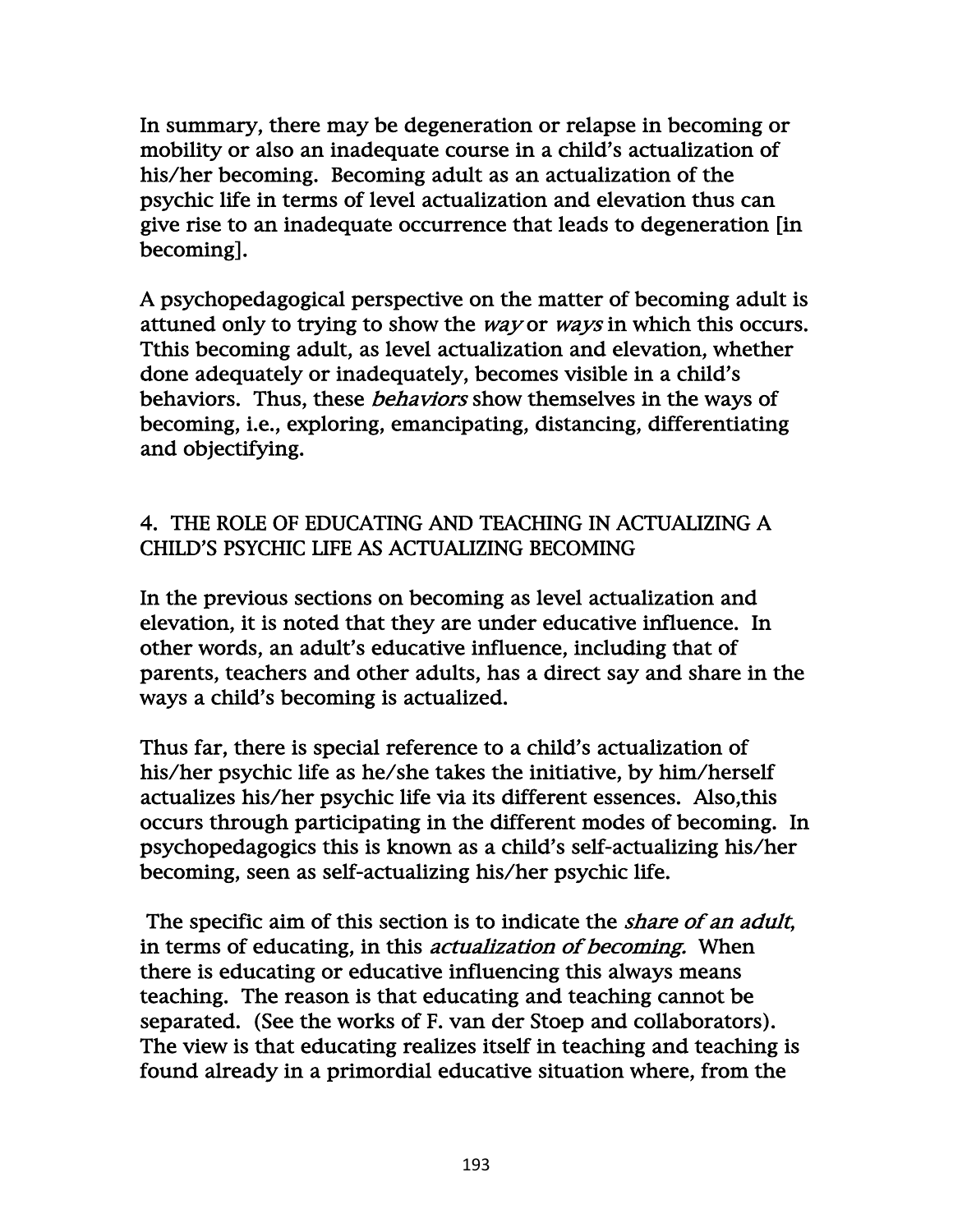beginning, a mother teaches her child. Thus, in her teaching she continually educates him/her.

The purpose of this section is to indicate the different modes of educating and teaching from a psychopedagogical perspective.

From a psychopedagogical perspective, there are three modes of educating and teaching, known as accompaniment:

- 4.1 Affective or emotional accompaniment
- 4.2 Cognitive or knowing accompaniment
- 4.3 Normative accompaniment

These modes also are referred to as modes od accompanying a child to self-actualization.

 The origin of this three-fold distinction is in the actualization of becoming as level elevation. Distinctions are made among pathicaffective, gnostic-cognitive and normative elevations in level, the latter of which indicates an elevation in giving sense and meaning in becoming adult. These ways of elevating the level of actualizing becoming arise from a child's ways of giving meaning in these three ways of lived experiencing. Thus, a discussion of a three-fold distinctions of educating and teaching, or accompanying from a psychopedagogical perspective follows.

Affective or emotional accompanying also means emotional communication, conversation, dialogue, interaction between an adult and a child. Essentially this involves an emotional contact, atmosphere or climate between them. This contact can show a physical or sensory side where a mother physically pampers or handles her young child. Another example of emotional accompaniment, especially with a young child, is a mother's smile. Still other examples from an ordinary family situation are kindness, sympathy, encounter, trust, association, etc. between parent and child. A friendly smile, mussing up hair, or also a friendly conversation all are examples of emotional accompaniment. Regarding this, fundamental pedagogics discloses a relationship structure known as a relationship of trust. (See the works of W. A. Landman and collaborators).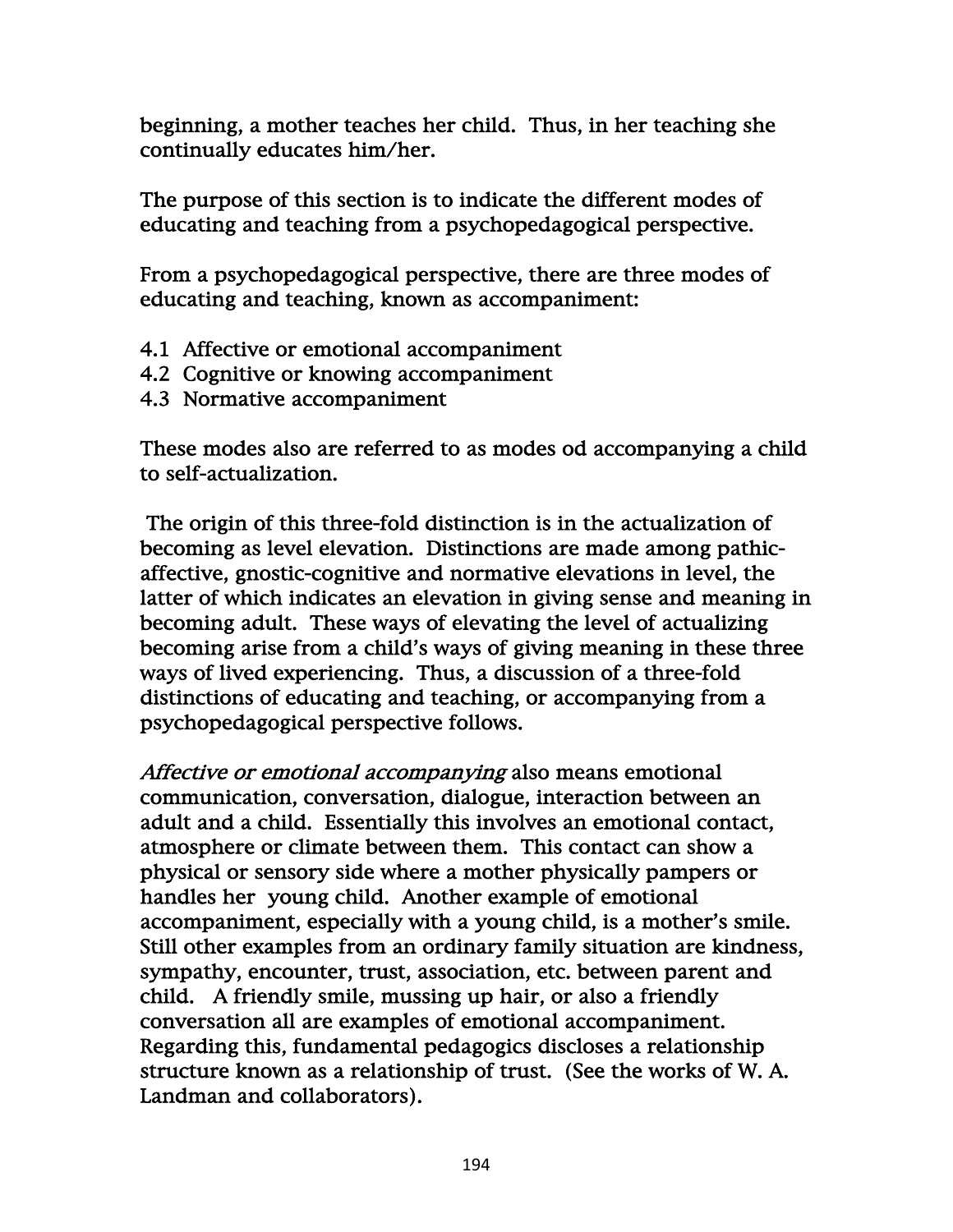In conclusion, it is emphasized that emotional or affective accompaniment is an initiation of an *emotional readiness of an* adult to want to teach a child. This is about an adult being open to encountering a child and to go father with him/her on his/her way to adulthood. This is a willingness and readiness to accept, encounter, educate and teach him/her. For a child, this emotional climate or atmosphere is felt. In a school lesson situation, there is a lesson greeting by which there is an emotional acceptance and readiness or an invitation conveyed to pupils to emotionally open themselves up to teaching, but also it is very important for them to respond emotionally to this invitation with a willingness to learn.

Regarding actualizing becoming, as level elevation, and more specifically the role of educating, teaching or accompanying, now it is emphasized that by emotionally or affectively accompanying a child an adult directs an appeal or invitation to hi/her and in doing so his/her emotional or affective self-actualization is visible in his/her *affective behavior*. Thus, via affective accompaniment, an appeal is directed to him/her to open him/herself and "declare" his/her willingness to proceed to self-actualize in a pathic-affective way such that there will be a level actualization and elevation.

Depending on how an adult launches this emotional accompaniment, a child will lived experience such accompaniment and behave accirdingly. That is, if a child experiences and lived experiences an adult's accompaniment as labilizing or stabilizing, he/she will behave accordingly in actualizing his/her becoming. These ways of accompanying speak directly to a child's ways of actualizing his/her emotional, affective becoming or behaving. A good example is that if, while under the affective or emotional accompaniment of an adult, a child lived experiences him/herself as insecure, uncertain or does not have sufficient confidence in an adult's decisions, he/she will not feel ready to actualize him/herself to affective, emotional stability, e.g., to an elevation in level. The reverse also is true that when a child lived experiences this adult accompaniment as stabilizing, i.e., as trustwurthy, he/she will respond by actualizing his/her learning or becoming such that will stabilize the actualization of his/her psychic life. If the way an adult accompanies a child affectively or emotionally, from day to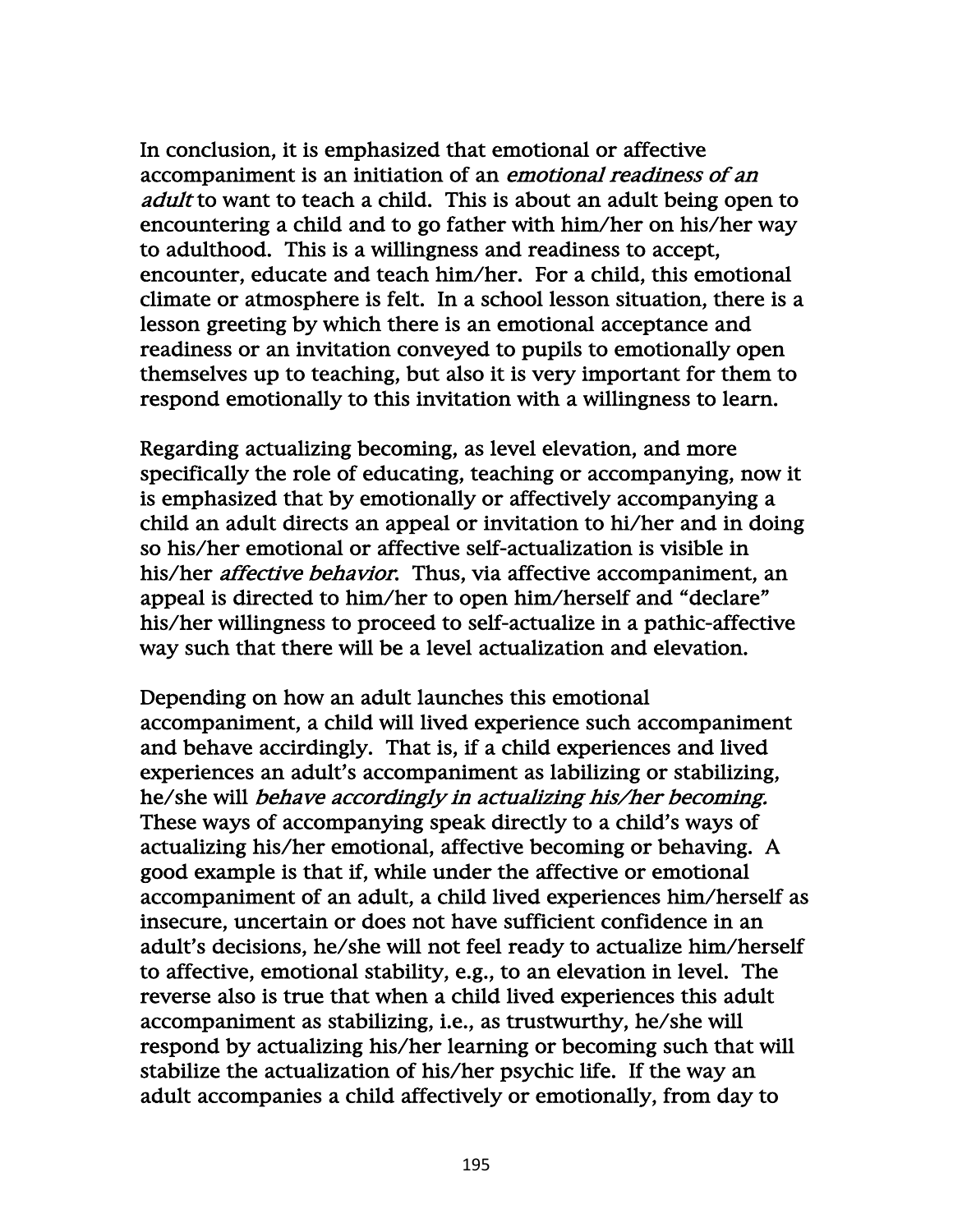day, or if there is an inconsistency between father and mother, two different teachers, etc. this can result in a child becoming insecure, his/her *behaving* can *relapse* from stability to lability.

In addition, this affective or emotional accompaniment will influence a child;s predisposition to actualize his/her gnosticcognitive becoming as an elevation in level. A reason for this is that increasing stability on a pathic-affective level has an influence on him/her actualizing him/herself on a gnostic-cognitive level. That is,an increased stabilization in actualizing the pathic-affective level prepares the way for an elevation to the gnostic-cognitive.

What has been stated so far about affective or emotional accompaniment and its effect on a child's actualization of his/her affective or emotional becoming is equally true of an adult's *gnostic*cognitive accompaniment; e.g., when ian adult accompanies a child with respect to his/her intellect, being logical, his/her reasoning, thinking and conceptualizing. In a domestic educative situation, for example, this can occur by parents explaining logically what it is they are presenting to their children in educating them. Thus, this is not merely about the fact *that* a parent educates his/her child normatively, i.e., by exemplifying or saying what is right or wrong, but also by explaining why something is right or wrong. Another example is that when a child is punished it should be explained to him/her why. A child in puberty or adolescence also shows a great need for cognitive or knowing accompaniment, especially when they question adult norms because of their critical attitude. Educating occurring at home also shows itself as strongly cognitive or knowing accompaniment in an *open conversation* or *dialogue* between child and parent. This open conversation originates in the well-known child question that first appears around three or four years of age when a young toddler incessantly asks his/her mother questions that she might find difficult to always answer. This questioning is a clear sign and evidence that a child is asking for cognitive or knowing accompaniment. Hence, a parent always is obligated to answer these questions in the best possible and clearest way. A child's question, thus, runs through his/her entire actualization of becoming in which he/she has an important part at any level of educating. A reticent child possibly is not cognitively and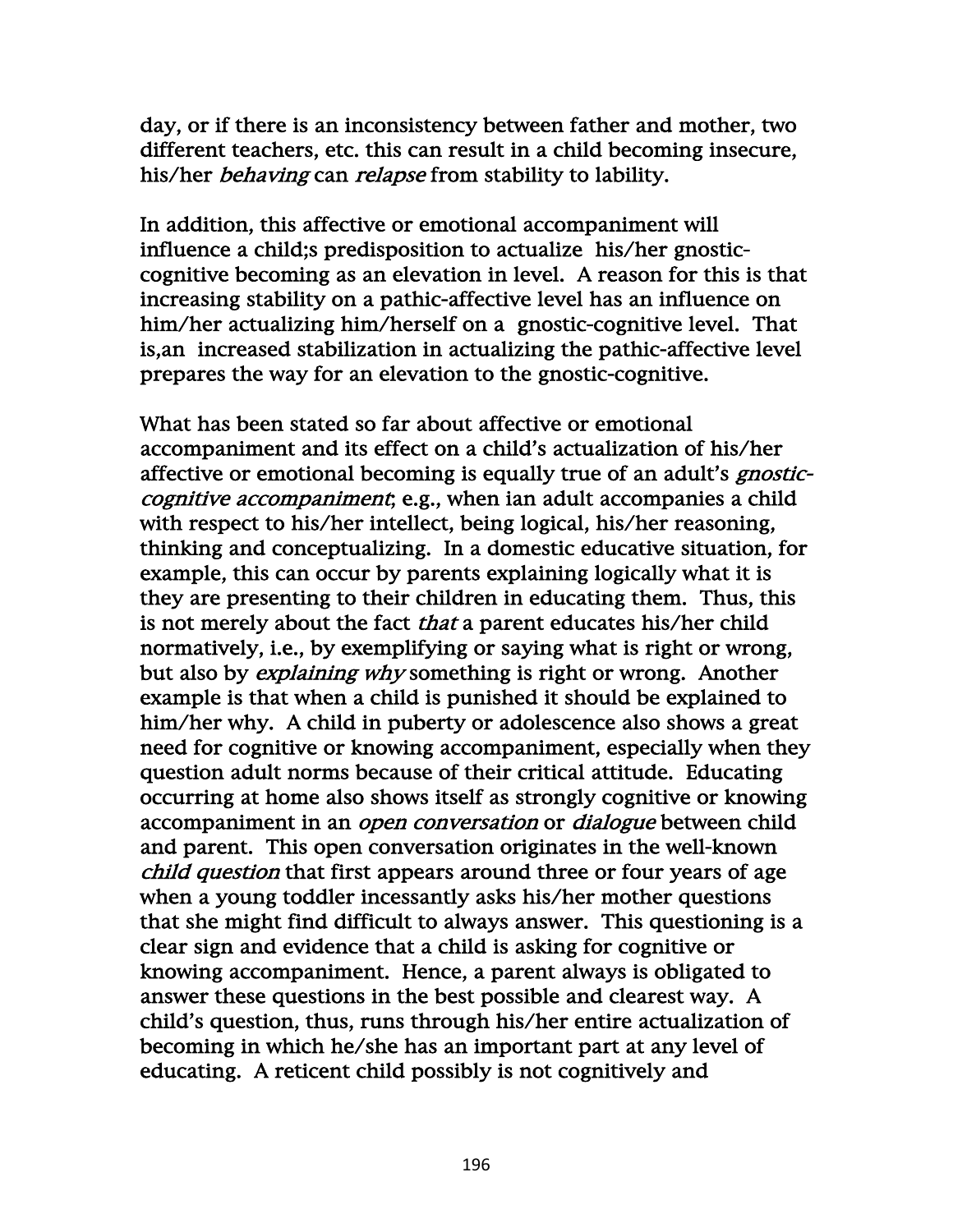knowingly involved in actualizing his/her becoming as an elevation in level.

In school, cognitive or knowing accompaniment is perhaps more conspicuous. The reason is that a teacher's task is to teach and educate a child via content, more generally known as subject matter. Also, a teacher continually is explaining, telling, or asking questions, or answering a child's questions. In didactic pedagogics (see the works of F. van der Stoep and collaborators) there are many examples of didactic accompanying that correspond to cognitive accompaniment. This important mode of educating, teaching or accompanying and its place in a lesson situation as well as in teaching practice are not discussed here.

In addition, as with affective or emotional accompaniment, cognitive or knowing accompaniment, whether by parents, teachers or other adults, directly influences the cognitive or knowing actualization of his/her becoming, now seen as an elevation in level. Thus, an adult intervenes directly via his/her cognitive or knowing accompaniment until he/she self-actualizes his/her becoming and thus to the possibility of an elevation in the level of his/her becoming and behaving.

With respect to the ways a child can self-actualize his/her psychic life by experiencing, willing, lived experiencing, knowing and behaving in their close connection with his/her possessed experience, it is mentioned that this cognitive and knowing accompaniment directly influence a child's knowing or *cognitive* lived experiencing and thus also his/her knowing or cognitive behaviors as reflected in the actualization of the level of his/her becoming. This also means that this cognitive or knowing accompanying will be reflected in a child's cognitive lived experiencing as this becomes visible in his/her exploring, emancipating, distancing, differentiating and objectifying. In addition, however, if gnostic-cognitive actualization of becoming as level elevation occurs, the realization of gradually *increased order* in its coherent connection with globalizing, analyzing, synthesizing and systematizing, this kind of accompaniment will influence directly whether this increase in ordering occurs or not. This also makes demands on how an adult accompanies a child cognitively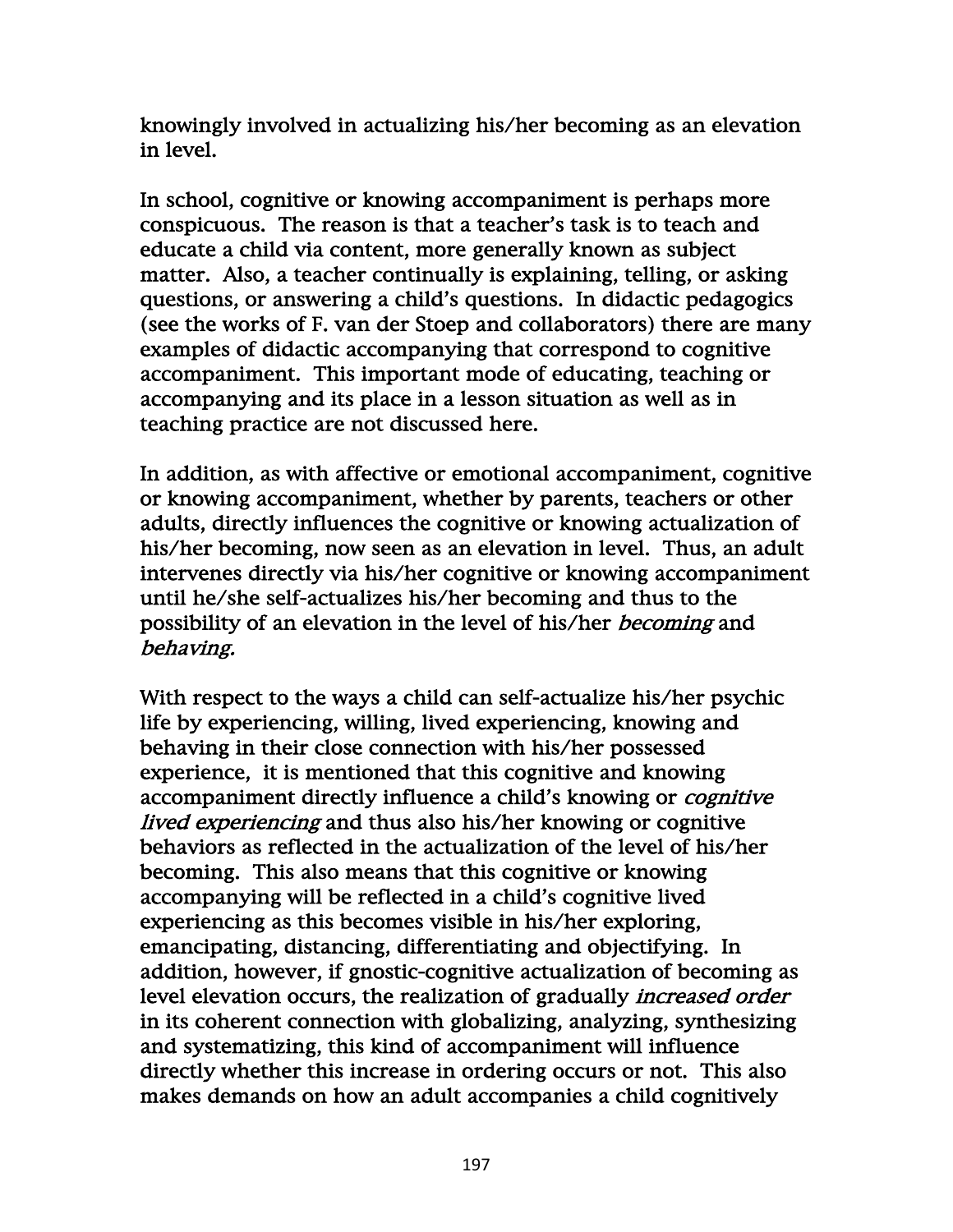and knowingly; that is, to the extent that a child meets the demands of ordering and understanding, this will result in a corresponding lived experiencing by a child. Additional results will be cognitive self-actualizing, and thus the actualization of becoming on an increasing level of behaving.

The reciprocal connection between the pathic-affective and gnosticcognitive actualizing of becoming, as self-actualizing, now is viewed in terms of the gnostic-cognitive or knowing accompaniment by an adult. In practice, e.g., an ordered, systematic or conceptual cognitive or knowing accompaniment can stabilize a child's affective becoming as elevation in level and behaving. Conversely, an unsystematic, disordered, poorly planned knowing or cognitive accompaniment can labilize a child's actualization of his/her becoming and behaving. A practical example is when a teacher accompanies in unordered ways in his/her educating and teaching, his/her explanations, board work, etc. This will give rise to little self-confidence and correspondingly will labilize emotionally his experiencing, lived experiencing, possessed experience and behavimg as ways of actualizing the affective elevation of his/her becoming.

Mormative accompaniment probably is more familiar because all educating and teaching is normative. That is, accountable educating and teaching are engaged in by an adult with an educative aim in mind. The psychopedagogical question is *how* this normative accompaniment proceeds. The ways in which a child gives and lived experiences meaning and thus also elevates the level of his/her becoming adult is via affective and cognitive selfactualization. The path of normative accompaniment proceeds via affective, emotional as well as knowing, cognitive accompaniment. This is not a matter of merely presenting or exemplifying a norm. Rather, viewed psychopedagogically, the question is the way or ways a norm is presented or exemplified affectively and cognitively to a child.

This three-fold way of accompanying proceeds as a unity. In presenting a norm to a child during an adult's accompaniment, he/she is doing it affectively which can be labilizing or stabilizing. At the same time, he/she is involved in presenting or exemplifying a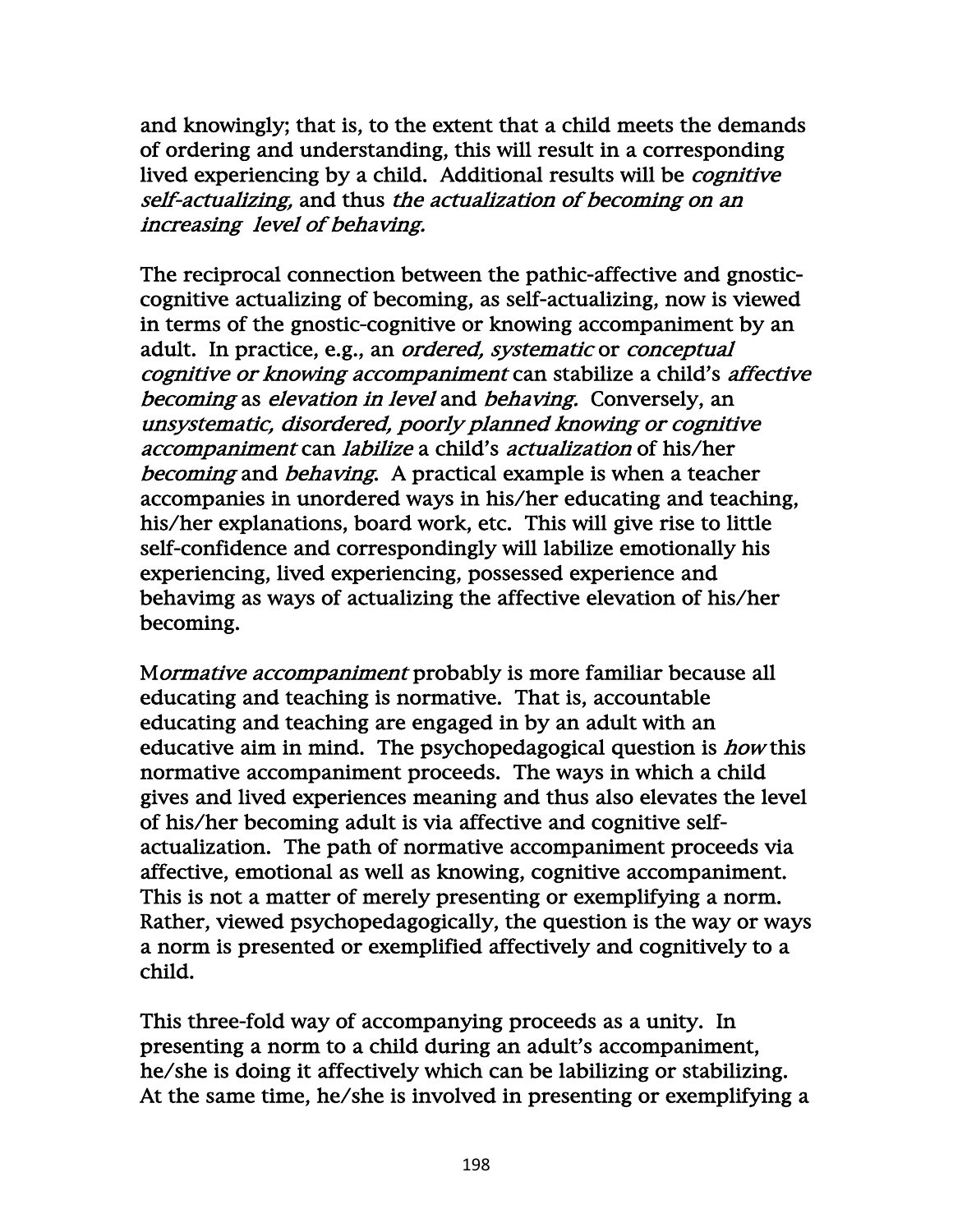norm in a systematic, orderly and conceptual way, or on the contrary, in a global-diffuse, disorderly way. Thus, as a totality event, this accompanying in its different components, ought to progress in the most accountable way to best serve a child's potentiality of elevating the level of his/her becoming.

### 5. SYNTHESIS: CHILD BECOMING

This chapter has two main parts; the first deals with development, as a concept generally accepted by proponents of developmental psychology, as well as with child becoming, as an acceptable and accountable concept for pedagogics and for psychopedagogics. A few descriptions of development iof developmental psychology are presented after which the positions of a few exponents are indicated as examples.

In the second part, attention is given to the concept becoming viewed as becoming adult and thus as an event that must play a role in and be actualized in a child's becoming adult. The importance of an educative aim and particular criteria of being adult are the points of departure. The role of psychopedagogics in this discussion of becoming mainly is in its contribution to the question how becoming is actualized, now seen as an actualization of the level of a child's becoming. The role of a child in his/her own becoming is emphasized as are the ways in which his/her selfactualization occurs as an elevation in level. Also, considered is an adult's role, i.e., the ways of accompanying by which an adult has a direct influence on the ways in which a child's becoming is actualized.

Hopefully the critique made by pedagogics and psychopedagogics, of the concept development and some of the findings of developmental psychology have been illuminated and that there is greater clarity of the concept becoming and especially the entire matter of actualizing becoming as an event that occurs within the actualization of the entire psychic life of a child-in-education.

In addition, viewed psychopedagogically, child becoming is actualized via different ways of behaving that are inseparable. It is important that these behaviors are performed in accordance with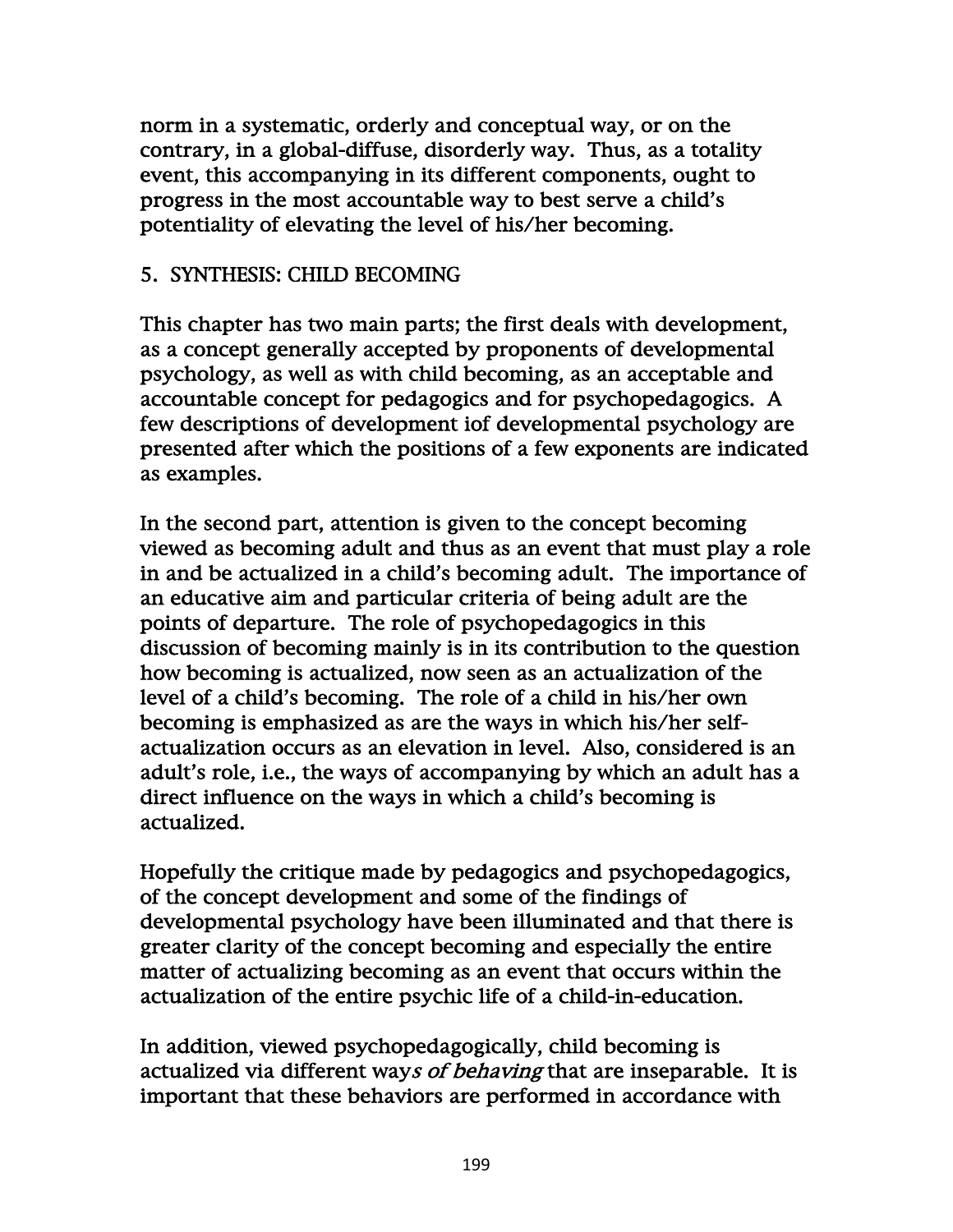criteria (yardsticks) and thus are *normative* ways by which a child gives meaning in his/her behaving that are performed normatively in terms of the essences of becoming adult.

Child becoming is realized in and through behaving that also requires the affective, cognitive and normative educative accompaniment of an adult. It is noted that here there is both a horizontal and vertical mobility that, in the actualization of becoming, point to a reciprocal hierarchical structure in the actualization of becoming.

Finally, this actualization of becoming cannot occur without learning. Becoming and learning are related directly in that becoming is possible because a child learns. Thus, the *actualization* of learning, as it is embodied in behaving finds its expression in the actualization of becoming and in this way directly influences a child's becoming adult.

LITERATURE CONSULTED AND RECOMMENDED

- ALEXANDER, F.: Fundamentals of Psychoanalysis, George Allen & Unwin, London, 1949.
- AUSUBEL, D. P.: Theory and Problems of Child Development, Grune & Stratton, N. Y., 1958.
- AUSUBEL, D. P.: Theory and Problems of Adolescent Development, Grune & Stratton, N. Y., 1965.
- AUSUBEL, D. P.: Ego Development and Personality Disorders, Grune & Stratton, N. Y., 1952.
- BUHLER, C.: From Birth to Maturity, Kegan Paul, London, 1945.
- DE WET, J. J. & VAN ZYL, P.J.: Inleiding tot die Psigologiese Opvoedkunde, McGraw-Hill, Johannesburg, 1974.
- HANSEN, W.: Die Entwicklung des Kinderlichen Weltbildes, Kosel, Munich, 1965.
- LANDMAN, W. A. & GOUS, S. J.: Inleiding tot die Fundamentele Pedagogiek, Afrikaanse Pers, Johannesburg, 1969.
- LANDMAN, W. A., ROOS, S. G., & LIEBENBERG, C. R.: Opvoedkunde en Opvoesingsleer vir Beginners, U.U.B., Stellenbosch, 1971. Translation: http://www.georgeyonge.net/node/119
- LANDMAN, W. A., BARNARD, F., GERBER, A. E., ROOS, S. G., VAN DER WESTHUIZEN, G. J. & SMIT, R. J.: Opvoedkunde vir